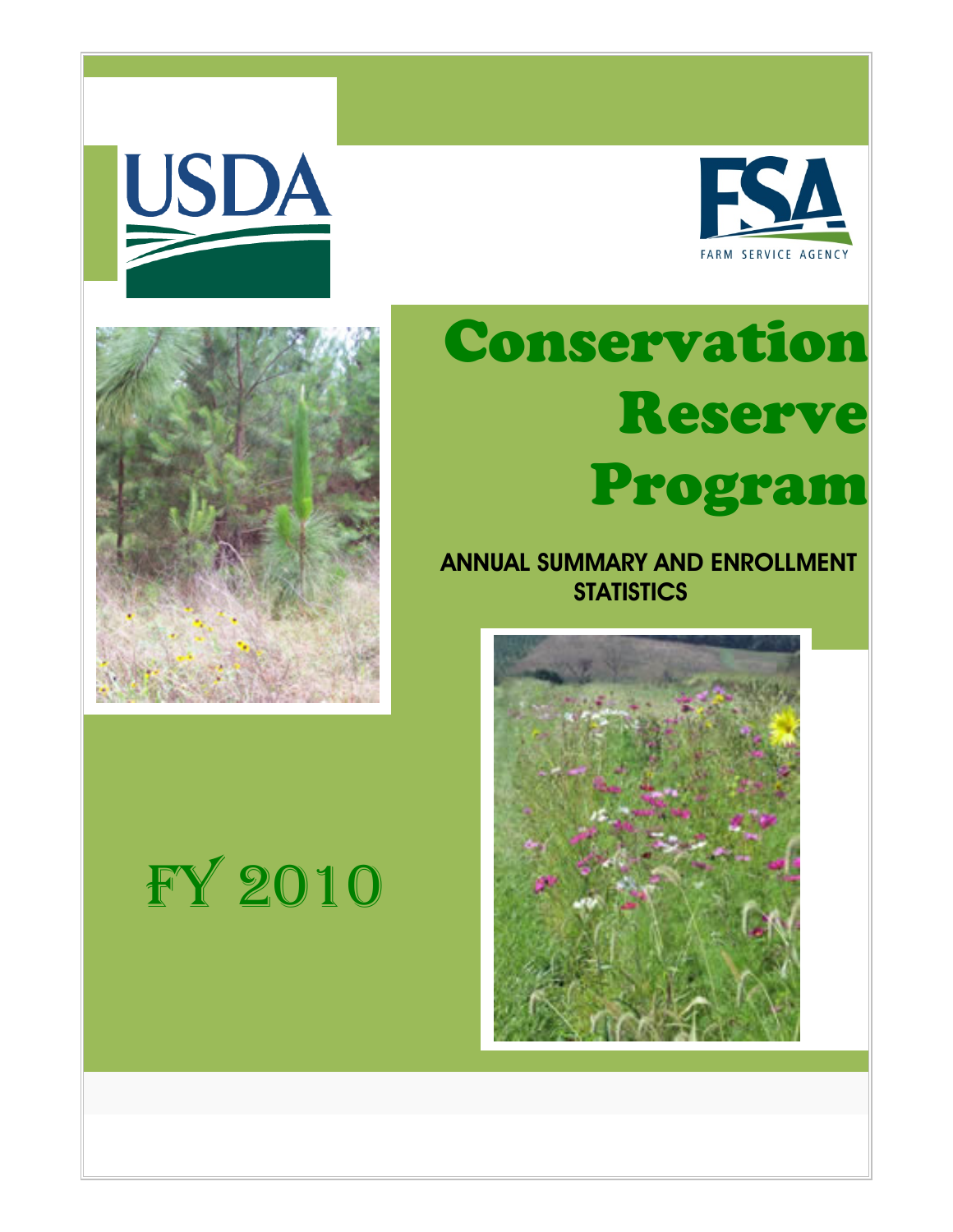This report provides statistics for land enrolled in the Conservation Reserve Program (CRP), including a summary of FY 2010 CRP related activities, FY 2010 CRP outlays by payment type, continuous CRP enrollment activity, outlay and sign-up history, CRP practice and payment provisions, and environmental benefits index (EBI) history. The tables are based on contract data developed and maintained in CRP data files by Farm Service Agency (FSA) service centers and are generally based on the physical location of the CRP contracted land. The FY 2010 ended September 30, 2010.

#### Data from Nevada, and Rhode Island not reported because of confidentiality concerns. Data from these States are included in the totals.

The report was prepared by Alex Barbarika, Natural Resources Analysis Group, Economic and Policy Analysis Staff (EPAS), Farm Service Agency (FSA), U.S. Department of Agriculture, with assistance from Skip Hyberg, Rich Iovanna, and Catherine Feather with EPAS/FSA. Assistance and support from the Conservation and Environmental Protection Division is greatly appreciated.

#### *CONTENTS*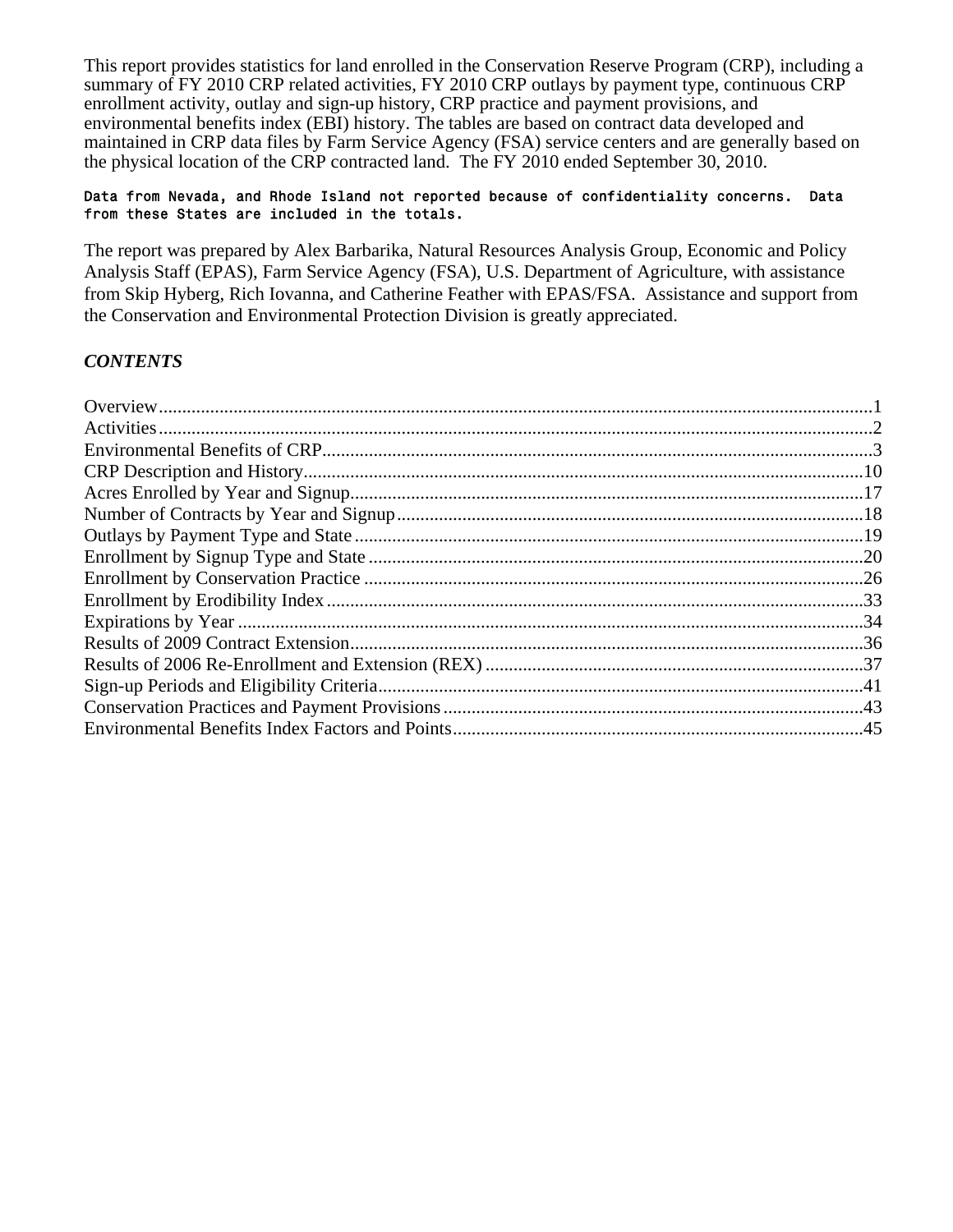#### *CONSERVATION RESERVE PROGRAM*

#### *CONTRACTS IN EFFECT, SEPTEMBER 30, 2010*

| Sign-up Type<br>b/    | Contracts | Farms         | Acres      | Annual Rental Payments |           |
|-----------------------|-----------|---------------|------------|------------------------|-----------|
|                       |           |               |            | (\$Million)            | (\$/Acre) |
| General<br>Continuous | 342,584   | 225,595       | 26,664,009 | \$1,188                | \$44.57   |
| Non-CREP              | 320,160   | 191,008       | 3,205,013  | \$297                  | \$92.56   |
| CREP                  | 68,624    | 45,203        | 1,197,175  | \$155                  | \$129.63  |
| Farmable Wetland      | 13,274    | 10,492        | 232,048    | \$26                   | \$114.61  |
| Total Continuous      | 402,088   | $233,555$ a/  | 4,634,236  | \$478                  | \$103.22  |
| Total                 | 744,672   | 416,459<br>a/ | 31,298,245 | \$1,667                | \$53.25   |

a/ Number of farms not additive across sign-up types because a farm may participate in multiple sign-up types.

b/ Approximates payments which were paid October 2010 (FY 2011), before adjustments for haying/grazing, non-compliance, terminations, part-year contracts. Includes annual incentive and maintenance allowance, but not one-time up-front signing and practice incentive payments.

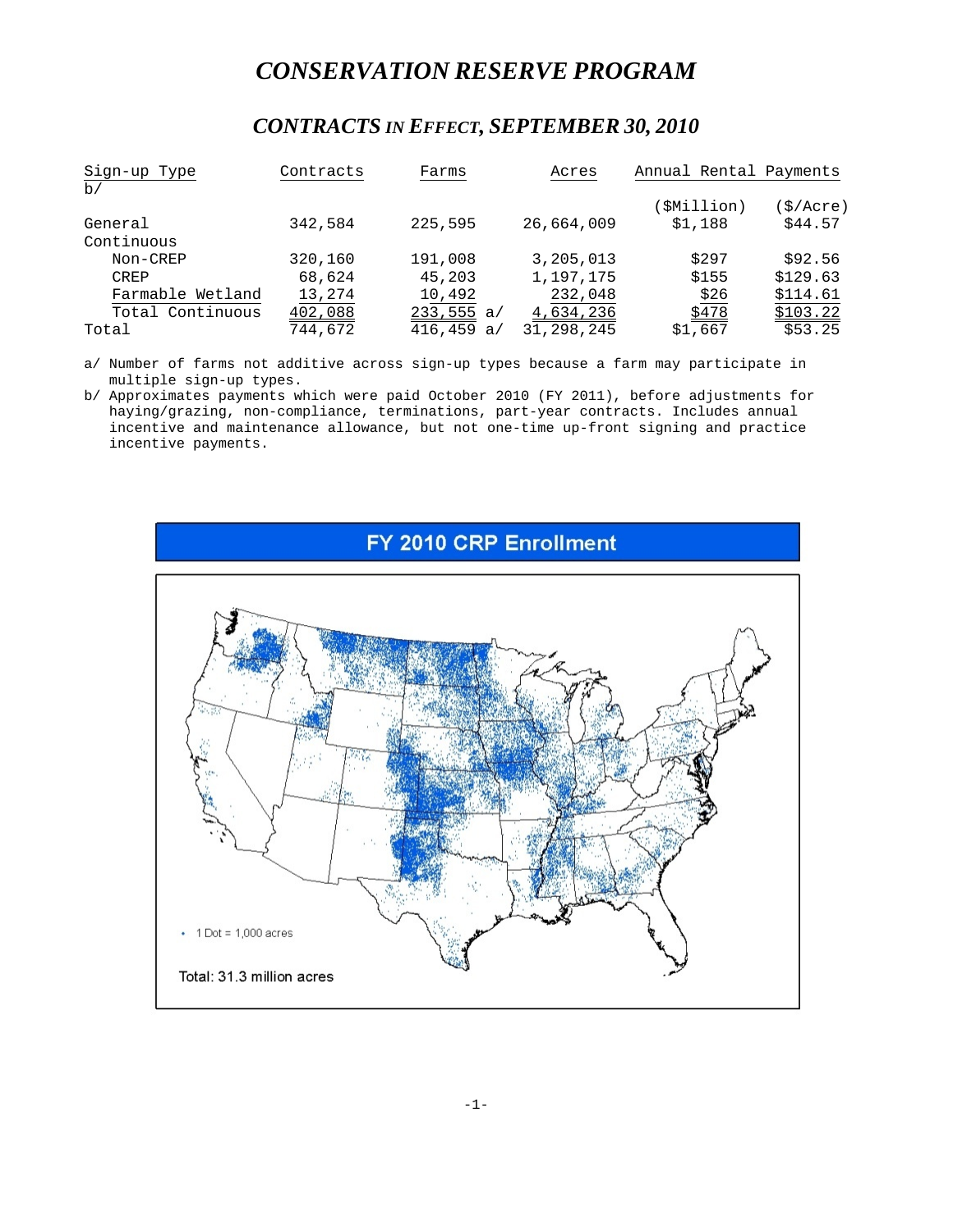#### **CRP ACTIVITIES, FY 2010**

October, 2009

\$ \$1.7 billion in CRP rental payments issued for lands enrolled as of September 30, 2009.

November 2009

100,000-acre South Dakota James River CREP agreement signed.

February 2010

- Increases allocations for SAFE  $(+150,000$  acres), Duck Nesting  $(+50,000$  acres), and Upland Bird Buffers (+100,000 acres).
- USDA announces MOU with Pheasants Forever to enhance conservation efforts.

#### May 2010

USDA announces signup for Transitions Incentive Program.

July 2010

USDA announces general signup 39 to begin on August 2, 2010.

August 2010

• USDA announces acceptance of 4.3 million acres under general signup 39.

| <b>Payment</b>              | <b>FY 2005</b> | <b>FY 2006</b> | <b>FY 2007</b> | <b>FY 2008</b> | <b>FY 2009</b> | <b>FY 2010</b> |
|-----------------------------|----------------|----------------|----------------|----------------|----------------|----------------|
| <b>Annual Rental</b>        | \$1,630,585    | \$1,666,462    | \$1,727,408    | \$1,785,767    | \$1,720,631    | \$1,709,079    |
| Signing Incentive           | \$25,304       | \$32,577       | \$18,366       | \$25,164       | \$25,828       |                |
| <b>Practice Incentive</b>   | \$49,238       | \$49,573       | \$39,026       | \$43,246       | \$45,855       | \$70.181*      |
| Haying/Grazing Adj.         | (\$11,316)     | (\$8,545)      | (\$9,542)      | (\$12, 147)    | (\$12,504)     | (\$9,518)      |
| Wetland Restoration Incent. | \$1.289        | \$1.105        | \$1,030        | \$932          | \$517          |                |
| Cost-Share                  | \$93,235       | \$100,096      | \$89,844       | \$84,238       | \$74,947       | \$66,721       |
| Total                       | \$1,788,334    | \$1,841,268    | \$1,866,131    | \$1,927,200    | \$1,855,274    | \$1,836,614    |

#### **Conservation Reserve Program Outlays (\$1,000) 1/**

\* Breakdown of incentive outlays no longer provided.

1/ Not including technical assistance. Some outlay totals may have been updated from previous Annual Summaries.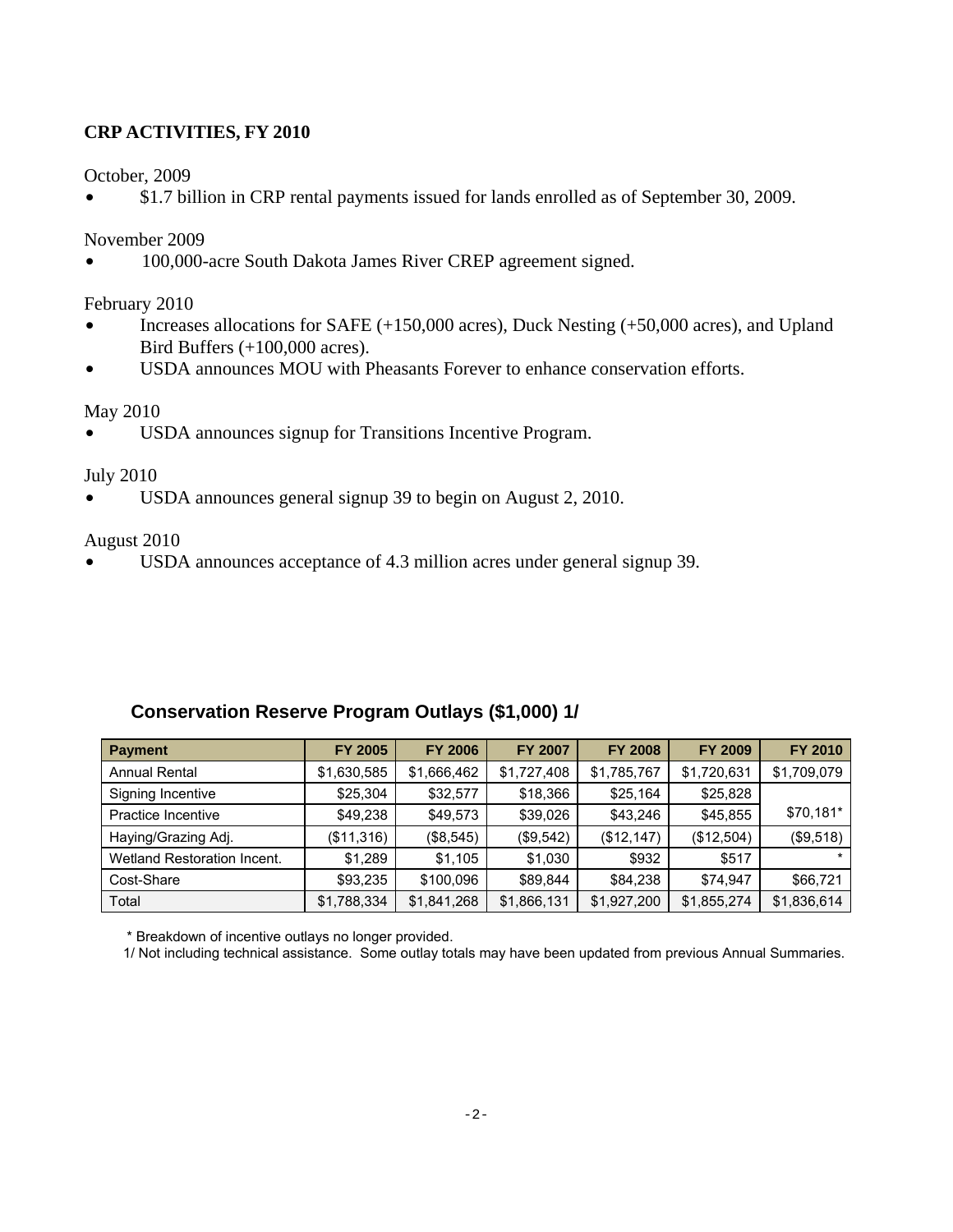### **United States 2010**



| <b>Fiscal Year</b>                                       |                     | 2006 | 2007 | 2008 | 2009 | 2010 |  |  |  |  |  |
|----------------------------------------------------------|---------------------|------|------|------|------|------|--|--|--|--|--|
| <b>Land enrolled</b>                                     | million acres       | 36.0 | 36.8 | 34.6 | 33.8 | 31.3 |  |  |  |  |  |
| <b>In Buffers</b>                                        | million acres       | 1.84 | 1.90 | 2.00 | 2.01 | 2.02 |  |  |  |  |  |
| Wetlands                                                 | million acres       | 2.01 | 2.06 | 1.98 | 1.98 | 2.05 |  |  |  |  |  |
| <b>HEL</b>                                               | million acres       | 25.2 | 25.5 | 23.6 | 22.8 | 20.5 |  |  |  |  |  |
| Reductions (not leaving field or intercepted by buffers) |                     |      |      |      |      |      |  |  |  |  |  |
| <b>Sediment</b>                                          | million tons        | 210  | 216  | 219  | 220  | 220  |  |  |  |  |  |
| <b>Nitrogen</b>                                          | million lbs         | 607  | 623  | 616  | 611  | 607  |  |  |  |  |  |
| <b>Phosphorus</b>                                        | million lbs         | 121  | 124  | 123  | 123  | 122  |  |  |  |  |  |
| <b>Greenhouse Gas Reduction (CO2 equivalent/Year)</b>    |                     |      |      |      |      |      |  |  |  |  |  |
| <b>CO2</b> Sequestered                                   | million metric tons | 51   | 50   | 48   | 47   | 44   |  |  |  |  |  |
| <b>Energy and</b>                                        |                     |      |      |      |      |      |  |  |  |  |  |
| <b>Fertilizer</b>                                        | million metric tons | 9    | 9    | 9    | 8    | 8    |  |  |  |  |  |
| <b>Total</b>                                             | million metric tons | 60   | 60   | 57   | 55   | 52   |  |  |  |  |  |

**CRP improves water quality.** Water quality benefits accrue in two ways:

- CRP reduces the nitrogen and phosphorus leaving a field in runoff and percolate. Using models developed by the Food and Agricultural Policy Research Institute (FAPRI), in FY 2010 an estimated 607 million pounds less nitrogen and 122 million pounds less phosphorus left fields due to CRP, 95 and 86 percent reductions, respectively.
- Grass filters and riparian buffers (partial field enrollments) intercept sediment, nutrients, and other contaminants before they enter waterways. Based on FAPRI's model, an estimated 356 million pounds of nitrogen and 72 million pounds of phosphorus were intercepted by CRP buffers, nationally in FY 2010.
- In 2010, grass and tree plantings reduced nitrate loss by 109 million pounds. Nitrate is a form of nitrogen that is biologically available to algae. Excess nitrate contributes to the formation of hypoxic zones in the Gulf of Mexico, Chesapeake Bay, and other waters.
- Wetlands restored and constructed by CRP improve water quality by converting nitrate / nitrogen into benign atmospheric nitrogen. In 2010, Iowa's 65 CREP constructed wetland projects on 1,808 acres reduced nitrate runoff by nearly 650,000 pounds.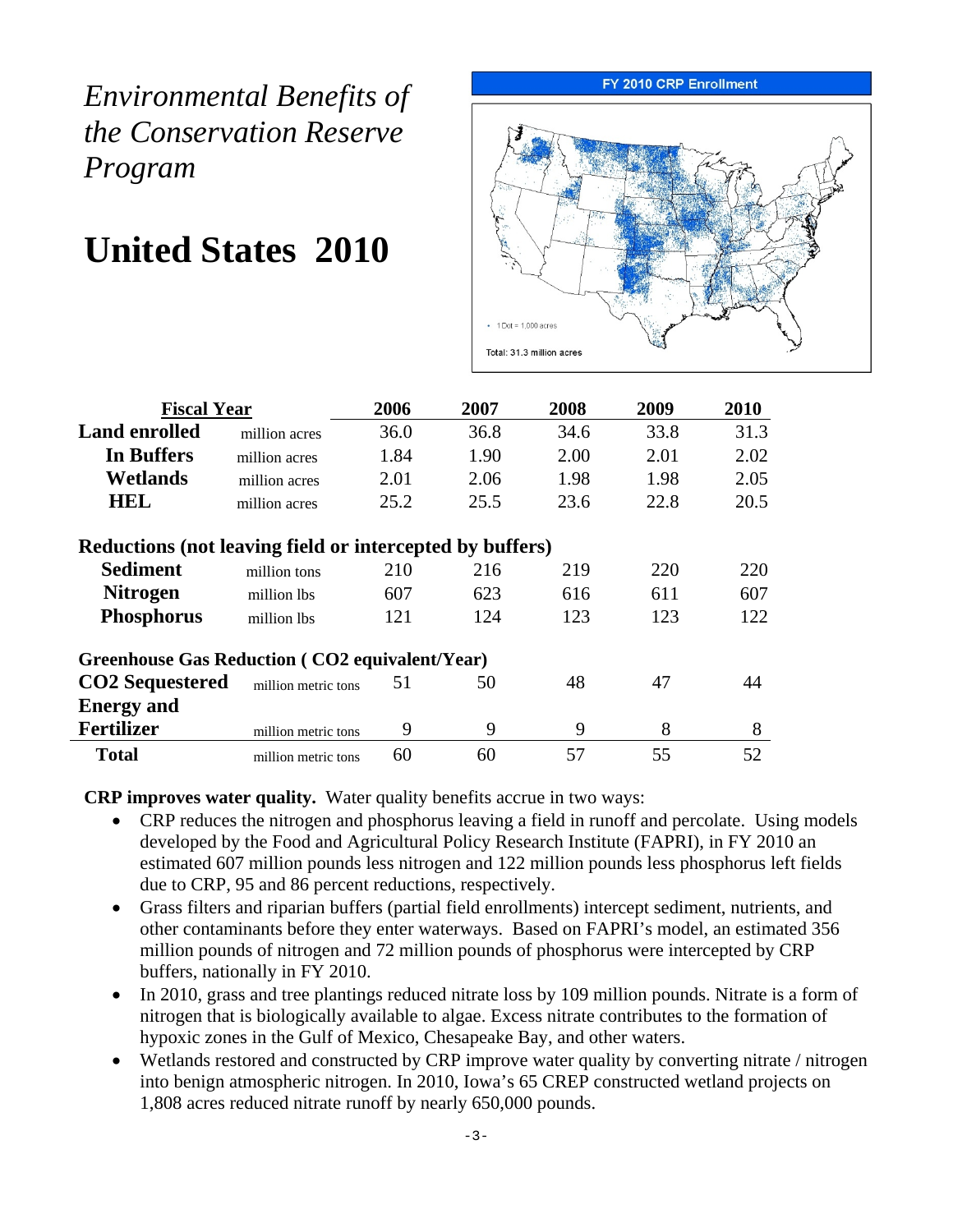**CRP enhances wildlife habitat.** The 31.3 million acres of grass, trees, and wetlands established by CRP benefit numerous wildlife species. Several independent studies have identified benefits to multiple bird populations including:

- **Prairie Pothole Ducks**  Researchers from the United States Fish and Wildlife Service estimated that the CRP contributed to a net increase of about 2 million additional ducks per year (30 percent increase in duck production) since 1992 in North Dakota, South Dakota, and Northeastern Montana. Populations fluctuate on a year-to-year basis due to differences in precipitation patterns.
- **Ringed-Neck Pheasants** Western EcoSystems Technology, Inc. found that, in prime pheasant habitat, a 4 percent increase in CRP herbaceous vegetation was associated with a 22 percent increase in pheasant counts.
- **Sage Grouse** The Washington Department of Natural Resources found that CRP enrollment was associated with halting a decline (25 percent between 1970 -1988) in sage grouse populations. The study found that a region without substantial CRP enrollment had continued sage grouse population decline.
- **Northern Bobwhite Quail**  Mississippi State University found that quail observations were positively related to CRP enrollment. The quail population response varies by cover and region.
- **Grassland Birds** The CRP was identified as a 'Reason for Hope' for grassland birds in the 2009 'State of the Birds' report, which documented serious declines in grassland birds. Researchers from the United States Fish and Wildlife Service, U.S. Geological Survey, and the University of Montana found that CRP had a large impact on grassland bird populations, including two birds designated as species of continental importance by Partners in Flight.

**CRP sequesters carbon.** CRP sequesters more carbon on private lands than any other federally administered program. In 2010, CRP resulted in the equivalent of a 52 million metric ton net reduction in carbon dioxide  $(CO_2)$  from  $CO_2$  sequestration, reduced fuel use, and nitrous oxide emissions avoided from not applying fertilizer. Carbon sequestration helps offset the release of greenhouse gases (GHG) into the atmosphere. GHG have been associated with anthropogenic climate change

**CRP protects and enhances soil productivity.** CRP conservation covers reduce erosion and protect soil productivity. By targeting fragile cropland and placing these lands into protective conservation covers, the CRP greatly reduces sheet, rill, and wind soil erosion. Each year since 2002, CRP reduced soil erosion by 325 million tons or more from pre-CRP levels. Since 1986, CRP has reduced more than 8 billion tons of soil erosion.

**CRP reduces downstream flood damage**. CRP lands reduce downstream flood damage by helping to reduce peak flows after storm events by holding and slowly releasing the storm water.

FSA is using CRP enrollment data, the USDA soils and natural resource inventories, and cooperative agreements with Federal, State, and other partners to refine these performance measures and to estimate the benefits from CRP. For more information see

http://www.fsa.usda.gov/FSA/webapp?area=home&subject=ecpa&topic=nra.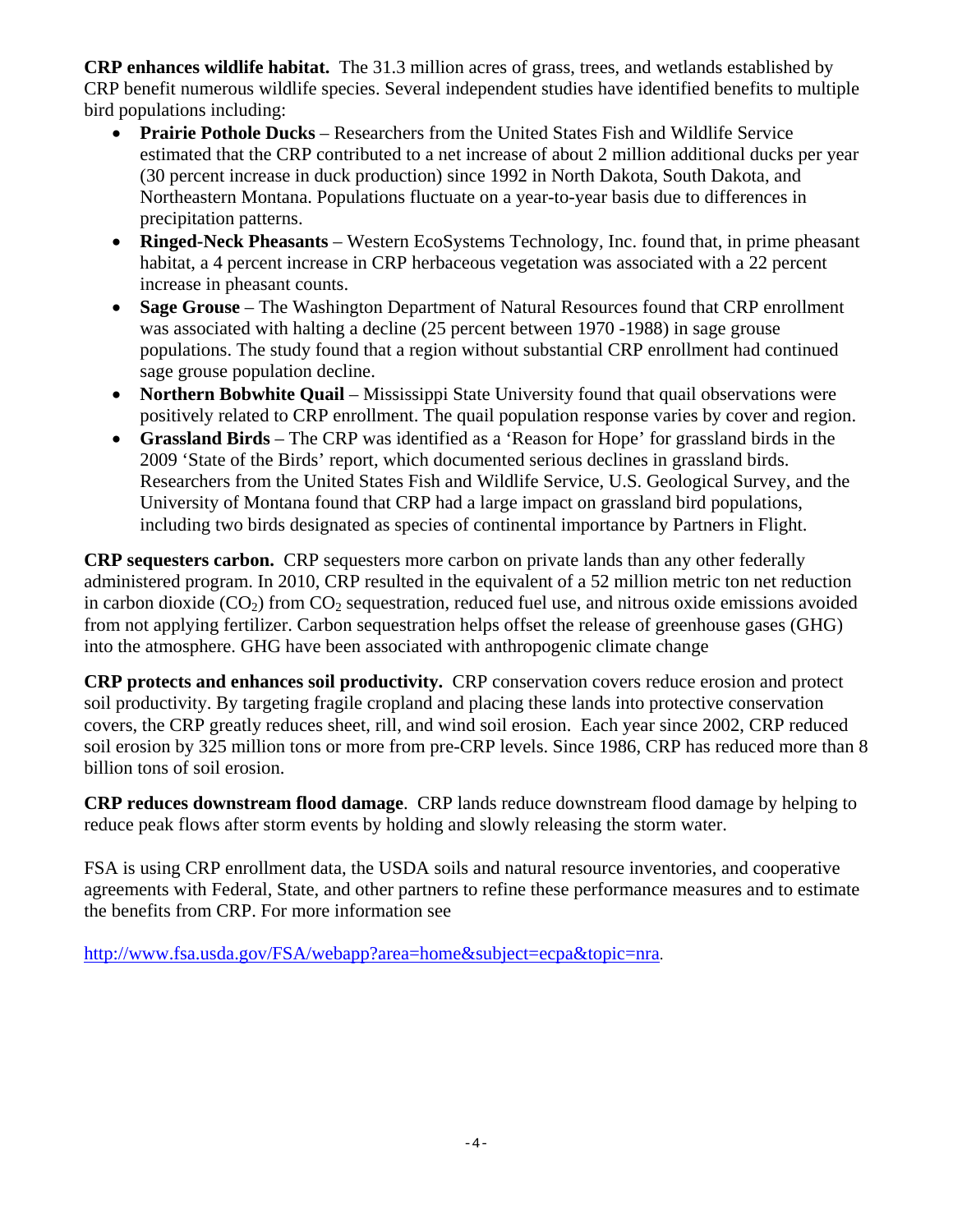#### **Nitrogen, Phosphorus, and Sediment Reduction Estimates**

Estimates are based on the results of the modeling done in support of a 2007 study of the water and air quality impacts of the CRP using the Environmental Policy Integrated Climate (EPIC) model and the Agricultural Policy Environmental eXtender (APEX) model 1/.

CRP contract data are sorted to identify acres in grass, trees, and buffers. For whole-field (grass and tree plantings), the models are used to estimate per-acre N, P, and sediment losses from CRP fields, as compared with the losses that would occur if those fields instead cropped, i.e., "with-" vs. "without-" CRP scenarios. The impact of CRP is estimated as the difference between these two scenarios. N and P impacts of CRP buffers are estimated based on the sediment, N, and P losses from the (state) average acres buffered by a typical buffer enrollment and trapping efficiency estimates from NRCS. The total impact on sediment, N, and P is the sum of the grass, tree, and buffer impacts.

1/ Food, and Agricultural Policy Research Institute (FAPRI). Estimating the Water Quality, Air Quality, and Soil Carbon Benefits of the Conservation Reserve Program. FAPRI -UMC Report #01-07. University of Missouri, Columbia, MO. January 2007.

#### **Carbon Sequestration Estimates**

Estimates of total carbon sequestered are developed using CRP contract data. These data are sorted to identify CRP acres in grass, wetlands, and trees. For grasslands and wetlands, estimates of the carbon sequestered per acre are obtained from published reports, and estimates developed by the Agricultural Research Service and U.S. Geological Survey. These data are merged with CRP contract data to estimate total carbon sequestered by CRP grasslands and wetlands. Because the carbon sequestered by forestlands varies by tree species and the age of the stand, the CRP tree data are sorted by region and age. U.S. Forest Service estimates of carbon sequestered per acre by region, tree species, and age are merged with the corresponding data from CRP contract data. Total carbon sequestered is the sum of the grassland, wetland, and forestland estimates.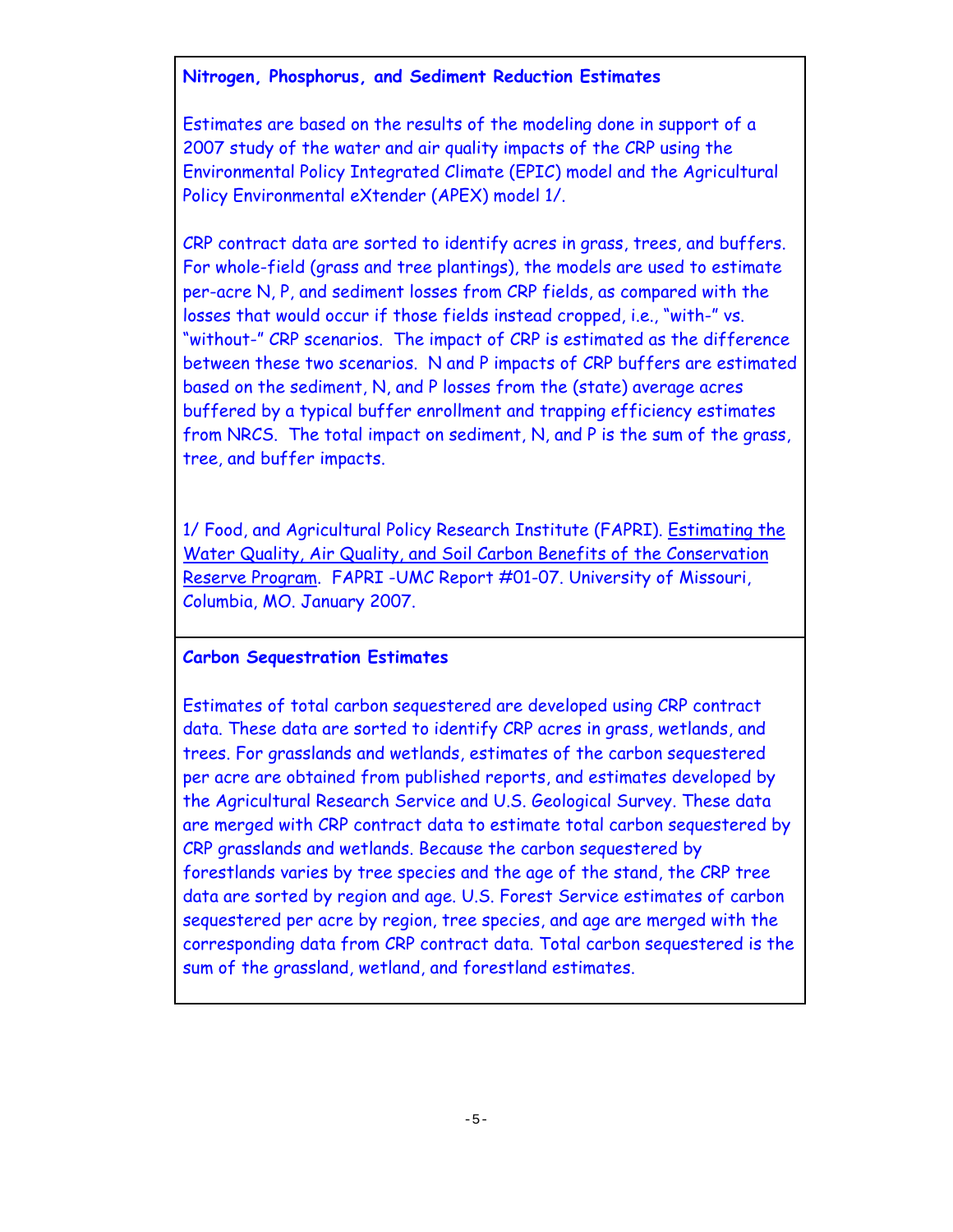## Chesapeake Bay Basin 2010



| <b>Fiscal Year</b>                                       |                     | 2006 | 2007 | 2008 | 2009 | 2010 |  |  |  |  |  |
|----------------------------------------------------------|---------------------|------|------|------|------|------|--|--|--|--|--|
| <b>Land Enrolled</b>                                     | $1.000$ acres       | 314  | 322  | 316  | 303  | 302  |  |  |  |  |  |
| In Buffers                                               | $1.000$ acres       | 96   | 100  | 105  | 103  | 107  |  |  |  |  |  |
| In Wetlands                                              | $1.000$ acres       | 5    | 5    | 5    | 6    | 6    |  |  |  |  |  |
| Reductions (intercepted by buffers or not leaving field) |                     |      |      |      |      |      |  |  |  |  |  |
| <b>Sediment</b>                                          | million tons        | 11   | 11   | 11   | 11   | 11   |  |  |  |  |  |
| <b>Nitrogen</b>                                          | million lbs         | 26   | 27   | 27   | 27   | 27   |  |  |  |  |  |
| <b>Phosphorus</b>                                        | million lbs         | 7    | 7    | 7    | 7    | 7    |  |  |  |  |  |
| <b>Carbon Sequestered</b>                                | million metric tons | 0.5  | 0.5  | 0.5  | 0.5  | 0.5  |  |  |  |  |  |

#### **CRP buffers intercept sediment, nitrogen, and phosphorus from farmed fields:**

• In the Chesapeake Bay watershed, buffers intercepted 8 million tons of sediment, 16 million pounds of nitrogen, and 5 million pounds of phosphorus in 2010**.** 

#### **Fields enrolled in CRP reduce the amount of nitrogen, phosphorus, and sediment leaving fields in runoff and percolate:**

 CRP reduces the nitrogen, phosphorus, and sediment leaving a field in runoff and percolate. Ninety five percent less nitrogen and 86 percent less phosphorus is lost from CRP fields than fields that are not in CRP.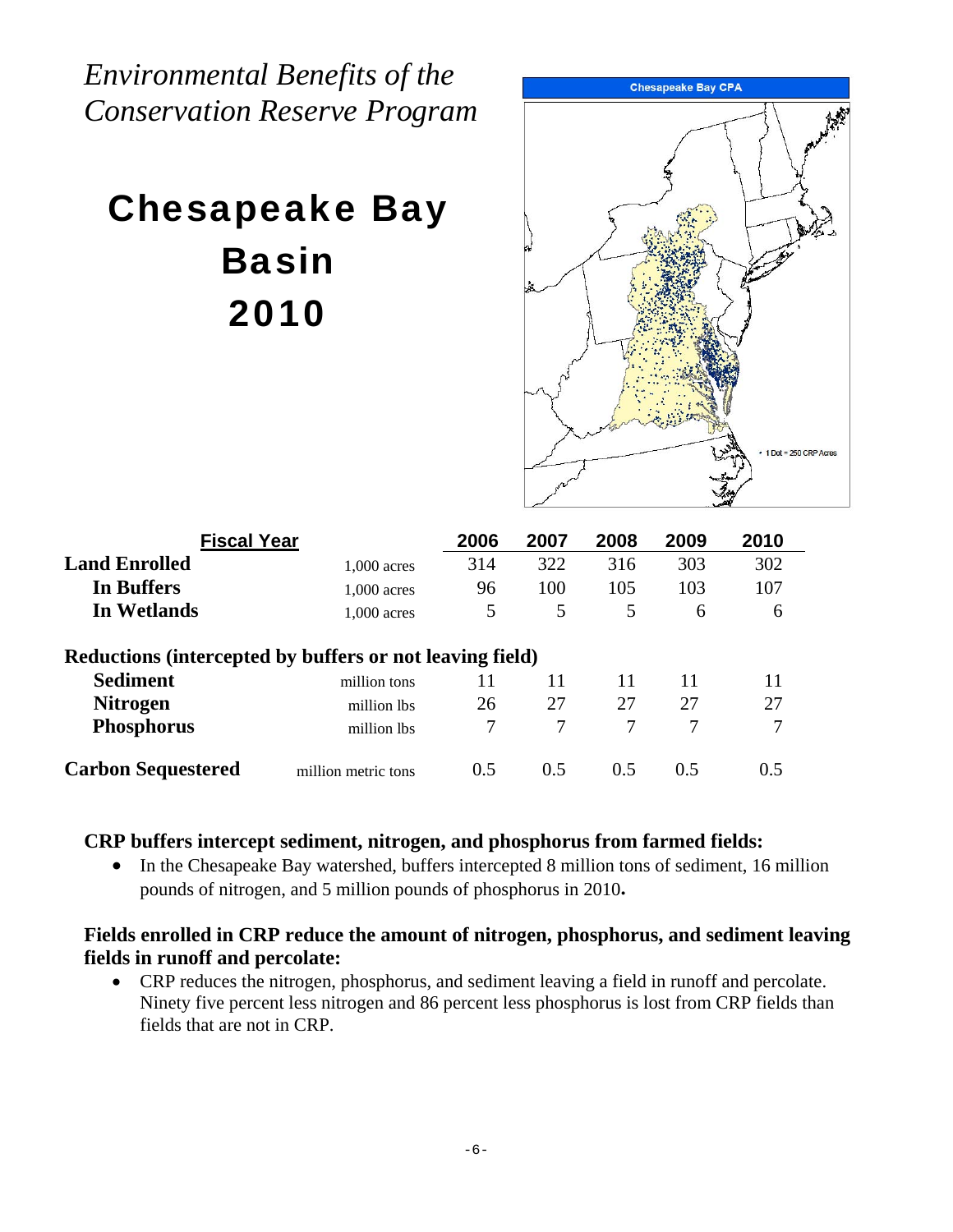## Great Lakes Region 2010



|                                                          |                     | 2006 | 2007 | 2008 | 2009           | 2010           |  |  |  |  |  |
|----------------------------------------------------------|---------------------|------|------|------|----------------|----------------|--|--|--|--|--|
| <b>Land Enrolled</b>                                     | $1.000$ acres       | 602  | 613  | 565  | 531            | 507            |  |  |  |  |  |
| In Buffers                                               | $1.000$ acres       | 100  | 104  | 106  | 103            | 106            |  |  |  |  |  |
| In Wetlands                                              | $1.000$ acres       | 28   | 31   | 32   | 34             | 33             |  |  |  |  |  |
| Reductions (intercepted by buffers or not leaving field) |                     |      |      |      |                |                |  |  |  |  |  |
| <b>Sediment</b>                                          | million tons        | 4    | 4    | 4    | $\overline{4}$ | $\overline{4}$ |  |  |  |  |  |
| <b>Nitrogen</b>                                          | million lbs         | 16   | 17   | 17   | 15             | 15             |  |  |  |  |  |
| <b>Phosphorus</b>                                        | million lbs         | 3    | 3    | 3    | 3              | 3              |  |  |  |  |  |
|                                                          |                     |      |      |      |                |                |  |  |  |  |  |
| <b>Carbon Sequestered</b>                                | million metric tons | 0.8  | 0.8  | 0.8  | 0.8            | 0.7            |  |  |  |  |  |

#### **CRP buffers intercept sediment, nitrogen, and phosphorus from farmed fields:**

• In 2010, in the Great Lakes Region 106 thousand acres of CRP grass filters and riparian buffers intercepted 3 million tons of sediment, 10 million pounds of nitrogen, 3 million pounds of phosphorus, and other contaminants before they entered waterways.

#### **Fields enrolled in CRP reduce nitrogen, phosphorus, and sediment leaving fields in runoff and percolate:**

• CRP reduces the nitrogen, phosphorus, and sediment leaving a field in runoff and percolate. 95 percent less nitrogen and 86 percent less phosphorus is lost from CRP fields. In 2010, grass and tree plantings reduced nitrate loss by 3 million pounds.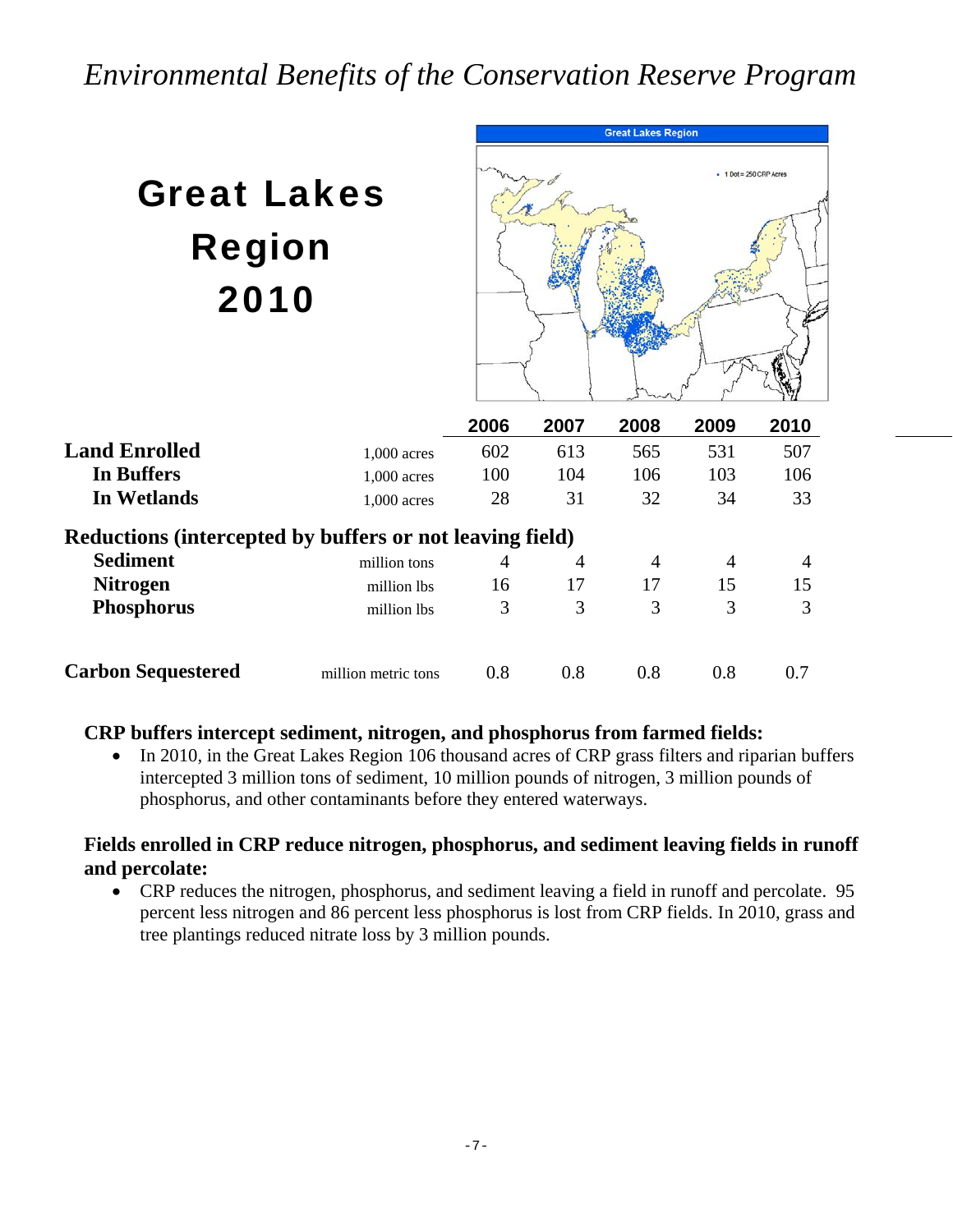## Mississippi River Basin 2010



|                           | <b>Fiscal Year</b>                                                       | 2006 | 2007 | 2008 | 2009 | 2010 |
|---------------------------|--------------------------------------------------------------------------|------|------|------|------|------|
| <b>Land Enrolled</b>      | million acres                                                            | 24.4 | 25.0 | 23.4 | 22.7 | 21.0 |
| In Buffers                | million acres                                                            | 1.27 | 1.31 | 1.39 | 1.32 | 1.40 |
| In Wetland                | million acres                                                            | 1.22 | 1.27 | 1.21 | 1.22 | 1.29 |
| HEL                       | million acres                                                            | 18.4 | 18.6 | 17.3 | 16.7 | 14.9 |
| <b>Sediment</b>           | Reductions (intercepted by buffers or not leaving field)<br>million tons | 170  | 175  | 175  | 164  | 159  |
| <b>Nitrogen</b>           | million lbs                                                              | 442  | 454  | 430  | 431  | 431  |
| <b>Phosphorus</b>         | million lbs                                                              | 90   | 93   | 89   | 89   | 89   |
| <b>Carbon Sequestered</b> | million metric tons                                                      | 32   | 30   | 30   | 29   | 28   |

#### **CRP improves water quality.**

- In 2010, CRP grass filters and riparian buffers intercepted 113 million tons of sediment in the Mississippi River Basin, 269 million pounds of nitrogen, 54 million pounds of phosphorus, and other contaminants, before they entered waterways.
- In 2010, grass and tree plantings reduced nitrate loss by 60 million pounds. Nitrate is a form of nitrogen that is biologically available to algae, and excess nitrate contributes to the formation of the Gulf of Mexico hypoxic zone.
- Wetlands restored and constructed by CRP improve water quality by converting nitrate / nitrogen into benign atmospheric nitrogen through denitrification. In 2010, Iowa's 65 CREP constructed wetland projects on 1,808 acres reduced nitrate runoff by nearly 650,000 pounds.

#### **CRP enhances wildlife habitat and reduces downstream flood damage**

- In prime ringed-neck-pheasant habitat, a 4 percent increase in CRP herbaceous vegetation was associated with a 22 percent increase in pheasant counts.
- CRP lands reduce downstream flood damage by helping to reduce peak flows after storm events by holding and slowly releasing the stormwater.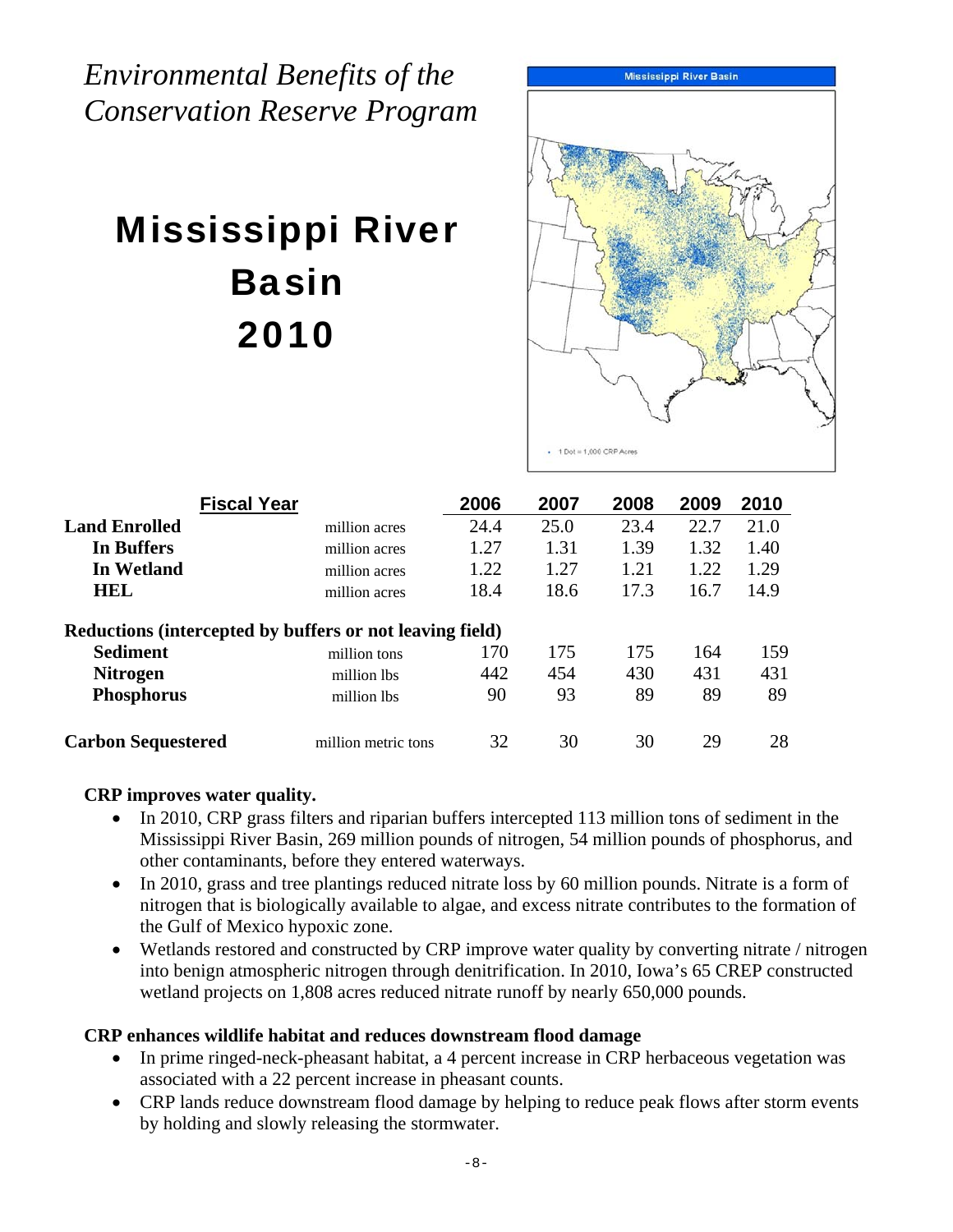## **Prairie Pothole Region 2010**



|                                                          |                     | 2006  | 2007  | 2008  | 2009  | 2010 |  |  |  |  |  |
|----------------------------------------------------------|---------------------|-------|-------|-------|-------|------|--|--|--|--|--|
| <b>Land Enrolled</b>                                     | million acres       | 8.4   | 8.5   | 7.7   | 7.4   | 7.2  |  |  |  |  |  |
| In Wetlands                                              | $1.000$ acres       | 1,645 | 1,661 | 1,567 | 1,558 | 1581 |  |  |  |  |  |
| In Buffers                                               | $1.000$ acres       | 309   | 314   | 316   | 321   | 321  |  |  |  |  |  |
| Reductions (intercepted by buffers or not leaving field) |                     |       |       |       |       |      |  |  |  |  |  |
| <b>Sediment</b>                                          | million tons        | 22    | 23    | 23    | 23    | 23   |  |  |  |  |  |
| <b>Nitrogen</b>                                          | million lbs         | 113   | 116   | 113   | 113   | 113  |  |  |  |  |  |
| <b>Phosphorus</b>                                        | million lbs         | 11    | 12    | 12    | 11    | 11   |  |  |  |  |  |
| <b>Carbon Sequestered</b>                                | million metric tons | 10    | 10    | 9     | 9     | 9    |  |  |  |  |  |

#### **CRP improves water quality.**

- CRP buffers intercept sediment, nitrogen, and phosphorus from farmed fields in the Prairie Pothole Region. In 2010, 321 thousand acres of CRP grass filters and riparian buffers intercepted 20 million tons of sediment in the Prairie Pothole Region, 70 million pounds of nitrogen, and 10 million pounds of phosphorus.
- CRP reduces nitrogen, phosphorus, and sediment leaving fields. In 2010, grass and tree plantings reduced nitrate loss by 31 million pounds.

#### **CRP enhances wildlife habitat.**

- The CRP was identified as a 'Reason for Hope' for grassland birds in the '*State of the Birds*' report (FWS, 2009).
- CRP increased Prairie Pothole duck populations by an average of 2 million ducks per year between 1992 and 2004 (FWS).

#### **CRP can reduce downstream flood damage**.

 CRP restores Prairie Pothole floodwater storage function – USGS estimated that CRP wetland catchments could store approximately 458,000 acre-feet of water annually.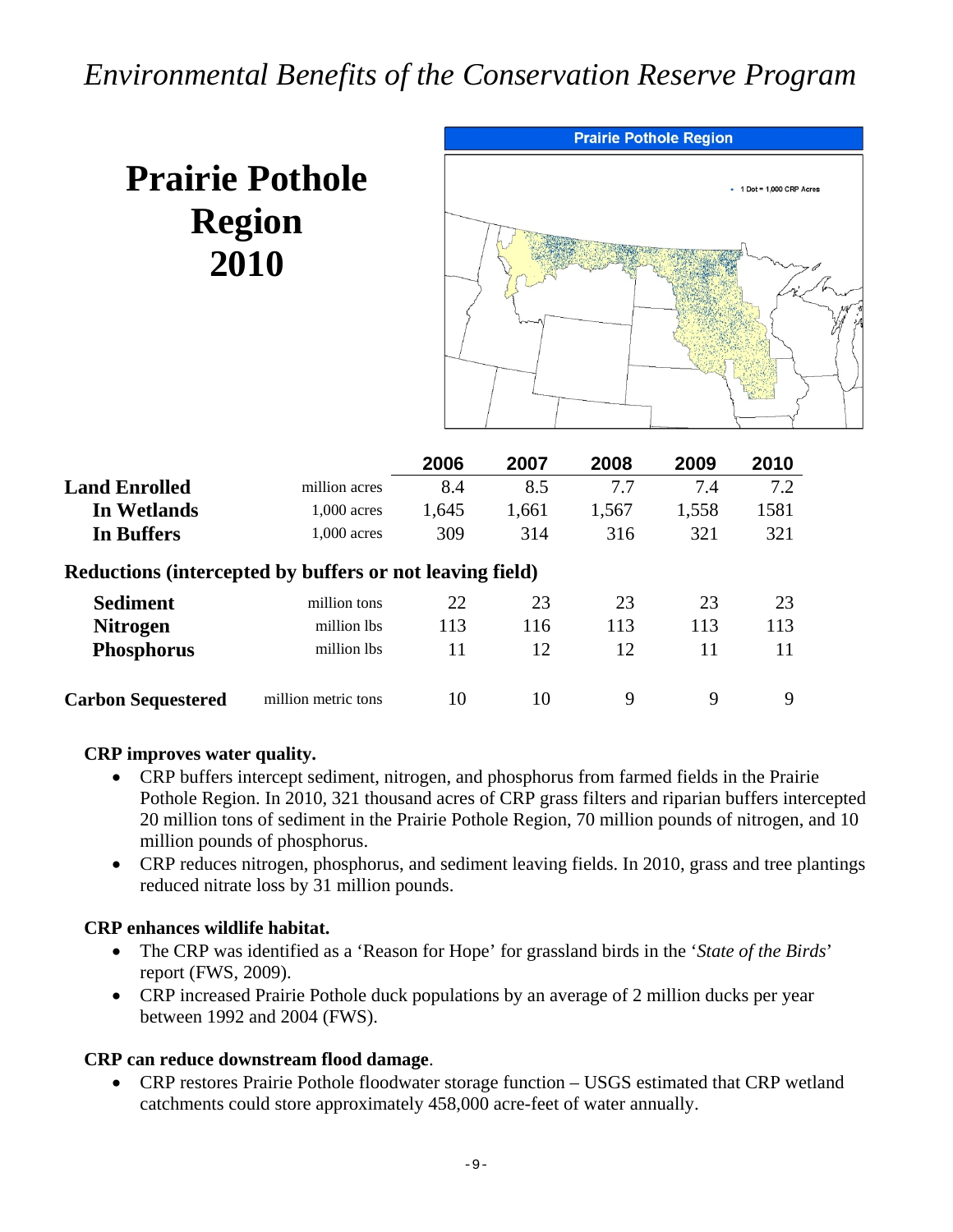**CRP Eligibility**

Must have appropriate cropping history, or be marginal pasture in or near a riparian area of be subject to an expiring CRP contract. AND

- For general signup, must be: highly erodible, located in a State or National conservation priority area, or under an expiring CRP contract.
- For continuous signup, must be suitable to serve as one of a number of conservation practices, such as a wetland restoration, filterstrip, riparian buffer, or field windbreak; or be eligible for CREP enrollment.

#### **Cropping History**

Under the 2002 Farm Bill, must have been planted or considered planted to an agricultural commodity in 4 of the 6 years prior to 2002. Land coming out of CRP is considered planted (unless it is in trees), as is hay in rotation. Updated to 4 of 6 years prior to 2008 in the 2008 Farm Bill.

#### **Annual Rental payment**:

- G Based on soil-specific rental rates.
- G Adjusted for each particular soil's productivity.
- $\Box$  Reflect rental rates for comparable land in dryland crop production.

#### **Signing Incentive payment (SIP)**:

 $\Box$  A one-time payment of \$100/acre when contract is approved.  $\Box$  Applies to specified continuous signup practices (see Practice description table in the Appendix).

#### **Practice Incentive payment (PIP)**:

- $\Box$  A one-time payment made when practice installation is complete.  $\square$  Amount equal to 40 percent of total installation cost.
- G Applies to specified continuous signup practices (see Practice description table in the Appendix).

#### **Haying/Grazing Adjustment**:

- $\Box$  Reflects annual rental payment reductions (typically 25 percent) taken when participant hays or grazes CRP acreage.
- $\Box$  Participants allowed to hay or graze in response to emergency (drought) or when undertaking managed haying or grazing.

#### **Cost-Share payment**:

 $\Box$  Amount equal to 50 percent of practice installation costs.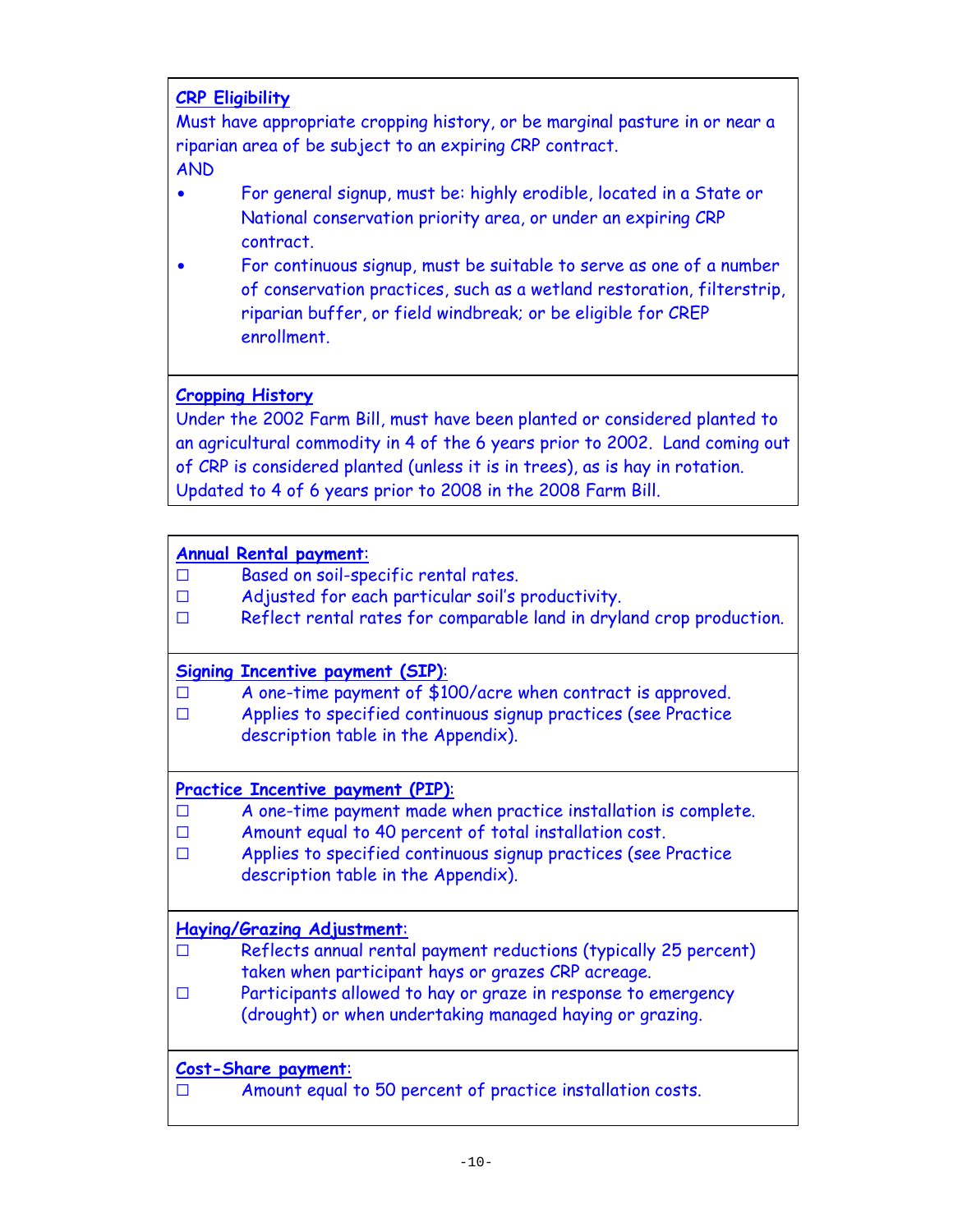Under the Conservation Reserve Program (CRP), the U. S. Department of Agriculture (USDA) establishes contracts with agricultural producers to retire highly erodible and other environmentally sensitive cropland and pasture. During the 10- to 15-year CRP contract period, farmland is converted to grass, trees, wildlife cover, or other conservation uses providing environmental benefits, including surface water quality improvement, wildlife habitat creation, carbon sequestration, preservation of soil productivity, protection of groundwater quality, and reduction of offsite wind erosion damages. The program also assists farmers by providing a dependable source of income. The program was established by the Food Security Act of 1985, and was later amended by the Food, Agriculture, Conservation, and Trade Act of 1990, the Federal Agriculture Improvement and Reform Act of 1996, the Farm Security and Rural Investment Act of 2002, and the Food, Conservation, and Energy Act of 2008.

The CRP is administered by USDA's Farm Service Agency with technical assistance from USDA's Natural Resources Conservation Service and Forest Service, and from non-Federal technical service providers. Participants receive annual rental payments during the contract period and half the cost of establishing conservation covers. There are two primary ways for farmers and ranchers to participate in the CRP: general sign-up and continuous signup. Continuous sign-up includes the Conservation Reserve Enhancement Program (CREP) and the Farmable Wetlands Program.

#### **CRP LEGISLATIVE AND PROGRAMMATIC HISTORY**

Title XII of the **Food Security Act of 1985**

established the Conservation Reserve Program (CRP) to assist owners and operators in conserving and improving soil, water, and

wildlife resources on their farms and ranches by converting highly erodible and other environmentally sensitive cropland and marginal pasture to long-term resource conserving covers. In exchange for annual rental payments and cost-share assistance of up to 50 percent of cover establishment costs, agricultural landowners and operators agree to establish and maintain an approved permanent cover on enrolled acreage for 10 to 15 years. The 1985 Act directed the Department of Agriculture to enroll 40 to 45 million acres by 1990 with a primary goal of reducing soil erosion on highly erodible cropland. Secondary objectives included protecting the Nation's longrun capability to produce food and fiber, reducing sedimentation, improving water quality, fostering wildlife habitat, curbing production of surplus commodities, and providing income support for farmers. Enrollment is generally limited to 25 percent of the cropland within each county.

The **Food, Agriculture, Conservation, and Trade Act of 1990** extended CRP through 1995 and expanded types of land eligible for enrollment to include lands that could reduce on-site or off-site threats to water quality if removed from production. Following 1990 Act passage, USDA's Farm Service Agency adopted new rental payment caps based on soil-specific productivity-based rental rates, and developed an environmental benefits index (EBI) to rank offers.

The **Federal Agriculture Improvement and Reform Act of 1996** re-authorized CRP enrollment through 2002 and set a maximum enrollment of 36.4 million acres at any one time.

Following passage of the 1996 Act, FSA modified the Environmental Benefits Index (EBI) to explicitly include a wildlife benefits component, which was given equal weight with soil erosion and water quality benefits.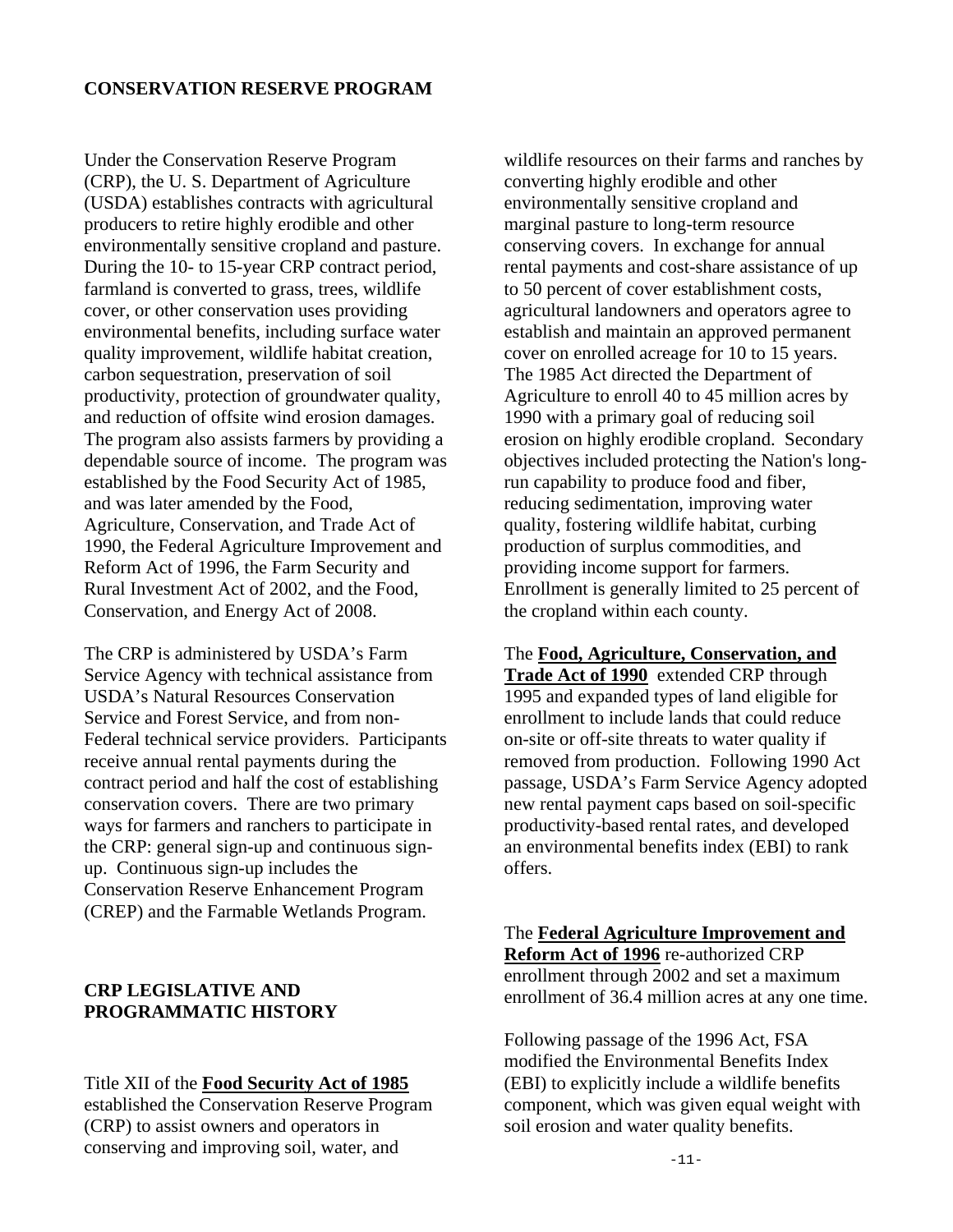Also in 1996, **USDA initiated** enrollment of selected practices, such as filter strips and riparian buffers, on a continuous basis without competition. An annual incentive payment equal to 20 percent of the annual rental rate was provided for many of these practices. In 1997, FSA created the Conservation Reserve Enhancement Program (CREP), further advancing CRP's environmental targeting. CREP authorizes State-Federal conservation partnerships that address specific State and nationally significant water quality, soil erosion, and wildlife habitat concerns related to agriculture. CREP enrollment is held on a continuous basis; enrollment may include both general and continuous sign-up practices, and additional financial incentives are generally provided. An up-front signing payment and a practice incentive payment were established in 2000 to further enhance continuous enrollment, including CREP. Descriptions of practices and corresponding payment provisions are provided in the Appendix.

#### The **FY 2001 Agriculture Appropriations Act**

established the Farmable Wetland Program (FWP), which provided for non-competitive enrollment under continuous sign-up provisions and incentives for up to 500,000 acres of small non-flood plain wetlands and adjacent uplands in 6 States (Nebraska, Iowa, Minnesota, North Dakota, South Dakota, and Montana). Enrollment was limited to 100,000 acres per State.

#### The **Farm Security and Rural Investment Act**

**of 2002** extended CRP enrollment authority through 2007 and increased the enrollment cap by 2.8 million acres to 39.2 million acres. Basic cropland eligibility is re-defined to be land that has been cropped or considered cropped in at least 4 of the 6 years preceding enactment. Previously, basic cropland eligibility required cropping in at least 2 of the 5 years preceding sign-up.

In addition, the 2002 Act permitted nonemergency (managed) harvesting of forage (subject to the requirement that environmental benefits be maintained or enhanced) and required equal consideration be given for soil

erosion, water quality, and wildlife. Practices eligible under marginal pasture criteria, which have no cropping history requirement, are expanded to permit appropriate vegetative covers, rather than requiring the land be planted only to trees.

Other changes included extending eligibility to field remnants made infeasible for farming where buffer practices are enrolled; cropland where enrollment would provide water conservation benefits; and land subject to expiring CRP contracts. The 2002 Act also expanded FWP from the original six States to all States and raised the enrollment cap to 1,000,000 acres, while keeping the 100,000 acre State maximum. While maximum wetland size was increased to 10 acres, only 5 acres are eligible to receive rental payments.

**Re-enrollment and extension of 2007- to 2010-expiring contracts (REX).** To ensure that CRP's benefits continue without interruption, FSA in 2006 offered holders of contracts set to expire between 2007 and 2010 (28 million acres) the opportunity to re-enroll or extend their contracts. FSA divided expiring contracts into five equal-size categories (quintiles) based on environmental benefits index (EBI) scores of the land under contract. FSA offered the quintile with the highest EBI scores new 10 or 15-year contracts. The  $2<sup>nd</sup>$ highest quintile were offered 5-year contract extensions, the  $3<sup>rd</sup>$  highest were offered 4-year extensions, and so forth. This action preserved farmers' ability to protect America's most sensitive agricultural lands. Holders of approximately 82% of expiring contract acres were approved for re-enrollment or extension. Updated tables detailing REX results as of February, 2008 are provided in the Appendix.

#### The **Emergency Supplemental**

**Appropriations Act of 2006** established the Emergency Forestry Conservation Reserve Program (EFCRP). Provides assistance to timberland damaged by the Gulf Coast Hurricanes of 2005 (mainly Katrina and Rita). Acreage enrolled does not count against the CRP enrollment cap.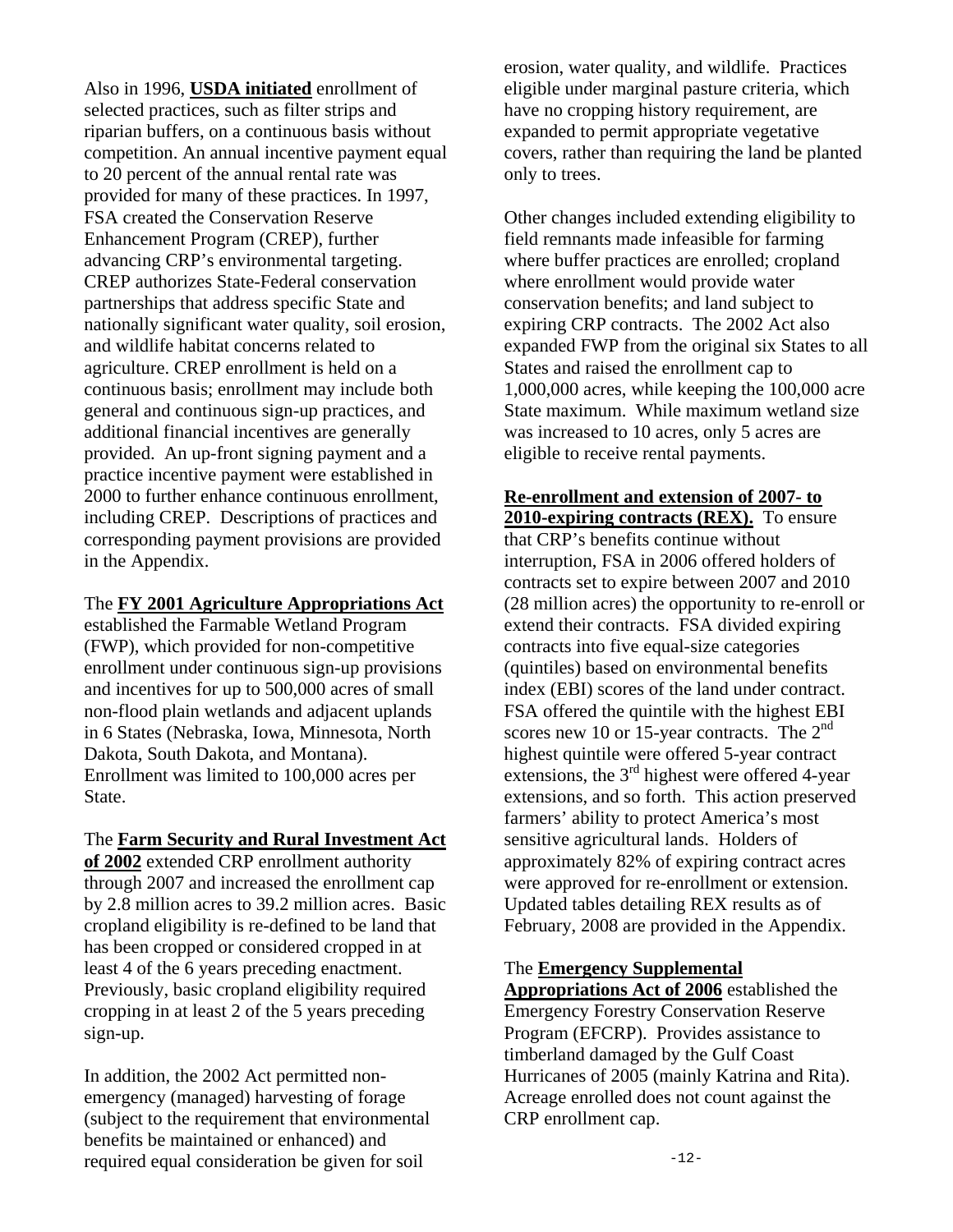#### The **Food, Conservation, and Energy Act of**

**2008** extended Conservation Reserve Program (CRP) enrollment authority through September 30, 2012 and requires that enrollment be reduced to no more than 32 million acres beginning October 1, 2009. Created the Transitions Incentive Program to encourage the sale or lease of expiring CRP lands to beginning or socially disadvantaged farmers.

Other changes include: (1) expansion of Farmable Wetland Pilot Program eligibility criteria; (2) provision of 50-percent cost-share for tree thinning activities; (3) implementation of new payment limitation applicability and new adjusted gross income based eligibility criteria, (4) updated eligibility to require cropping history in at least 4 of 6 years during 2002 to 2007, and (5) provided additional authority to waive county cropland enrollment limit.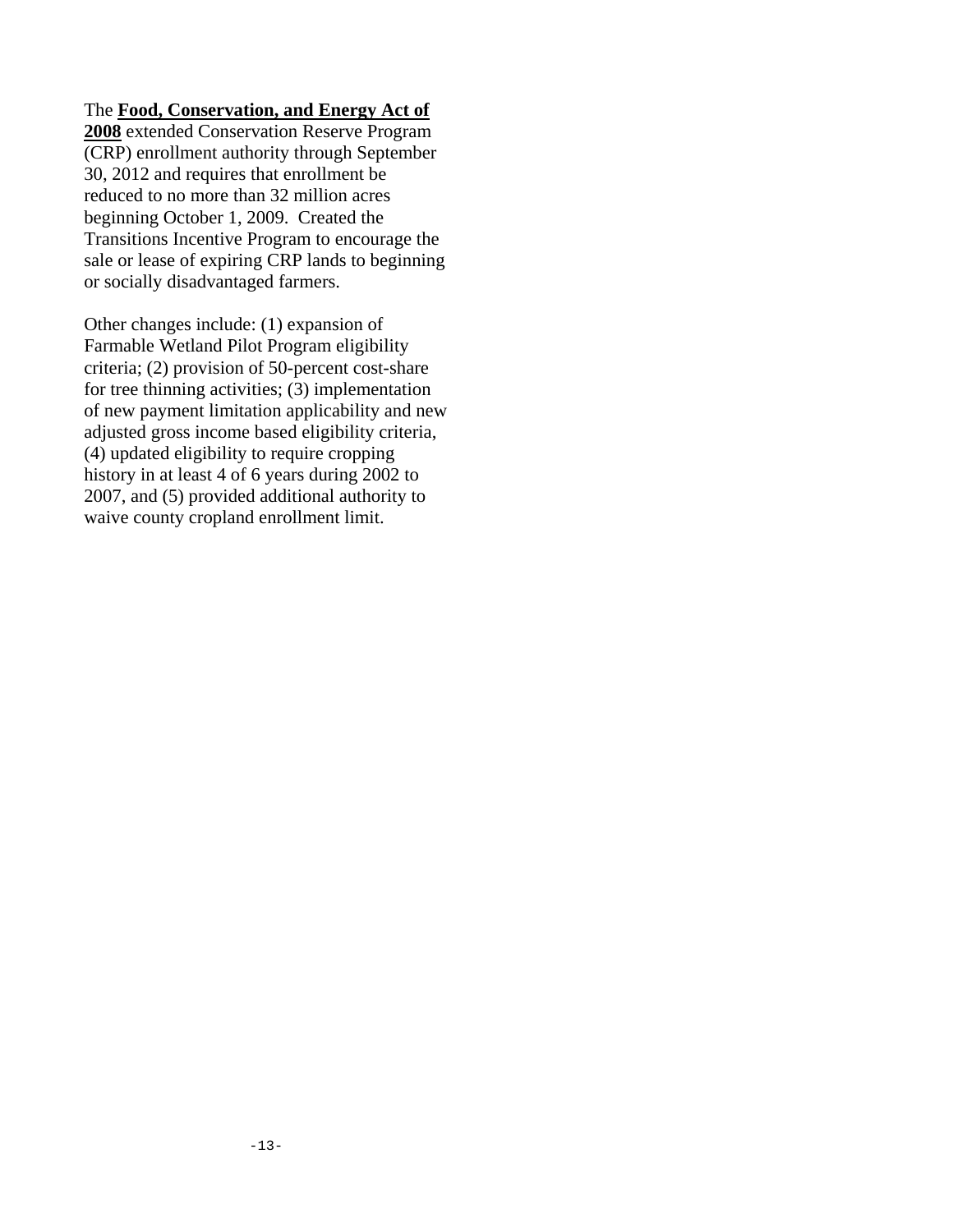**General Sign-up**. Landowners and operators with eligible lands compete nationally for acceptance based on an environmental benefits index (EBI) during specified enrollment periods. Producers may submit offers below soil-specific maximum rental rates to increase their EBI ranking.

#### **Continuous Sign-up**

- G **Non-CREP**. Landowners and operators with eligible lands may enroll certain high priority conservation practices, such as filter strips and riparian buffers, at any time during the year without competition. In addition to annual soil rental payment and cost-share assistance, many practices are eligible for additional annual and one-time up-front financial incentives.
- **Conservation Reserve Enhancement Program (CREP)**. Under federal-state cooperative conservation efforts, landowners and operators implement projects designed to address specific environmental objectives through targeted CRP enrollments. Sign-up is held on a continuous noncompetitive basis and additional financial incentives are generally provided.
- G **Farmable Wetland Program (FWP).** Landowners and operators enroll and restore small cropped wetlands and other lands on a continuous sign-up basis. Lands are also eligible for additional annual and one-time up-front financial incentives. Includes new practices added by the 2008 Farm Bill.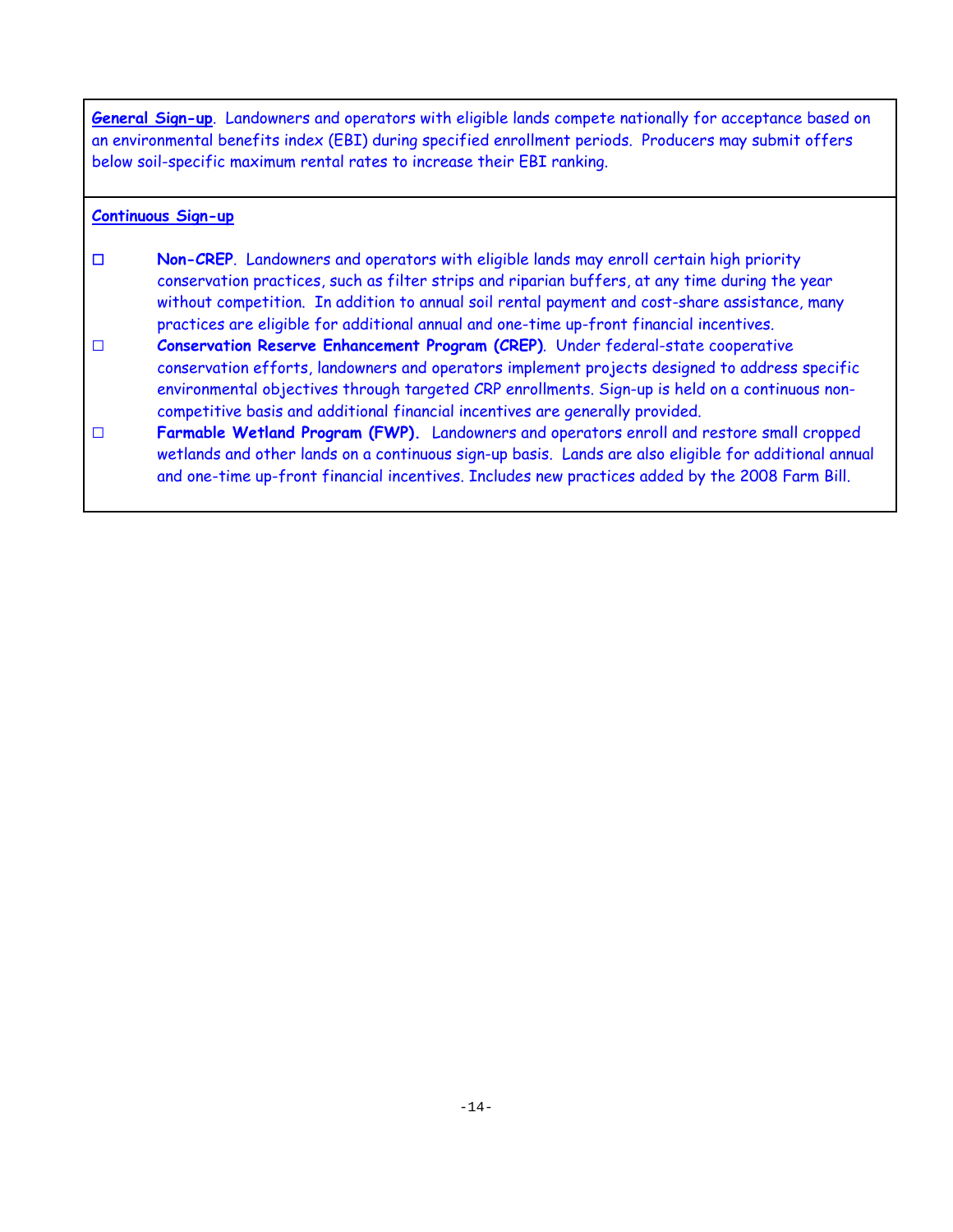#### **CONSERVATION RESERVE PROGRAM ENROLLMENT AND OUTLAY HISTORY**

| <b>Fiscal</b> | <b>Cumulative</b><br><b>Enrollment 1/</b> | <b>Rental</b><br><b>Payments 2/</b> | <b>Cost-Share</b><br><b>Payments 3/</b> | <b>Incentive</b><br>Payments 4/ | <b>Total</b><br><b>Financial</b> | Tech. Asst.<br><b>Outlays 5/</b> | <b>Total</b><br><b>Outlays</b> |  |  |  |
|---------------|-------------------------------------------|-------------------------------------|-----------------------------------------|---------------------------------|----------------------------------|----------------------------------|--------------------------------|--|--|--|
| Year          | (Million Acres)                           | (Million Dollars)                   |                                         |                                 |                                  |                                  |                                |  |  |  |
| 1986          | 2.0                                       | \$0                                 | \$0                                     | \$0                             | \$0                              | \$8                              | \$8                            |  |  |  |
| 1987          | 15.4                                      | \$410                               | \$246                                   | \$0                             | \$656                            | \$41                             | \$697                          |  |  |  |
| 1988          | 24.0                                      | \$756                               | \$282                                   | \$0                             | \$1,038                          | \$56                             | \$1,094                        |  |  |  |
| 1989          | 29.2                                      | \$1,149                             | \$181                                   | \$0                             | \$1,330                          | \$86                             | \$1,416                        |  |  |  |
| 1990          | 32.8                                      | \$1,390                             | \$118                                   | \$0                             | \$1,508                          | \$0                              | \$1,508                        |  |  |  |
| 1991          | 33.2                                      | \$1,590                             | \$41                                    | \$0                             | \$1,631                          | \$10                             | \$1,641                        |  |  |  |
| 1992          | 34.1                                      | \$1,613                             | \$39                                    | \$0                             | \$1,652                          | \$10                             | \$1,662                        |  |  |  |
| 1993          | 35.1                                      | \$1,652                             | \$32                                    | \$0                             | \$1,684                          | \$0                              | \$1,684                        |  |  |  |
| 1994          | 35.0                                      | \$1,722                             | \$14                                    | \$0                             | \$1,736                          | \$0                              | \$1,736                        |  |  |  |
| 1995          | 35.0                                      | \$1,729                             | \$4                                     | \$0                             | \$1,733                          | \$0                              | \$1,733                        |  |  |  |
| 1996          | 33.5                                      | \$1,721                             | \$1                                     | \$0                             | \$1,722                          | \$9                              | \$1,731                        |  |  |  |
| 1997          | 32.8                                      | \$1,677                             | \$8                                     | \$0                             | \$1,685                          | \$61                             | \$1,746                        |  |  |  |
| 1998          | 30.2                                      | \$1,597                             | \$96                                    | \$0                             | \$1,693                          | \$53                             | \$1,746                        |  |  |  |
| 1999          | 29.8                                      | \$1,320                             | \$115                                   | \$0                             | \$1,435                          | \$56                             | \$1,491                        |  |  |  |
| 2000          | 31.4                                      | \$1,332                             | \$133                                   | \$10                            | \$1,475                          | \$35                             | \$1,510                        |  |  |  |
| 2001          | 33.6                                      | \$1,396                             | \$150                                   | \$78                            | \$1,624                          | \$32                             | \$1,656                        |  |  |  |
| 2002          | 33.9                                      | \$1,520                             | \$143                                   | \$114                           | \$1,777                          | \$20                             | \$1,797                        |  |  |  |
| 2003          | 34.1                                      | \$1,575                             | \$99                                    | \$100                           | \$1,774                          | \$55                             | \$1,829                        |  |  |  |
| 2004          | 34.7                                      | \$1,588                             | \$117                                   | \$84                            | \$1,789                          | \$60                             | \$1,849                        |  |  |  |
| 2005          | 34.9                                      | \$1,620                             | \$93                                    | \$75                            | \$1,788                          | \$75                             | \$1,863                        |  |  |  |
| 2006          | 36.0                                      | \$1,657                             | \$100                                   | \$84                            | \$1,841                          | \$80                             | \$1,919                        |  |  |  |
| 2007          | 36.8                                      | \$1,718                             | \$90                                    | \$58                            | \$1,866                          | \$101                            | \$1,967                        |  |  |  |
| 2008          | 34.6                                      | \$1,774                             | \$84                                    | \$69                            | \$1,927                          | \$65                             | \$1,992                        |  |  |  |
| 2009          | 33.7                                      | \$1,708                             | \$75                                    | \$72                            | \$1,855                          | \$61                             | \$1,916                        |  |  |  |
| 2010          | 31.3                                      | \$1,700                             | \$67                                    | \$70                            | \$1,837                          | \$98                             | \$1,935                        |  |  |  |
| <b>Total</b>  | ⊷                                         | \$35,916                            | \$2,328                                 | \$814                           | \$39,058                         | \$1,070                          | \$40,128                       |  |  |  |

1/ Acres under contract at end of fiscal year.

2/ Rental payments in a fiscal year apply to acres under contract in the previous fiscal year. Includes miscellaneous

adjustments and adjustments for haying/grazing usage.

3/ Cost-share payments are made after cover establishment work is done. For contracts beginning in a given year, payments can occur over several years.

4/ Signing and Practice Incentive payments for continuous sign-up enrollment.

5/ Technical assistance outlays are generally paid to Natural Resources Conservation Service and Forest Service in the year sign-ups are held. About 90-95 percent of outlays have gone to NRCS and about 5-10 percent to FS.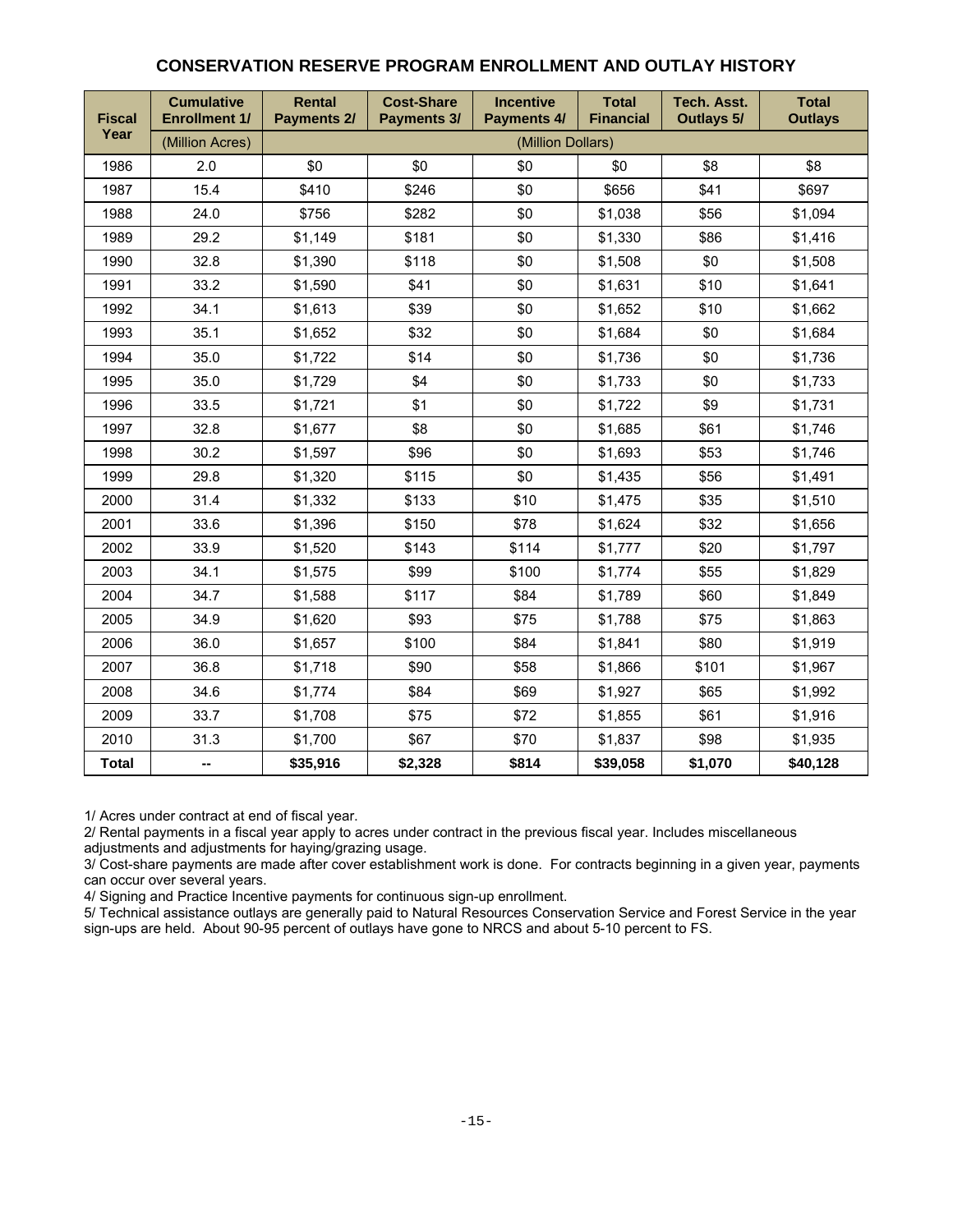

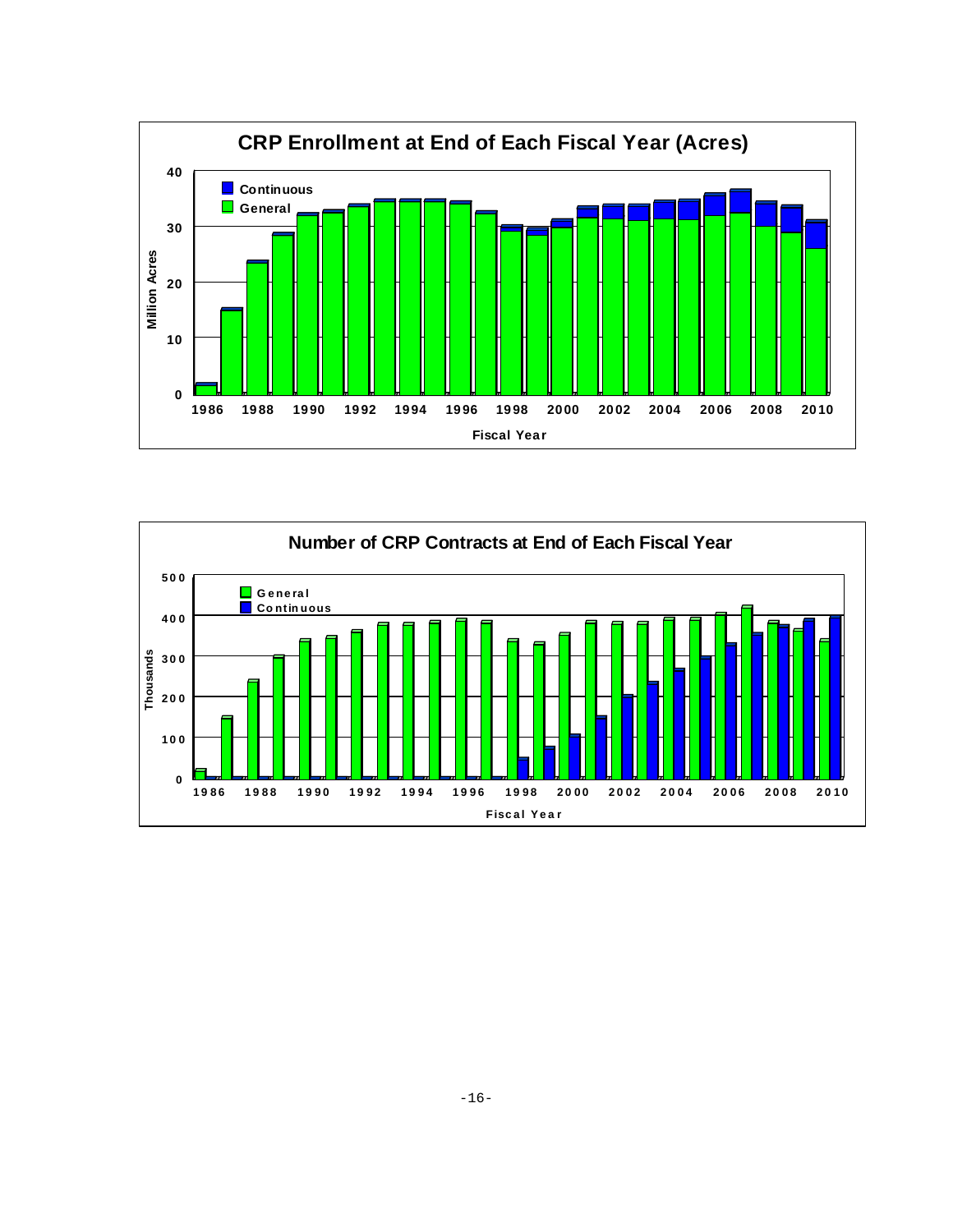#### FY 2010 CUMULATIVE CRP ENROLLMENT 1/ BY SIGN-UP AND INITIAL CONTRACT YEAR

|        | <b>BEFORE</b>          |           |                   |         |                |         |                |         |             |                                                                                |
|--------|------------------------|-----------|-------------------|---------|----------------|---------|----------------|---------|-------------|--------------------------------------------------------------------------------|
| SIGNUP | 2003                   | 2003      | 2004              | 2005    | 2006           | 2007    | 2008           | 2009    | 2010        | <b>TOTAL</b>                                                                   |
|        | >19 17,217,176         | 0         | 0                 | 0       | 0              | 0       | 0              | 0       | 0           | 17, 217, 176                                                                   |
| 19     | 155,350                | 0         | 0                 | 0       | 0              | 0       | 0              | 0       | 0           | 155,350                                                                        |
| 20     | 2,194,638              | 0         | 0                 | 0       | 0              | 0       | 0              | 0       | 0           | 2,194,638                                                                      |
| 21     | 114,261                | 0         | 0                 | 0       | 0              | 0       | 0              | 0       | 0           | 114,261                                                                        |
| 22     | 198,591                | 0         | 0                 | 0       | 0              | 0       | 0              | 0       | 0           | 198,591                                                                        |
| 23     | 451,906                | 0         | 0                 | 0       | 0              | 0       | 0              | 0       | 0           | 451,906                                                                        |
| 24     | 280,867 149,401        |           | 0                 | 0       | 0              | 0       | 0              | 0       | 0           | 430,268                                                                        |
| 25     |                        | 0.197,928 | 53,774            | 0       | $\Omega$       | 0       | $\Omega$       | 0       | 0           | 251,703                                                                        |
| 26     | 0                      | 0         | 1,612,757 162,144 |         | 0              | 0       | 0              | 0       | 0           | ,774,902                                                                       |
| 27     | 0                      | 11,418    | 169,652           | 0       | 0              | 0       | 0              | 0       | $\Omega$    | 181,071                                                                        |
| 28     | 0                      | 0         | 150,777           | 99,256  | 0              | 0       | 0              | 0       | 0           | 250,033                                                                        |
| 29     | 0                      | 0         | 0                 |         | 0, 1, 005, 925 | 61,758  | 0              | 0       | 0           | ,067,684                                                                       |
| 30     | $\mathbf 0$            | 0         | $\Omega$          | 196,801 | 195,040        | 0       | 0              | 0       | $\mathbf 0$ | 391,840                                                                        |
| 31     | 0                      | 0         | 0                 | 0       | 197,960        | 146,057 | 0              | 0       | 0           | 344,017                                                                        |
| 32     | $\Omega$               | 0         | 0                 | 0       | 0              |         | 0, 2, 350, 133 | 884,807 | 584,697     | 3,819,636                                                                      |
| 33     | 0                      | 0         | 0                 | 0       | 0              | 843,453 | 78             | 0       | 0           | 843,532                                                                        |
| 35     | 0                      | 0         | 0                 | 0       | 0              | 157,594 | 362,120        | 0       | $\mathbf 0$ | 519,714                                                                        |
| 36     | 0                      | 0         | 0                 | 0       | 0              | 0       | 214,561        | 183,195 | 0           | 397,756                                                                        |
| 37     | 0                      | 0         | 0                 | 0       | 0              | 0       | 0              | 233,301 | 239,139     | 472,439                                                                        |
| 38     | 0                      | 0         | $\mathbf 0$       | 0       | $\Omega$       | 0       | 0              | 0       | 221,726     | 221,726                                                                        |
|        | ALL 20,612,790 358,748 |           |                   |         |                |         |                |         |             | 1,986,960 458,202 1,398,925 1,208,863 2,926,892 1,301,302 1,045,562 31,298,245 |

#### ACRES

General sign-ups: 1-13, 15, 16, 18, 20, 26, 29, and 33.

Continuous sign-ups: 14, 17, 19, 21-25, 27, 28, 30, 31, 35 and 36.

Sign-up 21 ended and sign-up 22 began in May 2000.

Sign-up 25 ended and sign-up 27 began in May 2003.

Sign-up 32 denotes early re-enrollment of 2007-2008 expiring general sign-up contracts under the 2006 REX offer.

Sign-up 34 is reserved for Emergency Forestry CRP.

1/ Contracts in effect September 30, 2010. For CRP, contract year is the same as fiscal year, which begins October 1. 2/ Not including sign-up 38 contracts that begin in FY 2011.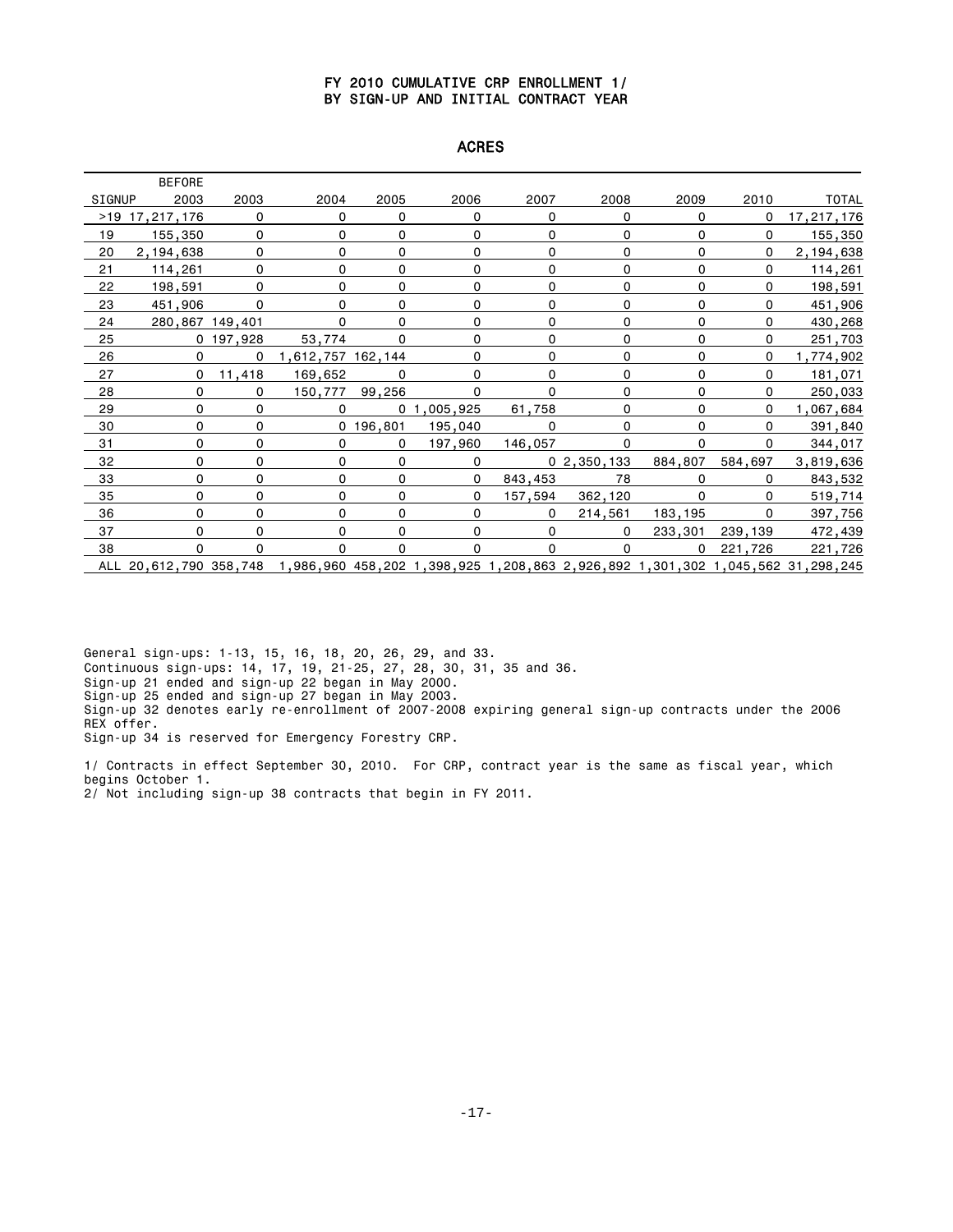#### FY 2010 CUMULATIVE CRP ENROLLMENT 1/ BY SIGN-UP AND INITIAL CONTRACT YEAR

|               | <b>BEFORE</b> |        |          |             |          |             |                |        |             |              |
|---------------|---------------|--------|----------|-------------|----------|-------------|----------------|--------|-------------|--------------|
| <b>SIGNUP</b> | 2003          | 2003   | 2004     | 2005        | 2006     | 2007        | 2008           | 2009   | 2010        | <b>TOTAL</b> |
| 18            | 208,777       | 0      | 0        | 0           | 0        | 0           | 0              | 0      | 0           | 208,777      |
| 19            | 16,227        | 0      | $\Omega$ | 0           | 0        | 0           | 0              | 0      | 0           | 16,227       |
| 20            | 39,018        | 0      | 0        | 0           | 0        | $\mathbf 0$ | 0              | 0      | $\mathbf 0$ | 39,018       |
| 21            | 13,041        | 0      | 0        | 0           | 0        | $\mathbf 0$ | 0              | 0      | 0           | 13,041       |
| 22            | 22,160        | 0      | $\Omega$ | 0           | $\Omega$ | $\mathbf 0$ | $\Omega$       | 0      | 0           | 22,160       |
| 23            | 48,956        | 0      | 0        | 0           | 0        | 0           | 0              | 0      | 0           | 48,956       |
| 24            | 32,239        | 11,555 | 0        | 0           | 0        | 0           | 0              | 0      | 0           | 43,794       |
| 25            | 0             | 20,746 | 3,631    | $\mathbf 0$ | 0        | $\mathbf 0$ | 0              | 0      | 0           | 24,377       |
| 26            | 0             | 0      | 34,929   | 1,850       | 0        | 0           | 0              | 0      | 0           | 36,779       |
| 27            | 0             | 1,690  | 11,359   | 0           | 0        | 0           | 0              | 0      | 0           | 13,049       |
| 28            | 0             | 0      | 16,831   | 8,072       | 0        | 0           | 0              | 0      | 0           | 24,903       |
| 29            | 0             | 0      | 0        | 0           | 17,767   | 509         | 0              | 0      | 0           | 18,276       |
| 30            | 0             | 0      | $\Omega$ | 21,078      | 11,599   | 0           | 0              | 0      | 0           | 32,677       |
| 31            | $\Omega$      | 0      | $\Omega$ | 0           | 19,880   | 10,422      | 0              | 0      | 0           | 30,302       |
| 32            | $\Omega$      | 0      | $\Omega$ | 0           | 0        | 0           | 28,263         | 13,422 | 8,502       | 50,187       |
| 33            | 0             | 0      | 0        | 0           | 0        | 15,808      | $\overline{c}$ | 0      | 0           | 15,810       |
| 35            | 0             | 0      | 0        | 0           | $\Omega$ | 13,750      | 20,612         | 0      | 0           | 34,362       |
| 36            | 0             | 0      | 0        | 0           | 0        | 0           | 15,743         | 12,223 | 0           | 27,966       |
| 37            | 0             | 0      | 0        | 0           | 0        | 0           | 0              | 16,009 | 14,241      | 30,250       |
| 38            | 0             | 0      | 0        | 0           | 0        | 0           | 0              | 0      | 13,761      | 13,761       |
| <b>ALL</b>    | 380,418       | 33,991 | 66,750   | 31,000      | 49,246   | 40,489      | 64,620         | 41,654 | 36,504      | 744,672      |

#### NUMBER OF CONTRACTS

General sign-ups: 1-13, 15, 16, 18, 20, 26, 29, and 33.

Continuous sign-ups: 14, 17, 19, 21-25, 27, 28, 30, 31, 35 and 36.

Sign-up 21 ended and sign-up 22 began in May 2000.

Sign-up 25 ended and sign-up 27 began in May 2003.

Sign-up 32 denotes early re-enrollment of 2007-2008 expiring general sign-up contracts under the 2006 REX offer.

Sign-up 34 is reserved for Emergency Forestry CRP.

1/ Contracts in effect September 30, 2010. For CRP, contract year is the same as fiscal year, which begins October 1.

2/ Not including sign-up 38 contracts that begin in FY 2011.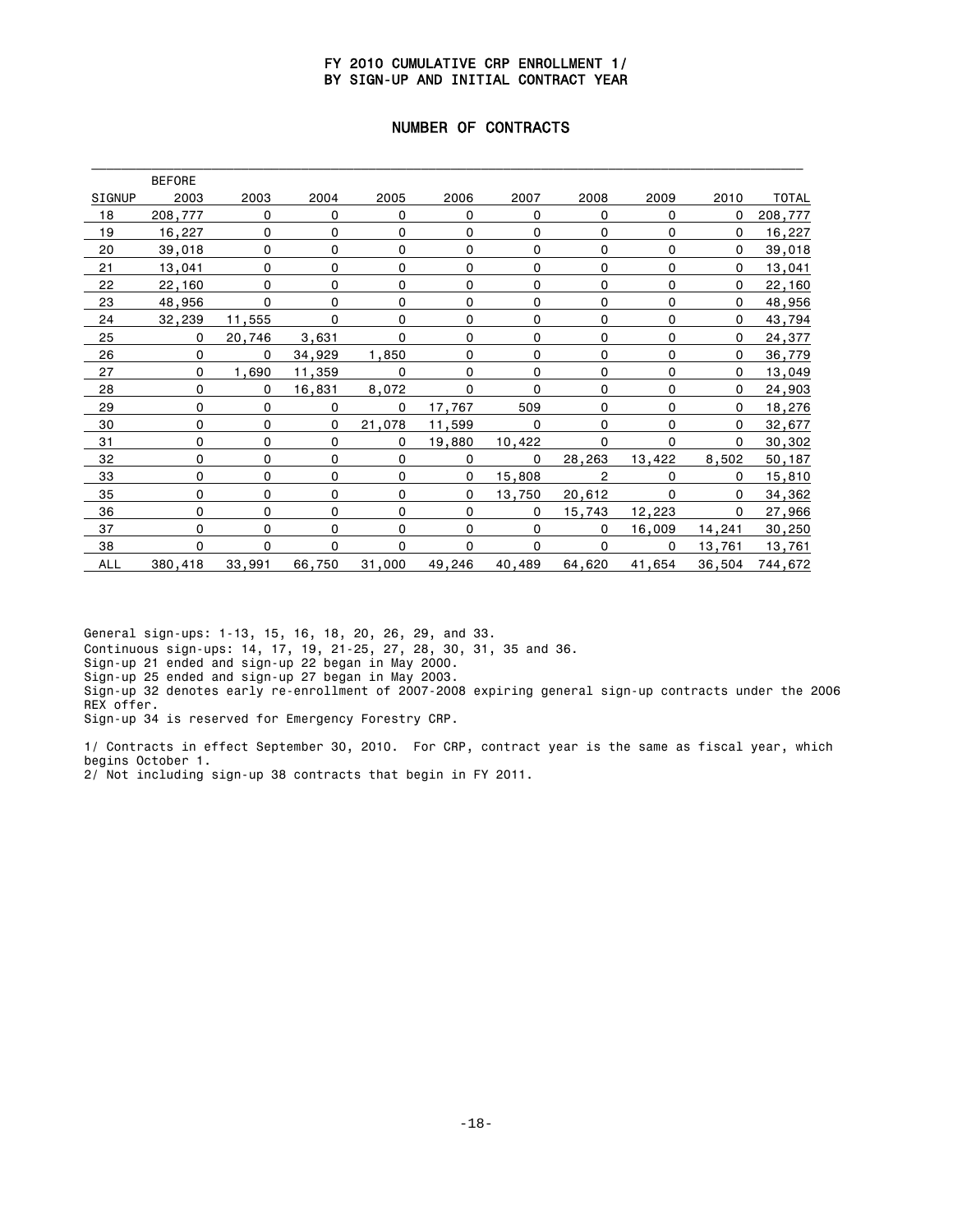|                                           |                | CRP OUTLAYS, FY 2010 (\$1,000) |                         |                       |                |
|-------------------------------------------|----------------|--------------------------------|-------------------------|-----------------------|----------------|
|                                           |                |                                |                         |                       |                |
| <b>STATE</b>                              | <b>RENTAL</b>  | <b>COVER</b>                   | <b>INCENTIVES</b>       | H/G1/                 | <b>TOTAL</b>   |
|                                           |                |                                |                         |                       |                |
| ALABAMA                                   | 19,443         | 540                            | 479                     | 0                     | 20,462         |
| <b>ALASKA</b>                             | 922            | 72                             | 0                       | $-3$                  | 991            |
| <b>ARKANSAS</b>                           | 12,604         | 1,166                          | 2,120                   | 0                     | 15,891         |
| <b>CALIFORNIA</b>                         | 4,402          | 141                            | 123                     | -29                   | 4,637          |
| <b>COLORADO</b>                           | 77,013         | 300                            | 143                     | $-155$                | 77,301         |
| <b>CONNECTICUT</b>                        | 13             | 0                              | 0                       | 0                     | 13             |
| <b>DELAWARE</b>                           | 782            | 24                             | 1                       | 0                     | 807            |
| <b>FLORIDA</b>                            | 2,481          | 31                             | 14                      | 0                     | 2,526          |
| <b>GEORGIA</b>                            | 13,739         | 3,357                          | 3,450                   | 0                     | 20,547         |
| <b>HAWAII</b>                             | 2              | 11                             | 4                       | 0                     | 17             |
| <b>IDAHO</b>                              | 31,141         | 734                            | 463                     | $-23$                 | 32,315         |
| <b>ILLINOIS</b>                           | 110,200        | 3,874                          | 4,312                   | $-63$                 | 118,322        |
| <b>INDIANA</b>                            | 28,485         | 8,743                          | 7,139                   | -8                    | 44,359         |
| <b>IOWA</b>                               | 193,616        | 10,097                         | 9,370                   | $-715$                | 212,368        |
| <b>KANSAS</b>                             | 121,677        | 1,090                          | 1,114                   | $-477$                | 123,404        |
| <b>KENTUCKY</b>                           | 39,253         | 2,482                          | 1,905                   | $-1$                  | 43,639         |
| <b>LOUISIANA</b>                          | 16,050         | 1,661                          | 2,384                   | 1                     | 20,096         |
| <b>MAINE</b>                              | 1,124          | 43                             | 36                      | $-1$                  | 1,202          |
| <b>MARYLAND</b>                           | 10,069         | 708                            | 540                     | 0                     | 11,317         |
| <b>MASSACHUSETTS</b>                      | 2              | 0                              | 0                       | 0                     | 2              |
| <b>MICHIGAN</b>                           | 19,625         | 1,206                          | 972                     | $-4$                  | 21,799         |
| <b>MINNESOTA</b>                          | 107,194        | 2,609                          | 3,490                   | $-357$                | 112,935        |
| <b>MISSISSIPPI</b>                        | 38,644         | 1,098                          | 1,595                   | $-1$                  | 41,336         |
| <b>MISSOURI</b>                           | 98,471         | 2,756                          | 2,046                   | $-589$                | 102,684        |
| <b>MONTANA</b>                            | 103,697        | 359                            | 439                     | $-2,295$              | 102,199        |
| <b>NEBRASKA</b>                           | 68,161         | 2,232                          | 1,726                   | $-764$                | 71,356         |
| <b>NEVADA</b>                             | 2              | 0                              | 0                       | 0                     | 2              |
| <b>NEW HAMPSHIRE</b>                      | 3              | 0                              | 0                       | 0                     | 3              |
| <b>NEW JERSEY</b>                         | 140            | 299                            | 265                     | 0                     | 704            |
| <b>NEW MEXICO</b>                         | 18,510         | 19                             | $-5$                    | $-37$                 | 18,486         |
| <b>NEW YORK</b>                           | 3,673          | 516                            | 519                     | $-1$                  | 4,706          |
| NORTH CAROLINA                            | 8,256          | 678                            | 373                     | 0                     | 9,308          |
| NORTH DAKOTA                              | 95,992         | 927                            | 4,942                   | $-1,983$              | 99,878         |
| OHIO                                      | 38,243         | 6,368                          | 5,335                   | $-13$                 | 49,933         |
| <b>OKLAHOMA</b>                           | 31,439         | 220                            | 162                     | $-207$                | 31,614         |
| <b>OREGON</b>                             | 27,523         | 1,299                          | 1,393                   | -20                   | 30,195         |
| <b>PENNSYLVANIA</b>                       | 21,982         | 2,455                          | 1,307                   | 0                     | 25,744         |
| PUERTO RICO                               | 81             | $\overline{\text{o}}$          | $\overline{\textbf{0}}$ | $\overline{\text{o}}$ | 81             |
| RHODE ISLAND                              | $\overline{2}$ | 0                              | 0                       | 0                     | $\overline{2}$ |
| SOUTH CAROLINA                            | 6,654          | 457                            | 488                     | 0                     | 7,599          |
| <b>SOUTH DAKOTA</b>                       | 55,692         | 1,922                          | 6,716                   | $-917$                | 63,414         |
| <b>TENNESSEE</b>                          | 13,743         | 695                            | 488                     | $-7$                  | 14,919         |
| <b>TEXAS</b>                              | 134,833        | 493                            | 746                     | $-638$                | 135,434        |
| <b>UTAH</b>                               | 5,777          | 6                              | 1                       | -18                   | 5,766          |
| <b>VERMONT</b>                            | 229            | 338                            | 288                     | 0                     | 855            |
| <b>VIRGINIA</b>                           | 3,584          | 1,729                          | 1,527                   | $-2$                  | 6,838          |
| <b>WASHINGTON</b>                         | 81,857         | 1,459                          | 751                     | $-85$                 | 83,982         |
| <b>WEST VIRGINIA</b>                      | 362            | 409                            | 400                     | 0                     | 1,171          |
| WISCONSIN                                 | 34,197         | 854                            | 591                     | $-89$                 | 35,553         |
| <b>WYOMING</b>                            | 7,485          | 248                            | 184                     | $-15$                 | 7,902          |
| NOT ASSIGNED/MISC.                        | 7              | $-3$                           | 0                       |                       | 4              |
| Total                                     | 1,709,079      | 66,721                         | 70,335                  | $-9,518$              | 1,836,618      |
|                                           |                |                                |                         |                       |                |
| 1/ Haying and grazing payment reductions. |                |                                |                         |                       |                |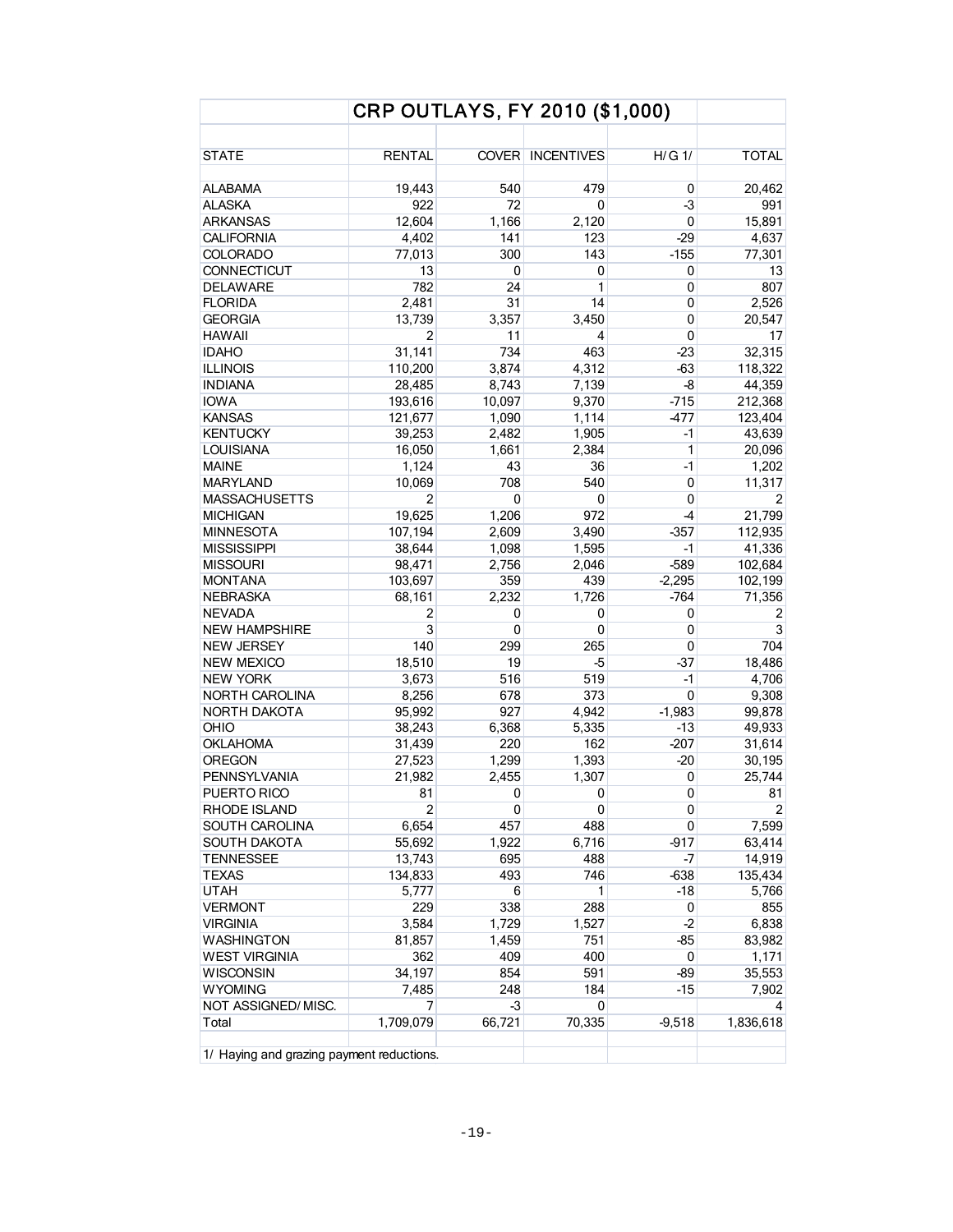#### CRP ENROLLMENT BY STATE, FY 2010, CUMULATIVE 1/ -----------TOTAL CRP (ALL SIGN-UPS)---------

|                      | NUMBER OF        | NUMBER OF    |                    | ANNUAL RENTAL PAYMENTS 3/ |          |
|----------------------|------------------|--------------|--------------------|---------------------------|----------|
| STATE 2/             | <b>CONTRACTS</b> | <b>FARMS</b> | <b>ACRES</b>       | ( \$1,000)                | (S/ACRE) |
| U.S.                 | 744,672          | 416,459      | 31,298,245         | 1,666,711                 | 53.25    |
| ALABAMA              | 9,487            | 6,790        | 417,497            | 19,147                    | 45.86    |
| <b>ALASKA</b>        | 61               | 39           | 25,823             | 899                       | 34.83    |
| ARKANSAS             | 5,921            | 3,285        | 248,619            | 14,024                    | 56.41    |
| CALIFORNIA           | 507              | 397          | 125,668            | 4,433                     | 35.28    |
| COLORADO             | 11,722           | 5,770        | 2,022,103          | 65,966                    | 32.62    |
| CONNECTICUT          | 19               | 15           | 176                | 14                        | 82.22    |
| DELAWARE             | 675              | 353          | 6,777              | 744                       | 109.76   |
| FLORIDA              | 1,434            | 1,162        | 62,126             | 2,438                     | 39.24    |
| GEORGIA              | 9,043            | 6,507        | 320,906            | 14,392                    | 44.85    |
| HAWAII               | 8                | 8            | 165                | 10                        | 57.82    |
| <b>IDAHO</b>         | 5,520            | 3,097        | 716,417            | 30,079                    | 41.98    |
| ILLINOIS             | 80,393           | 44,235       | 1,022,486          | 112,341                   | 109.87   |
| INDIANA              | 37,925           | 21,298       | 287,675            | 30,211                    | 105.02   |
| IOWA                 | 104,219          | 52,860       | 1,637,108          | 196,518                   | 120.04   |
| <b>KANSAS</b>        | 46,818           | 26,919       | 2,782,777          | 111,025                   | 39.90    |
| <b>KENTUCKY</b>      | 18,100           | 9,799        | 382,575            | 40,462                    | 105.76   |
| LOUISIANA            | 4,860            | 3,119        | 318,112            | 18,013                    | 56.62    |
| MAINE                | 761              | 508          | 20,552             | 1,082                     | 52.65    |
| MARYLAND             | 6,457            | 3,521        | 79,620             | 10,712                    | 134.54   |
| <b>MASSACHUSETTS</b> | 4                | 4            | 15                 | 3                         | 172.53   |
| MICHIGAN             | 15,351           | 8,831        | 233,202            | 19,975                    | 85.66    |
| MINNESOTA            | 62,192           | 32,956       | 1,641,996          | 107,738                   | 65.61    |
| MISSISSIPPI          | 19,996           | 12,701       | 861,448            | 39,335                    | 45.66    |
| MISSOURI             | 36,223           | 21,299       | 1,391,865          | 98,248                    | 70.59    |
| MONTANA              | 16,136           | 6,245        | 3,077,149          | 99,677                    | 32.39    |
| NEBRASKA             | 28,432           | 16,038       | 1,092,753          | 65,426                    | 59.87    |
| NEW HAMPSHIRE        | 6                | 6            | 60                 | 3                         | 54.81    |
| NEW JERSEY           | 260              | 186          | 2,515              | 170                       | 67.73    |
| NEW MEXICO           | 2,363            | 1,475        | 541,807            | 17,801                    | 32.86    |
| NEW YORK             | 2,871            | 2,044        | 53,633             | 3,716                     | 69.29    |
| NORTH CAROLINA       | 8,496            | 5,457        | 122,860            | 8,180                     | 66.58    |
| NORTH DAKOTA         | 34,297           | 16,924       | 2,719,334          | 95,009                    | 34.94    |
| OHIO                 | 37,549           | 21,049       | 343,569            | 39,858                    | 116.01   |
| OKLAHOMA             | 7,432            | 5,078        | 860,372            | 28,398                    | 33.01    |
| OREGON               | 4,212            | 2,218        | 547,920            | 27,350                    | 49.92    |
| PENNSYLVANIA         | 12,054           | 7,595        | 221,610            | 22,695                    | 102.41   |
| PUERTO RICO          | 22               | 21           | 2,052              | 132                       | 64.40    |
| SOUTH CAROLINA       | 8,023            | 4,598        | 172,950            | 6,488                     | 37.52    |
| SOUTH DAKOTA         | 29,990           | 14,307       | 1,113,619          | 56,088                    | 50.37    |
| <b>TENNESSEE</b>     | 7,583            | 5,080        | 217,443            | 13,683                    | 62.93    |
| TEXAS                | 21,218           | 15,739       | 3,305,123          | 117,139                   | 35.44    |
| UTAH                 | 827              | 516          | 145,349            | 4,465                     | 30.72    |
| <b>VERMONT</b>       | 352              | 249          | 2,703              | 267                       | 98.84    |
| VIRGINIA             | 5,687            | 4,349        | 63,021             | 3,712                     | 58.90    |
| WASHINGTON           | 12,245           | 5,067        | 1,444,161          | 79,597                    | 55.12    |
| WEST VIRGINIA        | 408              | 338          | 5,423              | 394                       | 72.57    |
| WISCONSIN            | 25,608           | 15,793       |                    |                           | 76.74    |
| WYOMING              | 902              | 611          | 428,113<br>208,819 | 32,853<br>5,793           | 27.74    |
| NOT REPORTED         | 3                | 3            | 179                | 5                         | 27.26    |
|                      |                  |              |                    |                           |          |

1/ Contracts in effect September 30, 2010.

2/ State in which land is located.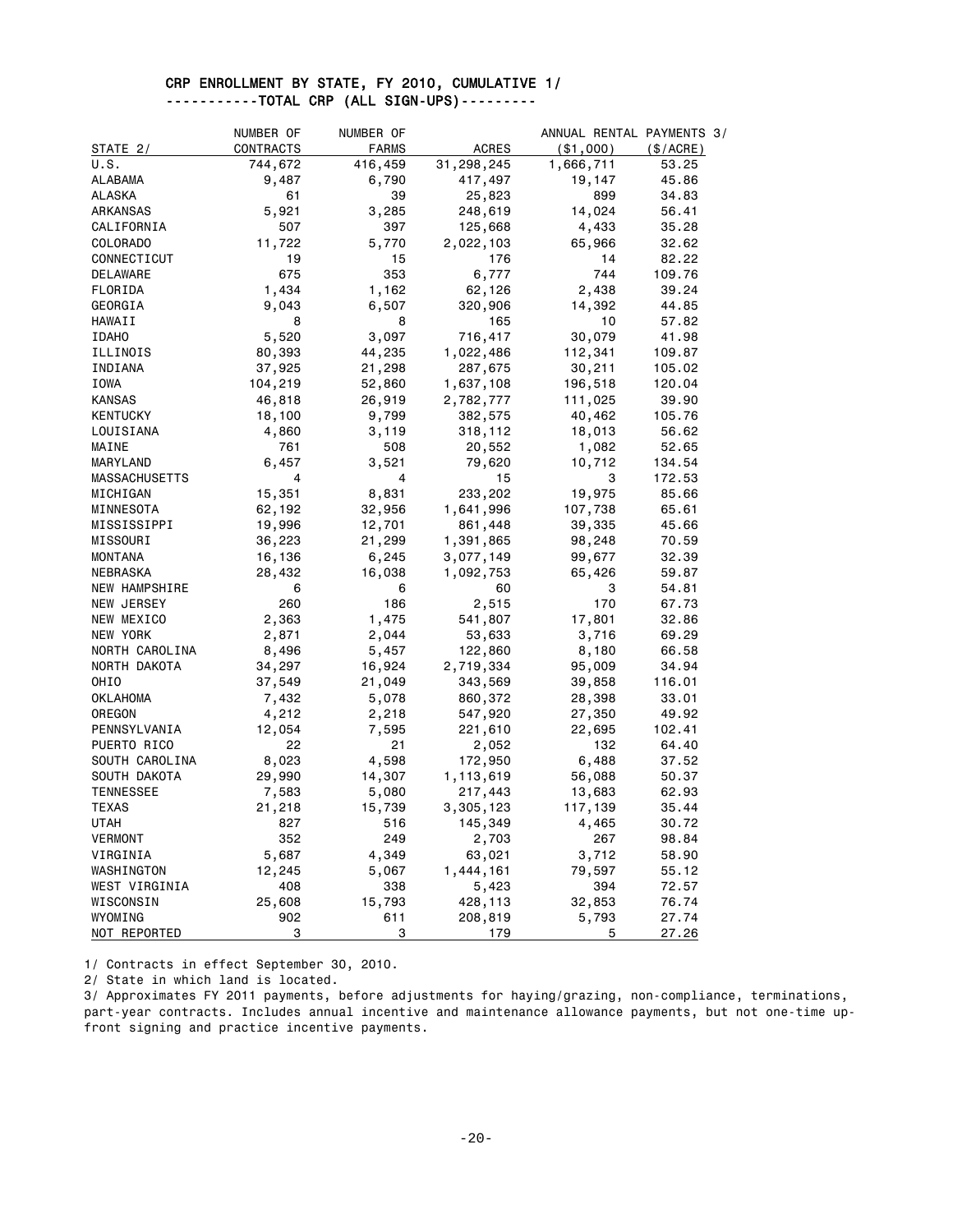#### CRP ENROLLMENT BY STATE, FY 2010, CUMULATIVE 1/

| ----------------GENERAL SIGN-UP------------- |  |
|----------------------------------------------|--|
|----------------------------------------------|--|

|                      | NUMBER OF | NUMBER OF    |              | ANNUAL RENTAL PAYMENTS 3/ |                |
|----------------------|-----------|--------------|--------------|---------------------------|----------------|
| STATE 2/             | CONTRACTS | <b>FARMS</b> | <b>ACRES</b> | ( \$1,000)                | (\$/ACRE)      |
| U.S.                 | 342,584   | 225,595      | 26,664,009   | 1,188,387                 | 44.57          |
| ALABAMA              | 7,941     | 5,823        | 370,732      | 16,791                    | 45.29          |
| ALASKA               | 49        | 31           | 25,177       | 856                       | 34.00          |
| ARKANSAS             | 2,243     | 1,533        | 135,054      | 6,023                     | 44.60          |
| CALIFORNIA           | 324       | 248          | 107,225      | 3,068                     | 28.61          |
| COLORADO             | 10,455    | 5,334        | 1,980,858    | 62,762                    | 31.68          |
| CONNECTICUT          | 10        | 10           | 105          | $\overline{7}$            | 62.64          |
| DELAWARE             | 39        | 33           | 778          | 56                        | 71.50          |
| FLORIDA              | 1,407     | 1,143        | 61,384       | 2,399                     | 39.08          |
| GEORGIA              | 6,705     | 4,909        | 245,193      | 10,099                    | 41.19          |
| HAWAII               | 0         | 0            | 0            | 0                         | $\blacksquare$ |
| <b>IDAHO</b>         | 4,678     | 2,597        | 679,186      | 26,796                    | 39.45          |
| ILLINOIS             | 23,101    | 16,026       | 569,807      | 46,756                    | 82.06          |
| INDIANA              | 7,195     | 5,464        | 165,049      | 13,230                    | 80.16          |
| IOWA                 | 29,306    | 20,752       | 1,039,339    | 103,656                   | 99.73          |
| <b>KANSAS</b>        | 32,976    | 20,941       | 2,659,235    | 103,394                   | 38.88          |
| <b>KENTUCKY</b>      | 5,955     | 4,307        | 215,888      | 15,222                    | 70.51          |
| LOUISIANA            | 2,889     | 2,020        | 209,072      | 9,734                     | 46.56          |
| MAINE                | 558       | 382          | 18,066       | 910                       | 50.38          |
| MARYLAND             | 366       | 304          | 6,637        | 476                       | 71.72          |
| <b>MASSACHUSETTS</b> | 0         | 0            | 0            | 0                         |                |
| MICHIGAN             | 4,752     | 3,811        | 139,493      | 8,689                     | 62.29          |
| MINNESOTA            | 24,510    | 16,299       | 1,212,312    | 65,706                    | 54.20          |
| MISSISSIPPI          | 12,041    | 8,785        | 663,392      | 26,660                    | 40.19          |
| MISSOURI             | 22,703    | 15,516       | 1,222,132    | 82,346                    | 67.38          |
| <b>MONTANA</b>       | 14,815    | 5,827        | 2,945,440    | 95,159                    | 32.31          |
| NEBRASKA             | 14,912    | 9,751        | 920,745      | 49,092                    | 53.32          |
| NEW HAMPSHIRE        | 0         | 0            | 0            | 0                         | ä,             |
| NEW JERSEY           | 67        | 47           | 1,612        | 69                        | 42.64          |
| NEW MEXICO           | 2,299     | 1,436        | 536,527      | 17,578                    | 32.76          |
| NEW YORK             | 1,130     | 843          | 32,022       | 1,332                     | 41.61          |
| NORTH CAROLINA       | 3,368     | 2,621        | 65,671       | 2,936                     | 44.71          |
| NORTH DAKOTA         | 23,331    | 12,637       | 2,451,383    | 81,156                    | 33.11          |
| OHIO                 | 6,598     | 5,103        | 177,823      | 13,600                    | 76.48          |
| <b>OKLAHOMA</b>      | 7,050     | 4,839        | 850,796      | 27,989                    | 32.90          |
| OREGON               | 2,380     | 1,357        | 498,960      | 23,503                    | 47.10          |
| PENNSYLVANIA         | 522       | 437          | 14,853       | 706                       | 47.55          |
| PUERTO RICO          | 14        | 13           | 365          | 29                        | 78.75          |
| SOUTH CAROLINA       | 3,995     | 2,834        | 129,672      | 4,257                     | 32.83          |
| SOUTH DAKOTA         | 9,706     | 5,677        | 805,596      | 32,328                    | 40.13          |
| <b>TENNESSEE</b>     | 5,191     | 3,993        | 190,126      | 11,327                    | 59.58          |
| <b>TEXAS</b>         | 19,685    | 14,638       | 3,247,144    | 114,902                   | 35.39          |
| UTAH                 | 796       | 495          | 145,057      | 4,452                     | 30.69          |
| VERMONT              | 3         | 3            | 94           | 6                         | 58.96          |
| VIRGINIA             | 1,364     | 1,105        | 31,137       | 1,302                     | 41.80          |
| WASHINGTON           | 8,120     | 3,789        | 1,331,175    | 70,399                    | 52.88          |
| WEST VIRGINIA        | 16        | 15           | 612          | 25                        | 41.27          |
| WISCONSIN            | 16,320    | 11,403       | 359,142      | 25,126                    | 69.96          |
| WYOMING              | 698       | 463          | 201,793      | 5,475                     | 27.13          |
| NOT REPORTED         | 1         | 1            | 146          | 2                         | 16.72          |

1/ Contracts in effect September 30, 2010.

2/ State in which land is located.

3/ Approximates FY 2011 payments, before adjustments for haying/grazing, non-compliance, terminations, part-year contracts. Includes annual maintenance allowance payments.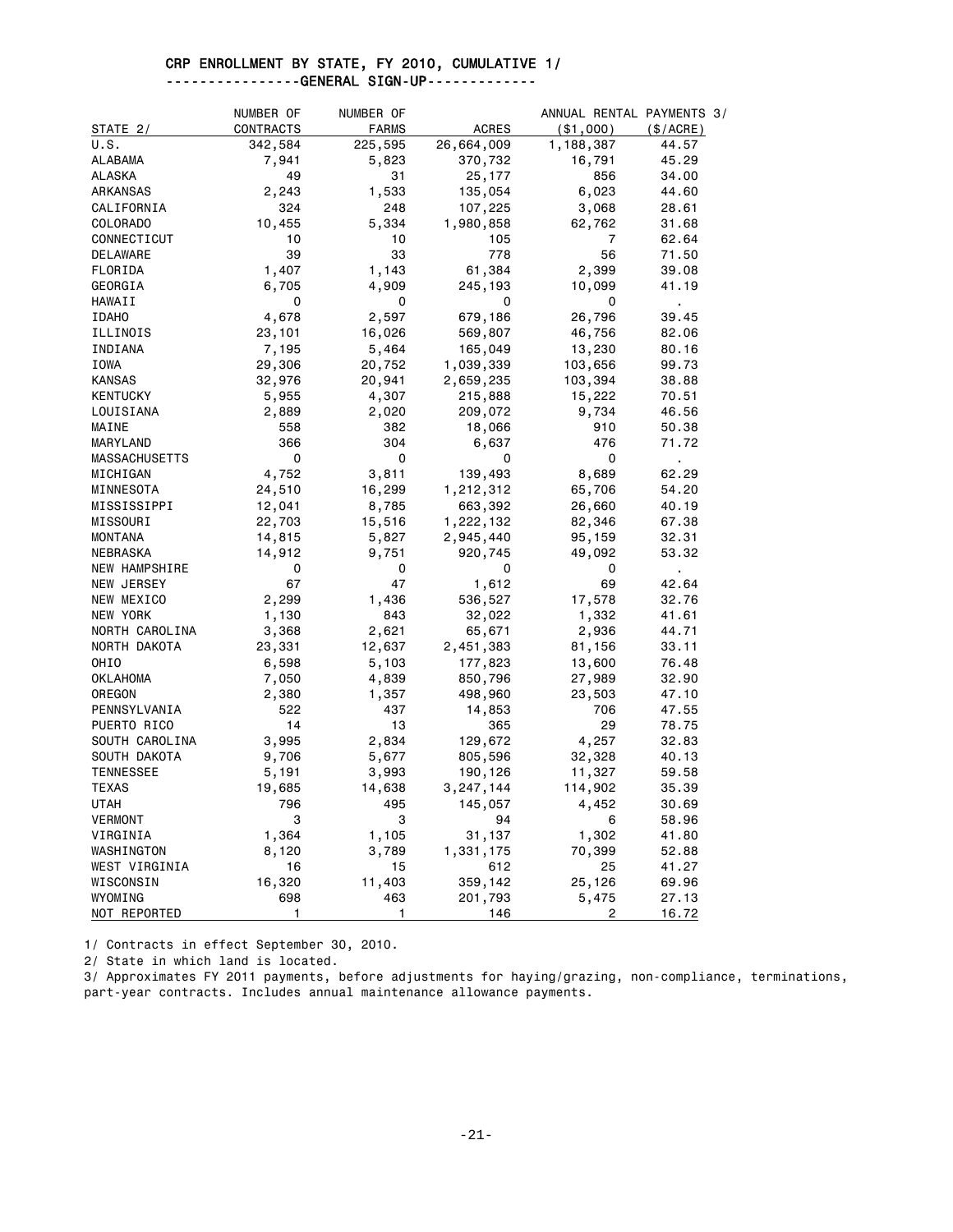#### CRP ENROLLMENT BY STATE, FY 2010, CUMULATIVE 1/ ------------TOTAL CONTINUOUS 2/-------------

|                      | NUMBER OF        | NUMBER OF    |              | ANNUAL RENTAL PAYMENTS 4/ |           |
|----------------------|------------------|--------------|--------------|---------------------------|-----------|
| STATE 3/             | <b>CONTRACTS</b> | <b>FARMS</b> | <b>ACRES</b> | ( \$1,000)                | (\$/ACRE) |
| U.S.                 | 402,088          | 233,555      | 4,634,236    | 478,324                   | 103.22    |
| ALABAMA              | 1,546            | 1,179        | 46,765       | 2,356                     | 50.38     |
| <b>ALASKA</b>        | 12               | 9            | 646          | 43                        | 67.21     |
| <b>ARKANSAS</b>      | 3,678            | 2,108        | 113,565      | 8,001                     | 70.46     |
| CALIFORNIA           | 183              | 157          | 18,443       | 1,365                     | 74.03     |
| COLORADO             | 1,267            | 736          | 41,244       | 3,205                     | 77.70     |
| CONNECTICUT          | 9                | 5            | 71           | 8                         | 111.45    |
| <b>DELAWARE</b>      | 636              | 336          | 5,999        | 688                       | 114.72    |
| FLORIDA              | 27               | 22           | 741          | 39                        | 52.90     |
| GEORGIA              | 2,338            | 1,774        | 75,712       | 4,293                     | 56.70     |
| HAWAII               | 8                | 8            | 165          | 10                        | 57.82     |
| <b>IDAHO</b>         | 842              | 623          | 37,231       | 3,283                     | 88.17     |
| ILLINOIS             | 57,292           | 33,653       | 452,679      | 65,585                    | 144.88    |
| INDIANA              | 30,730           | 17,543       | 122,626      | 16,982                    | 138.48    |
| IOWA                 | 74,913           | 40,588       | 597,769      | 92,862                    | 155.35    |
| <b>KANSAS</b>        | 13,842           | 8,464        | 123,542      | 7,632                     | 61.77     |
| <b>KENTUCKY</b>      | 12,145           | 6,496        | 166,686      | 25,240                    | 151.42    |
| LOUISIANA            | 1,971            | 1,347        | 109,040      | 8,278                     | 75.92     |
| MAINE                | 203              | 156          | 2,486        | 172                       | 69.08     |
| MARYLAND             | 6,091            | 3,408        | 72,982       | 10,236                    | 140.25    |
| <b>MASSACHUSETTS</b> | 4                | 4            | 15           | 3                         | 172.53    |
| MICHIGAN             | 10,599           | 5,662        | 93,709       | 11,287                    | 120.44    |
| MINNESOTA            | 37,682           | 21,702       | 429,684      | 42,033                    | 97.82     |
| MISSISSIPPI          | 7,955            | 5,348        | 198,056      | 12,674                    | 63.99     |
| MISSOURI             | 13,520           | 8,455        | 169,733      | 15,902                    | 93.69     |
| <b>MONTANA</b>       | 1,321            | 648          | 131,709      | 4,517                     | 34.30     |
| NEBRASKA             | 13,520           | 8,382        | 172,009      | 16,335                    | 94.96     |
| NEW HAMPSHIRE        | 6                | 6            | 60           | 3                         | 54.81     |
| NEW JERSEY           | 193              | 142          | 903          | 102                       | 112.48    |
| NEW MEXICO           | 64               | 41           | 5,280        | 223                       | 42.32     |
| NEW YORK             | 1,741            | 1,248        | 21,610       | 2,384                     | 110.31    |
| NORTH CAROLINA       | 5,128            | 2,977        | 57,188       | 5,244                     | 91.69     |
| NORTH DAKOTA         | 10,966           | 6,076        | 267,952      | 13,853                    | 51.70     |
| OHIO                 | 30,951           | 17,663       | 165,747      | 26,258                    | 158.42    |
| <b>OKLAHOMA</b>      | 382              | 311          | 9,577        | 409                       | 42.67     |
| OREGON               | 1,832            | 1,113        | 48,960       | 3,847                     | 78.58     |
| PENNSYLVANIA         | 11,532           | 7,311        | 206,757      | 21,989                    | 106.35    |
| PUERTO RICO          | 8                | 8            | 1,687        | 103                       | 61.29     |
| SOUTH CAROLINA       | 4,028            | 2,280        | 43,278       | 2,232                     | 51.56     |
| SOUTH DAKOTA         | 20,284           | 10,530       | 308,023      | 23,760                    | 77.14     |
| <b>TENNESSEE</b>     | 2,392            | 1,594        | 27,317       | 2,356                     | 86.25     |
| <b>TEXAS</b>         | 1,533            | 1,255        | 57,979       | 2,237                     | 38.58     |
| <b>UTAH</b>          | 31               | 24           | 292          | 14                        | 46.65     |
| <b>VERMONT</b>       | 349              | 246          | 2,608        | 262                       | 100.28    |
| VIRGINIA             | 4,323            | 3,337        | 31,884       | 2,410                     | 75.59     |
| WASHINGTON           | 4,125            | 2,242        | 112,986      | 9,197                     | 81.40     |
| WEST VIRGINIA        | 392              | 325          | 4,811        | 368                       | 76.56     |
| WISCONSIN            | 9,288            | 5,846        | 68,971       | 7,727                     | 112.03    |
| WYOMING              | 204              | 165          | 7,026        | 318                       | 45.22     |
| NOT REPORTED         | 2                | 2            | 32           | 2                         | 75.19     |

1/ Contracts in effect September 30, 2010.

2/ Includes CREP, non-CREP, and Farmable Wetland Program.

3/ State in which land is located.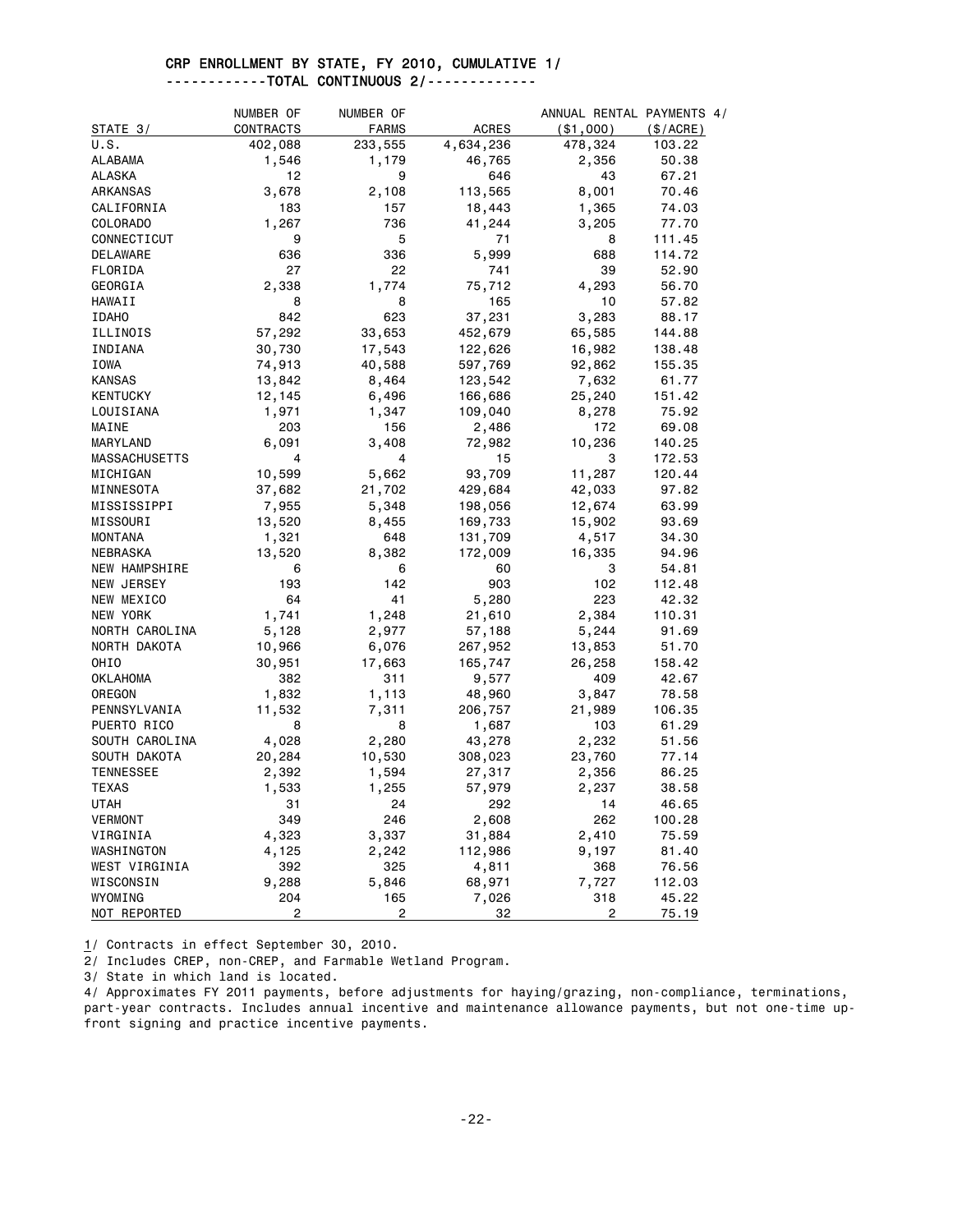#### CRP ENROLLMENT BY STATE, FY 2010, CUMULATIVE 1/

-------------------CREP ONLY----------------

|                      | NUMBER OF        | NUMBER OF    |              | ANNUAL RENTAL PAYMENTS 3/ |                |
|----------------------|------------------|--------------|--------------|---------------------------|----------------|
| STATE 2/             | <b>CONTRACTS</b> | <b>FARMS</b> | <b>ACRES</b> | ( \$1,000)                | (\$/ACRE)      |
| U.S.                 | 68,624           | 45,203       | 1,197,175    | 155,195                   | 129.63         |
| ALABAMA              | 0                | 0            | 0            | 0                         |                |
| ALASKA               | $\mathsf 0$      | 0            | 0            | 0                         |                |
| ARKANSAS             | 232              | 150          | 6,904        | 702                       | 101.67         |
| CALIFORNIA           | 47               | 45           | 4,287        | 500                       | 116.62         |
| COLORADO             | 142              | 98           | 21,816       | 2,403                     | 110.14         |
| CONNECTICUT          | 0                | 0            | 0            | 0                         | $\mathbf{r}$   |
| DELAWARE             | 526              | 297          | 5,598        | 656                       | 117.25         |
| FLORIDA              | 0                | 0            | 0            | 0                         |                |
| GEORGIA              | 0                | 0            | 0            | 0                         |                |
| HAWAII               | $\overline{7}$   | 7            | 147          | 8                         | 53.31          |
| <b>IDAHO</b>         | 155              | 105          | 17,232       | 2,290                     | 132.86         |
| ILLINOIS             | 6,635            | 4,759        | 126,339      | 20,390                    | 161.39         |
| INDIANA              | 791              | 573          | 5,699        | 1,162                     | 203.97         |
| IOWA                 | 65               | 59           | 1,808        | 403                       | 223.00         |
| <b>KANSAS</b>        | 55               | 43           | 10,104       | 1,168                     | 115.60         |
| <b>KENTUCKY</b>      | 3,133            | 1,590        | 100,960      | 18,430                    | 182.55         |
| LOUISIANA            | 723              | 528          | 49,763       | 3,940                     | 79.18          |
| MAINE                | 0                | 0            | 0            | 0                         | $\blacksquare$ |
| MARYLAND             | 5,588            | 3,278        | 70,651       | 10,015                    | 141.75         |
| <b>MASSACHUSETTS</b> | 0                | 0            | 0            | 0                         |                |
| MICHIGAN             | 6,274            | 3,332        | 70,119       | 8,936                     | 127.44         |
| MINNESOTA            | 2,995            | 2,430        | 90,271       | 10,353                    | 114.69         |
| MISSISSIPPI          | 0                | 0            | 0            | 0                         |                |
| MISSOURI             | 1,109            | 803          | 39,275       | 3,787                     | 96.41          |
| <b>MONTANA</b>       | 127              | 49           | 10,757       | 976                       | 90.72          |
| NEBRASKA             | 2,927            | 2,137        | 71,409       | 7,975                     | 111.68         |
| NEW HAMPSHIRE        | 0                | 0            | 0            | 0                         | $\mathbf{r}$   |
| NEW JERSEY           | 148              | 108          | 623          | 84                        | 135.45         |
| NEW MEXICO           | 0                | 0            | 0            | 0                         |                |
| NEW YORK             | 992              | 712          | 12,559       | 1,908                     | 151.90         |
| NORTH CAROLINA       | 2,373            | 1,554        | 32,934       | 3,616                     | 109.81         |
| NORTH DAKOTA         | 88               | 67           | 1,708        | 62                        | 36.45          |
| OHIO                 | 11,402           | 7,449        | 104,909      | 19,534                    | 186.20         |
| <b>OKLAHOMA</b>      | 27               | 27           | 239          | 15                        | 63.76          |
| OREGON               | 1,453            | 932          | 36,982       | 3,123                     | 84.45          |
| PENNSYLVANIA         | 11,103           | 7,025        | 205,775      | 21,937                    | 106.60         |
| PUERTO RICO          | 0                | 0            | 0            | 0                         |                |
| SOUTH CAROLINA       | 0                | 0            | 0            | 0                         | $\blacksquare$ |
| SOUTH DAKOTA         | 124              | 86           | 11,233       | 1,062                     |                |
| <b>TENNESSEE</b>     | 0                | 0            | 0            | 0                         | 94.59          |
|                      |                  |              | 0            | 0                         |                |
| TEXAS<br><b>UTAH</b> | 0<br>$\mathsf 0$ | 0<br>0       | 0            | 0                         |                |
|                      |                  |              |              |                           |                |
| VERMONT              | 306              | 223          | 2,310        | 245                       | 106.11         |
| VIRGINIA             | 3,725            | 2,968        | 27,710       | 2,186                     | 78.89          |
| WASHINGTON           | 852              | 697          | 12,247       | 2,121                     | 173.22         |
| WEST VIRGINIA        | 354              | 294          | 4,574        | 357                       | 78.04          |
| WISCONSIN            | 4,146            | 2,778        | 40,232       | 4,848                     | 120.50         |
| WYOMING              | 0                | 0            | 0            | 0                         |                |
| NOT REPORTED         | 0                | 0            | 0            | 0                         |                |

1/ Contracts in effect September 30, 2010.

2/ State in which land is located.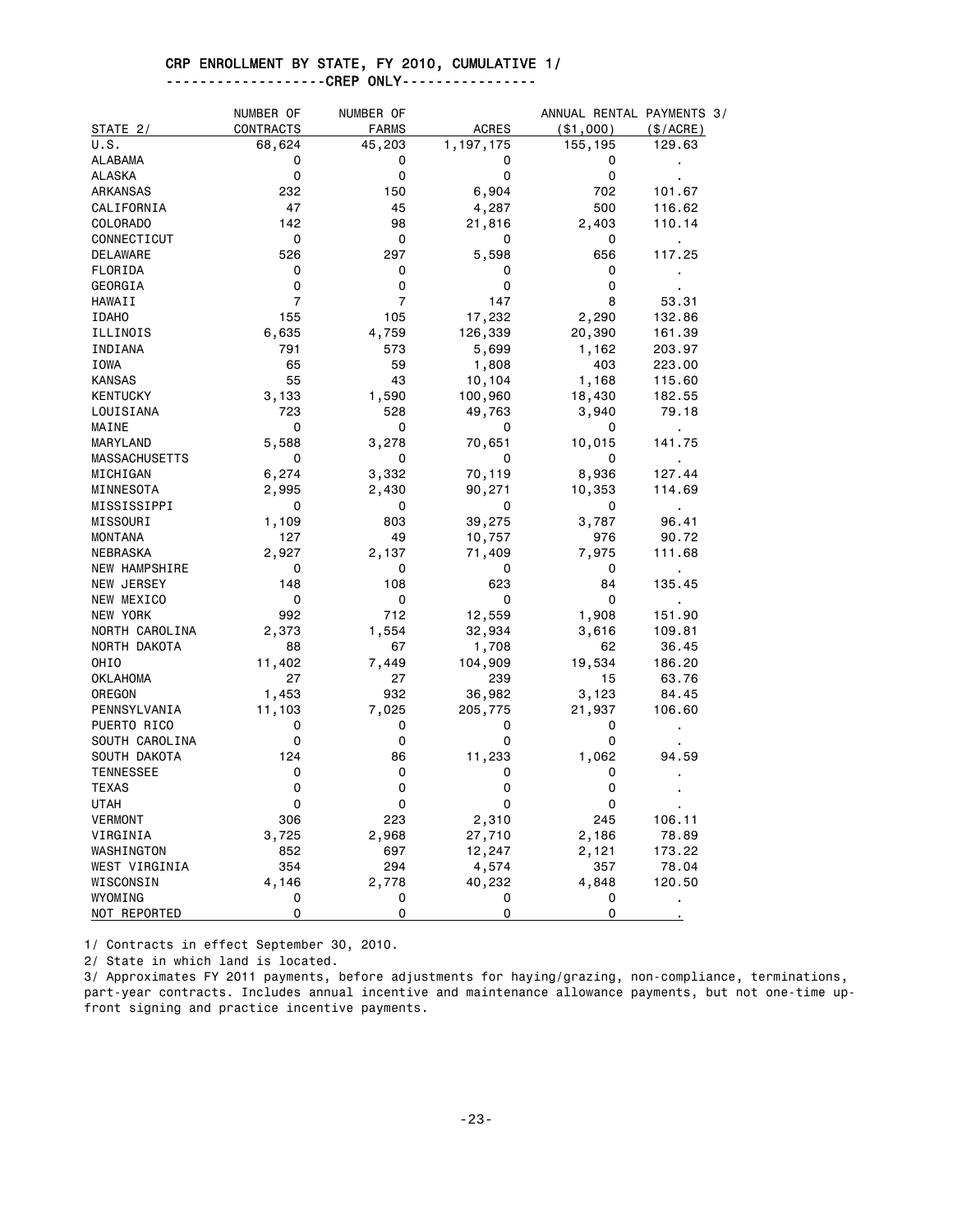#### CRP ENROLLMENT BY STATE, FY 2010, CUMULATIVE 1/ ------------CONTINUOUS NON-CREP 2/----------

|                      | NUMBER OF        | NUMBER OF    |              | ANNUAL RENTAL PAYMENTS 4/ |           |
|----------------------|------------------|--------------|--------------|---------------------------|-----------|
| STATE 3/             | <b>CONTRACTS</b> | <b>FARMS</b> | <b>ACRES</b> | ( \$1,000)                | (\$/ACRE) |
| U.S.                 | 320,190          | 191,008      | 3,205,013    | 296,652                   | 92.56     |
| ALABAMA              | 1,542            | 1,175        | 46,747       | 2,356                     | 50.39     |
| ALASKA               | 12               | 9            | 646          | 43                        | 67.21     |
| ARKANSAS             | 3,446            | 1,993        | 106,661      | 7,300                     | 68.44     |
| CALIFORNIA           | 136              | 113          | 14,156       | 865                       | 61.13     |
| COLORADO             | 1,124            | 647          | 19,271       | 793                       | 41.17     |
| CONNECTICUT          | 9                | 5            | 71           | 8                         | 111.45    |
| DELAWARE             | 110              | 96           | 401          | 32                        | 79.44     |
| FLORIDA              | 27               | 22           | 741          | 39                        | 52.90     |
| GEORGIA              | 2,338            | 1,774        | 75,712       | 4,293                     | 56.70     |
| HAWAII               | 1                | 1            | 19           | 2                         | 93.40     |
| <b>IDAHO</b>         | 686              | 523          | 19,993       | 993                       | 49.65     |
| ILLINOIS             | 50,618           | 30,357       | 325,946      | 45,131                    | 138.46    |
| INDIANA              | 29,846           | 17,139       | 115,969      | 15,688                    | 135.28    |
| IOWA                 | 69,978           | 38,615       | 519,663      | 79,783                    | 153.53    |
| <b>KANSAS</b>        | 13,689           | 8,363        | 111,793      | 6,380                     | 57.07     |
| <b>KENTUCKY</b>      | 9,012            | 4,932        | 65,726       | 6,810                     | 103.61    |
| LOUISIANA            | 1,235            | 833          | 58,153       | 4,239                     | 72.90     |
| MAINE                | 203              | 156          | 2,486        | 172                       | 69.08     |
| MARYLAND             | 502              | 380          | 2,327        | 221                       | 94.79     |
| <b>MASSACHUSETTS</b> | 4                | 4            | 15           | 3                         | 172.53    |
| MICHIGAN             | 4,317            | 2,759        | 23,519       | 2,343                     | 99.62     |
| MINNESOTA            | 31,581           | 19,081       | 296,794      | 27,170                    | 91.55     |
| MISSISSIPPI          | 7,931            | 5,331        | 194,646      | 12,353                    | 63.46     |
| MISSOURI             | 12,407           | 7,805        | 130,243      | 12,092                    | 92.84     |
| <b>MONTANA</b>       | 1,180            | 597          | 120,812      | 3,537                     | 29.27     |
| NEBRASKA             | 10,127           | 6,561        | 96,563       | 8,026                     | 83.12     |
| NEW HAMPSHIRE        | 6                | 6            | 60           | 3                         | 54.81     |
| NEW JERSEY           | 45               | 37           | 280          | 17                        | 61.33     |
| NEW MEXICO           | 64               | 41           | 5,280        | 223                       | 42.32     |
| NEW YORK             | 749              | 575          | 9,051        | 476                       | 52.60     |
| NORTH CAROLINA       | 2,755            | 1,649        | 24,254       | 1,627                     | 67.09     |
| NORTH DAKOTA         | 9,612            | 5,615        | 228,954      | 11,230                    | 49.05     |
| OHIO                 | 19,514           | 12,402       | 60,589       | 6,691                     | 110.43    |
| <b>OKLAHOMA</b>      | 353              | 282          | 9,307        | 392                       | 42.12     |
| OREGON               | 379              | 246          | 11,978       | 724                       | 60.44     |
| PENNSYLVANIA         | 429              | 358          | 982          | 52                        | 53.38     |
| PUERTO RICO          | 8                | 8            | 1,687        | 103                       | 61.29     |
| SOUTH CAROLINA       | 4,028            | 2,280        | 43,278       | 2,232                     | 51.56     |
| SOUTH DAKOTA         | 16,938           | 9,433        | 233,464      | 17,084                    | 73.18     |
| <b>TENNESSEE</b>     | 2,392            | 1,594        | 27,317       | 2,356                     | 86.25     |
| <b>TEXAS</b>         | 1,533            | 1,255        | 57,979       | 2,237                     | 38.58     |
| UTAH                 | 31               | 24           | 292          | 14                        | 46.65     |
| VERMONT              | 43               | 40           | 298          | 16                        | 55.14     |
| VIRGINIA             | 598              | 479          | 4,174        | 224                       | 53.69     |
| WASHINGTON           | 3,273            | 1,601        | 100,739      | 7,076                     | 70.24     |
| WEST VIRGINIA        | 38               | 32           | 237          | 11                        | 47.86     |
| WISCONSIN            | 5,135            | 3,613        | 28,682       | 2,871                     | 100.09    |
| WYOMING              | 204              | 165          | 7,026        | 318                       | 45.22     |
| NOT REPORTED         | 2                | 2            | 32           | $\overline{c}$            | 75.19     |

1/ Contracts in effect September 30, 2010.

2/ Farmable Wetland enrollment not included.

3/ State in which land is located.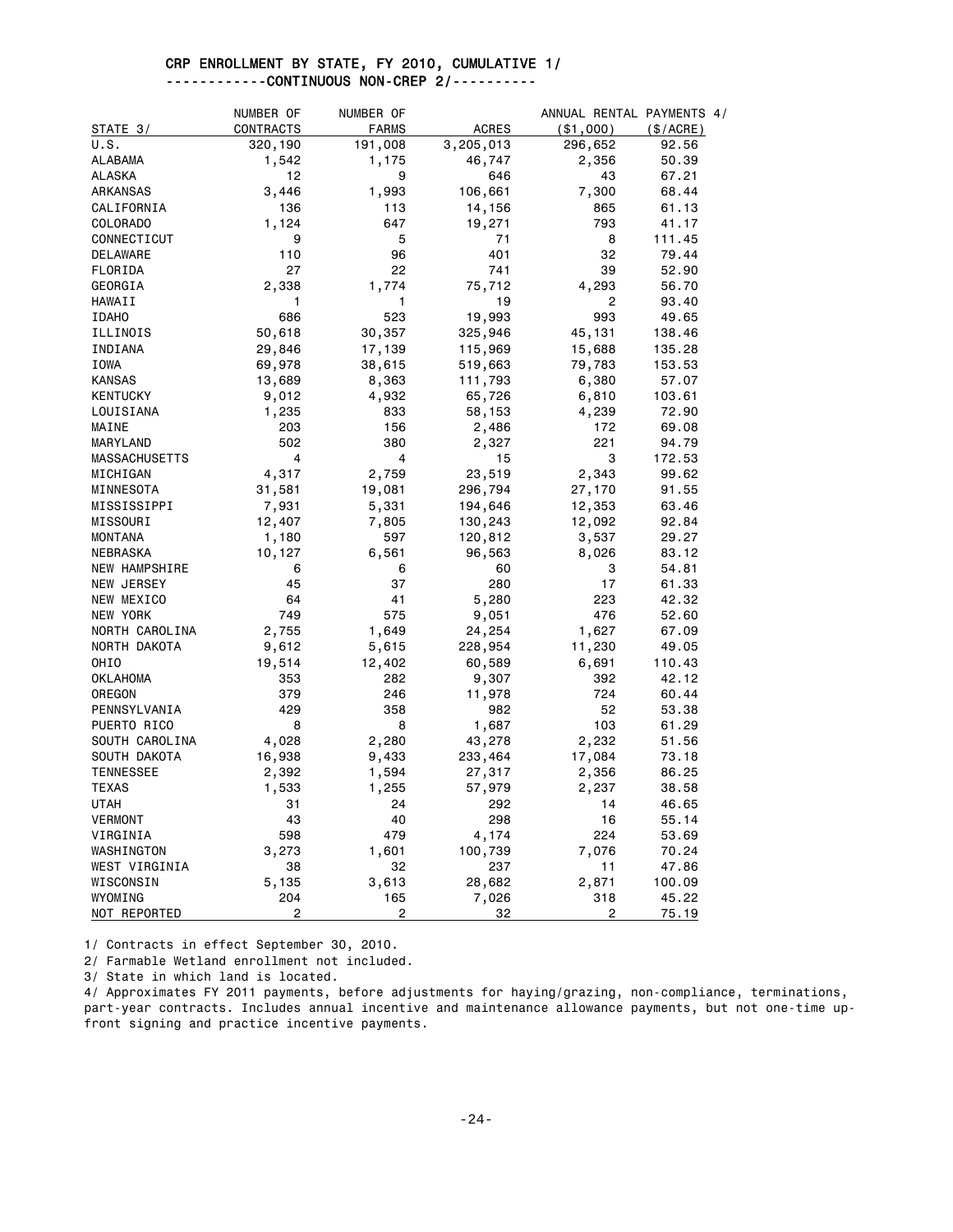#### CRP ENROLLMENT BY STATE, FY 2010, CUMULATIVE 1/ -----------FARMABLE WETLAND PROGRAM---------

|                      | NUMBER OF        | NUMBER OF      |              | ANNUAL RENTAL PAYMENTS 3/ |                         |
|----------------------|------------------|----------------|--------------|---------------------------|-------------------------|
| STATE 2/             | <b>CONTRACTS</b> | <b>FARMS</b>   | <b>ACRES</b> | ( \$1,000)                | (\$/ACRE)               |
| U.S.                 | 13,274           | 10,492         | 232,048      | 26,477                    | 114.10                  |
| ALABAMA              | 4                | 4              | 18           | 1                         | 33.47                   |
| ALASKA               | 0                | 0              | $\mathsf 0$  | $\mathsf 0$               |                         |
| ARKANSAS             | 0                | 0              | 0            | 0                         |                         |
| CALIFORNIA           | 0                | 0              | 0            | 0                         |                         |
| <b>COLORADO</b>      | 1                | 0              | 157          | 8                         | 52.45                   |
| CONNECTICUT          | 0                | 0              | 0            | 0                         |                         |
| DELAWARE             | 0                | 0              | 0            | 0                         |                         |
| FLORIDA              | 0                | 0              | 0            | 0                         |                         |
| GEORGIA              | 0                | 0              | 0            | 0                         |                         |
| HAWAII               | 0                | 0              | 0            | 0                         |                         |
| <b>IDAHO</b>         | 1                | 1              | 6            | 0                         | 78.55                   |
| ILLINOIS             | 39               | 38             | 395          | 63                        | 160.07                  |
| INDIANA              | 93               | 86             | 958          | 131                       | 136.35                  |
| <b>IOWA</b>          | 4,870            | 3,901          | 76,298       | 12,676                    | 166.13                  |
| <b>KANSAS</b>        | 98               | 90             | 1,645        | 84                        | 50.86                   |
| <b>KENTUCKY</b>      | 0                | 0              | 0            | 0                         |                         |
| LOUISIANA            | 13               | 11             | 1,123        | 99                        | $\blacksquare$<br>87.81 |
| MAINE                | 0                | 0              | 0            | 0                         |                         |
|                      |                  |                | 5            |                           | ٠                       |
| MARYLAND             | 1                | 1              |              | 0                         | 97.00                   |
| <b>MASSACHUSETTS</b> | 0                | 0              | 0            | 0                         | $\blacksquare$          |
| MICHIGAN             | 8                | 8              | 71           | 8                         | 107.57                  |
| MINNESOTA            | 3,106            | 2,642          | 42,618       | 4,509                     | 105.80                  |
| MISSISSIPPI          | 24               | 18             | 3,410        | 321                       | 94.21                   |
| MISSOURI             | 4                | 3              | 215          | 23                        | 108.73                  |
| <b>MONTANA</b>       | 14               | 6              | 140          | 5                         | 33.80                   |
| NEBRASKA             | 466              | 402            | 4,037        | 334                       | 82.70                   |
| <b>NEW HAMPSHIRE</b> | 0                | 0              | 0            | 0                         |                         |
| NEW JERSEY           | 0                | 0              | 0            | 0                         |                         |
| NEW MEXICO           | 0                | 0              | 0            | 0                         |                         |
| NEW YORK             | 0                | 0              | 0            | 0                         |                         |
| NORTH CAROLINA       | 0                | 0              | 0            | 0                         |                         |
| NORTH DAKOTA         | 1,266            | 890            | 37,290       | 2,560                     | 68.66                   |
| OHIO                 | 35               | 34             | 249          | 33                        | 132.97                  |
| <b>OKLAHOMA</b>      | 2                | 2              | 30           | 1                         | 44.68                   |
| OREGON               | 0                | 0              | 0            | 0                         |                         |
| PENNSYLVANIA         | 0                | 0              | 0            | 0                         |                         |
| PUERTO RICO          | 0                | 0              | 0            | 0                         |                         |
| SOUTH CAROLINA       | 0                | 0              | 0            | 0                         |                         |
| SOUTH DAKOTA         | 3,222            | 2,348          | 63,326       | 5,613                     | 88.63                   |
| TENNESSEE            | 0                | 0              | 0            | 0                         |                         |
| <b>TEXAS</b>         | 0                | 0              | 0            | 0                         |                         |
| UTAH                 | 0                | 0              | $\Omega$     | 0                         |                         |
| VERMONT              | 0                | 0              | 0            | 0                         |                         |
| VIRGINIA             | 0                | 0              | 0            | 0                         |                         |
| WASHINGTON           | 0                | 0              | $\mathsf 0$  | 0                         |                         |
| <b>WEST VIRGINIA</b> | 0                | 0              | 0            | 0                         |                         |
| WISCONSIN            | 7                | $\overline{7}$ | 57           | 8                         | 141.59                  |
| WYOMING              | 0                | 0              | $\mathsf 0$  | 0                         |                         |
|                      |                  |                |              |                           |                         |
| NOT REPORTED         | 0                | 0              | 0            | 0                         |                         |

1/ Contracts in effect September 30, 2010.

2/ State in which land is located.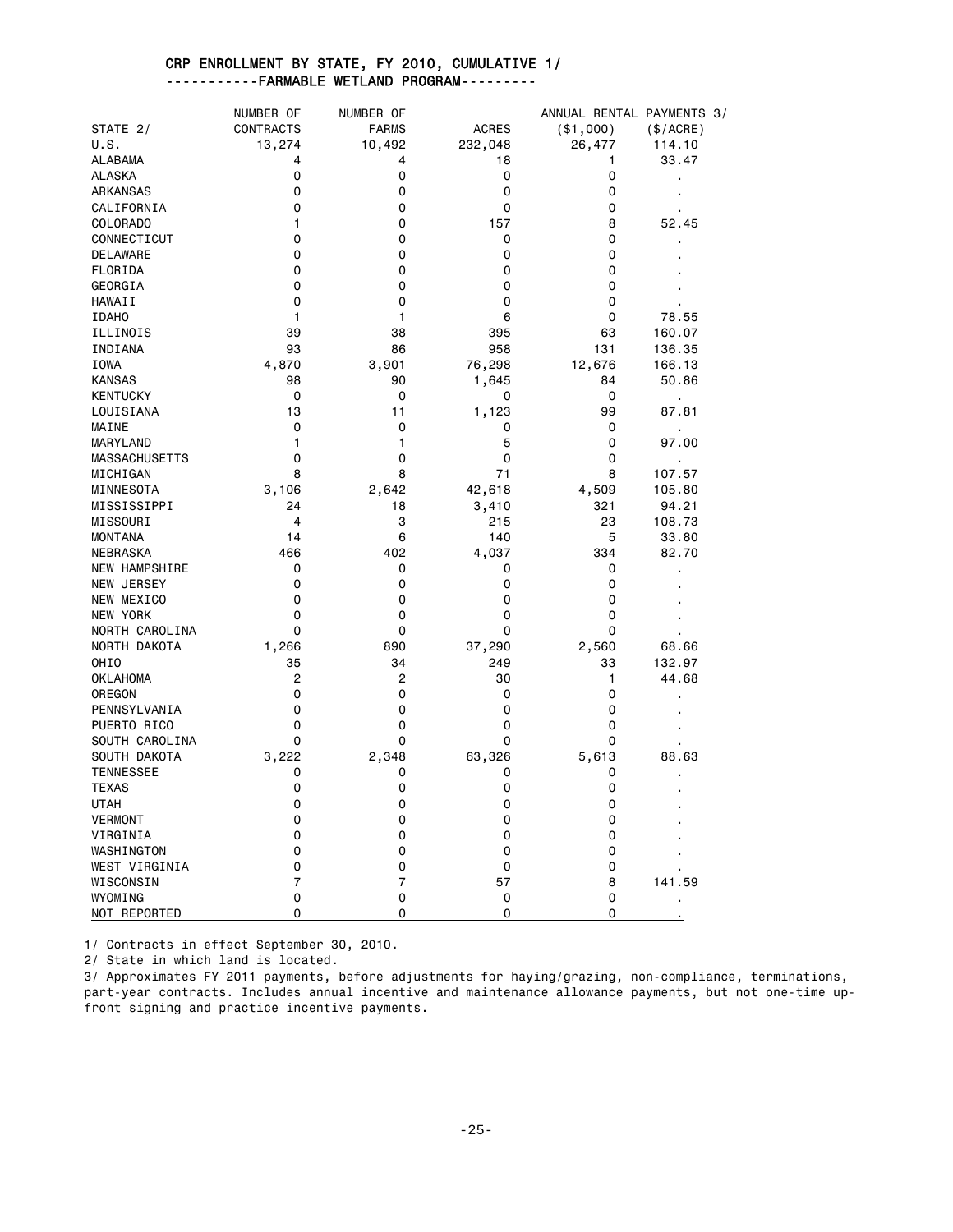#### CONSERVATION PRACTICES INSTALLED ON CRP ACREAGE CUMULATIVE ACRES, ALL SIGNUP TYPES, FY 2010 1/

|                                                      |              |               |              | CONTRACT AVERAGES |            |
|------------------------------------------------------|--------------|---------------|--------------|-------------------|------------|
| PRACTICE                                             | <b>ACRES</b> | <b>NUMBER</b> | <b>ACRES</b> | RENTAL            | COST-SHARE |
|                                                      |              |               |              | (S/A)             | (S/A)      |
| NEW INTROD, GRASSES AND LEGUMES<br>CP <sub>1</sub>   | 2,678,768    | 52,419        | 51.1         | 54.31             | 34.41      |
| CP <sub>2</sub><br>NEW NATIVE GRASSES                | 6,395,215    | 88,058        | 72.6         | 47.21             | 48.99      |
| CP3A NEW HARDWOOD TREES                              | 465,913      | 19,098        | 24.4         | 62.71             | 112.16     |
| CP3A NEW LONGLEAF PINES                              | 207,048      | 6,461         | 32.0         | 45.65             | 121.09     |
| CP <sub>3</sub><br>NEW SOFTWOOD TREES (NOT LONGLEAF) | 325,391      | 10,496        | 31.0         | 44.46             | 54.96      |
| CP4<br>PERMANENT WILDLIFE HABITAT                    | 2,107,696    | 46,151        | 45.7         | 54.58             | 42.00      |
| CP <sub>5</sub><br>FIELD WINDBREAKS                  | 94,571       | 18,497        | 5.1          | 73.25             | 543.33     |
| CP <sub>6</sub><br><b>DIVERSIONS</b>                 | 534          | 42            | 12.7         | 49.73             | 78.44      |
| CP7<br>EROSION CONTROL STRUCTURES                    | 380          | 65            | 5.8          | 51.83             | 300.77     |
| CP <sub>8</sub><br><b>GRASS WATERWAYS</b>            | 136,478      | 66,226        | 2.1          | 137.34            | 1946.68    |
| CP <sub>9</sub><br>SHALLOW WATER AREAS FOR WILDLIFE  | 43,705       | 7,574         | 5.8          | 103.94            | 673.14     |
| CP10 EXISTING GRASSES AND LEGUMES 2/                 | 11,622,483   | 144,529       | 80.4         | 41.16             | 0.34       |
| CP11 EXISTING TREES 3/                               | 950,757      | 26,763        | 35.5         | 42.27             | 1.06       |
| CP12 WILDLIFE FOOD PLOTS                             | 77,800       | 43,986        | 1.8          | 57.45             | 0.00       |
| CP15 CONTOUR GRASS STRIPS                            | 70,201       | 5,402         | 13.0         | 92.57             | 50.99      |
| CP16 SHELTERBELTS                                    | 37,226       | 13,251        | 2.8          | 58.08             | 725.95     |
| <b>CP17 LIVING SNOW FENCES</b>                       | 6,070        | 1,215         | 5.0          | 68.92             | 289.39     |
| CP18 SALINITY REDUCING VEGETATION                    | 239,610      | 5,626         | 42.6         | 38.49             | 16.59      |
| CP21 FILTER STRIPS (GRASS)                           | 1,029,343    | 145,745       | 7.1          | 128.51            | 74.53      |
| CP22 RIPARIAN BUFFERS (TREES)                        | 871,392      | 58,036        | 15.0         | 87.00             | 284.32     |
| CP23 WETLAND RESTORATION 4/                          | 1,305,943    | 22,880        | 57.1         | 50.07             | 36.24      |
| CP23<br>WETLAND REST. (FLOODPLAIN)                   | 171,710      | 4,772         | 36.0         | 112.32            | 118.87     |
| CP23A WETLAND REST. (NON-FLOODPLAIN)                 | 96,015       | 2,466         | 38.9         | 103.49            | 104.77     |
| CP24 CROSS WIND TRAP STRIPS                          | 452          | 57            | 7.9          | 45.24             | 125.14     |
| CP25 RARE AND DECLINING HABITAT                      | 1,199,326    | 32,343        | 37.1         | 55.33             | 95.51      |
| CP26 SEDIMENT RETENTION                              | 35           | 14            | 2.5          | 129.98            | 3162.46    |
| CP27 FARMABLE WETLAND PILOT (WETLAND)                | 64,262       | 13,041        | 4.9          | 116.50            | 142.22     |
| CP28 FARMABLE WETLAND PILOT (UPLAND)                 | 159,028      | 13,229        | 12.0         | 115.11            | 66.09      |
| CP29 WILDLIFE HABITAT BUFFER (MARG PAST)             | 115,922      | 5,211         | 22.2         | 145.78            | 203.62     |
| CP30 WETLAND BUFFER (MARG PAST)                      | 31,060       | 2,259         | 13.7         | 70.35             | 128.06     |
| CP31 BOTTOMLAND HARDWOOD                             | 58,575       | 1,503         | 39.0         | 86.10             | 111.44     |
| CP32 EXPIRED HARDWOOD TREES                          | 8,569        | 350           | 24.5         | 64.31             | 9.84       |
| CP33 UPLAND BIRD BUFFERS                             | 227,879      | 26,513        | 8.6          | 91.96             | 95.10      |
| CP36 LONGLEAF PINE INITIATIVE                        | 85,544       | 2,592         | 33.0         | 55.74             | 182.10     |
| CP37 DUCK NESTING HABITAT INITIATIVE                 | 104,391      | 1,524         | 68.5         | 73.84             | 28.85      |
| CP38 STATE ACRES FOR WILDLIFE ENHANCEMENT            | 300,113      | 9,070         | 33.1         | 86.16             | 87.29      |
| CP39 FWP--CONSTRUCTED WETLANDS                       | 14           | $\mathbf{1}$  | 13.6         | 157.01            | 453.82     |
| CP40 FWP--AQUACULTURE WETLANDS                       | 4,757        | 44            | 108.1        | 93.16             | 185.62     |
| CP41 FWP--FLOODED PRAIRIE WETLANDS                   | 3,987        | 200           | 19.9         | 86.95             | 21.42      |
| ALL PRACTICES                                        | 31,298,245   | 744,672       | 42.0         | 53.29             | 51.75      |

1/ Contracts in effect September 30, 2010.

2/ Includes both introduced and native grasses and legumes.

3/ Includes both softwood and hardwood trees.

4/ Includes both flood-plain and non-floodplain wetlands enrolled prior to 2003.

Note:

Cost-share data are estimates (not actuals), and represent 50% of the authorized installation costs. CP10, CP11, and CP12 are not eligible for cost-share, except under certain circumstances.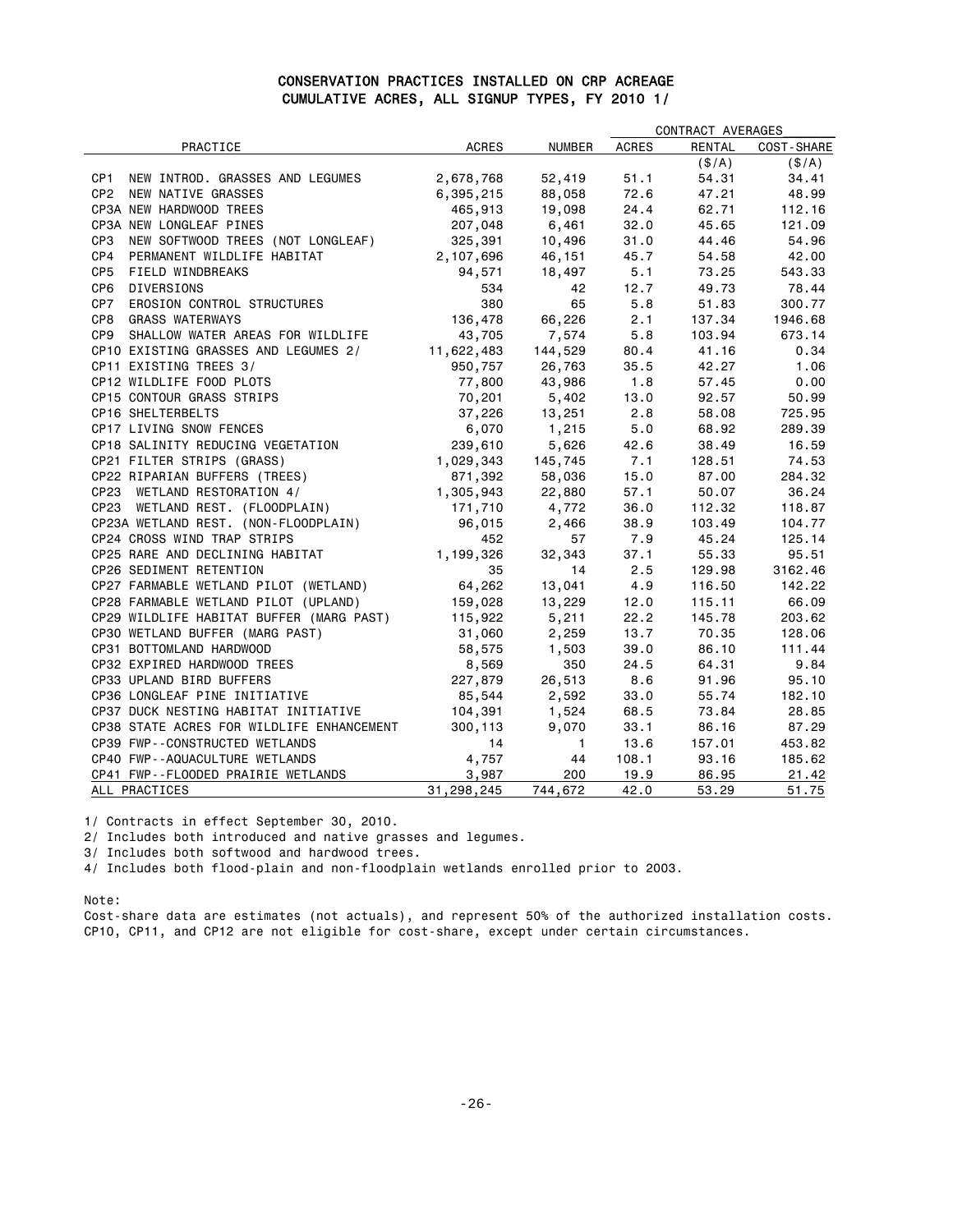#### CONSERVATION PRACTICES INSTALLED ON CRP ACREAGE by PROGRAM CATEGORY--CUMULATIVE ACRES, FY 2010 1/

|                  |                                      | <b>GENERAL</b> | CONTIN.     | CONTIN.     | <b>FARMABLE</b> |              |
|------------------|--------------------------------------|----------------|-------------|-------------|-----------------|--------------|
|                  | PRACTICE                             | SIGN-UP        | CREP        | NON-CREP    | WETLAND         | <b>TOTAL</b> |
| CP1              | NEW INTROD. GRASSES AND LEGUMES      | 2,519,031      | 153,517     | 6,220       | 0               | 2,678,768    |
| CP <sub>2</sub>  | NEW NATIVE GRASSES                   | 6,158,980      | 226,425     | 9,810       | 0               | 6,395,215    |
| CP3              | NEW SOFTWOOD TREES (NOT LONGLEAF)    | 323,743        | 1,410       | 239         | 0               | 325,391      |
| CP3A             | NEW LONGLEAF PINES                   | 207,048        | 0           | 0           | 0               | 207,048      |
| CP3A             | NEW HARDWOOD TREES                   | 449,791        | 13,871      | 2,251       | 0               | 465,913      |
| CP4D             | PERMANENT WILDLIFE HABITAT           | 2,005,517      | 92,738      | 548         | 0               | 2,098,803    |
| CP4B             | WILDLIFE HABITAT CORRIDORS           | 8,606          | 161         | 126         | 0               | 8,893        |
| CP <sub>5</sub>  | FIELD WINDBREAKS                     | 168            | 4,910       | 89,494      | 0               | 94,571       |
| CP <sub>6</sub>  | DIVERSIONS                           | 534            | 0           | 0           | 0               | 534          |
| CP7              | EROSION CONTROL STRUCTURES           | 380            | 0           | 0           | $\mathbf 0$     | 380          |
| CP8              | <b>GRASS WATERWAYS</b>               | 14             | 795         | 135,670     | 0               | 136,478      |
| CP <sub>9</sub>  | SHALLOW WATER AREAS FOR WILDLIFE     | 18             | 3,110       | 40,577      | 0               | 43,705       |
| CP <sub>10</sub> | EXISTING GRASSES AND LEGUMES 2/      | 11,591,753     | 19,695      | 11,036      | 0               | 11,622,483   |
| CP <sub>11</sub> | EXISTING TREES 3/                    | 950,110        | 647         | 0           | 0               | 950,757      |
| CP <sub>12</sub> | WILDLIFE FOOD PLOTS                  | 75,269         | 2,531       | 0           | 0               | 77,800       |
| CP <sub>13</sub> | VEGETATIVE FILTER STRIPS             | 0              | 0           | 0           | 0               | 0            |
| CP <sub>15</sub> | <b>CONTOUR GRASS STRIPS</b>          | 0              | 369         | 69,832      | 0               | 70,201       |
| CP <sub>16</sub> | <b>SHELTERBELTS</b>                  | 204            | 419         | 36,604      | 0               | 37,226       |
| CP <sub>17</sub> | LIVING SNOW FENCES                   | 0              | 0           | 6,070       | 0               | 6,070        |
| CP <sub>18</sub> | SALINITY REDUCING VEGETATION         | 0              | 8           | 239,602     | 0               | 239,610      |
| CP <sub>19</sub> | ALLEY CROPPING                       | 0              | $\mathbf 0$ | 0           | 0               | 0            |
| <b>CP20</b>      | ALTERNATIVE PERENNIALS               | 0              | $\mathbf 0$ | 0           | 0               | 0            |
| CP21             | FILTER STRIPS (GRASS)                | 0              | 181,838     | 847,505     | 0               | 1,029,343    |
| <b>CP22</b>      | RIPARIAN BUFFERS                     | 0              | 212,019     | 659,373     | 0               | 871,392      |
| CP23             | WETLAND RESTORATION 4/               | 1,218,631      | 87,311      | 0           | 0               | 1,305,943    |
| CP <sub>23</sub> | WETLAND REST. (FLOODPLAIN)           | 0              | 12,439      | 159,271     | 0               | 171,710      |
|                  | CP23A WETLAND REST. (NON-FLOODPLAIN) | 0              | 16,056      | 79,960      | 0               | 96,015       |
| CP <sub>24</sub> | CROSS WIND TRAP STRIPS               | 0              | 38          | 415         | 0               | 452          |
| CP25             | RARE AND DECLINING HABITAT           | 1,145,643      | 53,684      | 0           | 0               | 1,199,326    |
| CP <sub>26</sub> | SEDIMENT RETENTION                   | 0              | 35          | 0           | 0               | 35           |
| <b>CP27</b>      | FARMABLE WETLAND (WETLAND)           | 0              | 0           | 0           | 64,262          | 64,262       |
| <b>CP28</b>      | FARMABLE WETLAND (UPLAND) 5/         | 0              | 0           | 0           | 149,542         | 149,542      |
| CP29             | WILDLIFE HABITAT BUFFER (MARG PAST)  | 0              | 86,274      | 29,648      | 0               | 115,922      |
| CP30             | WETLAND BUFFER (MARG PAST)           | $\mathbf 0$    | 1,389       | 29,671      | 0               | 31,060       |
| CP31             | BOTTOMLAND HARDWOOD TREES            | $\mathbf 0$    | 13,538      | 45,037      | 0               | 58,575       |
| CP32             | HARDWOOD TREES (PREVIOUS EXPIRED)    | 8,569          | 0           | 0           | 0               | 8,569        |
| CP33             | UPLAND BIRD HABITAT BUFFER           | 0              | 5,510       | 222,369     | 0               | 227,879      |
| CP34             | FLOOD CONTROL STRUCTURE              | 0              | 71          | 0           | $\mathbf 0$     | 71           |
| CP36             | LONGLEAF PINE                        | 0              | 0           | 85,544      | 0               | 85,544       |
| CP37             | DUCK NESTING HABITAT                 | 0              | 6,361       | 98,030      | 0               | 104,391      |
| <b>CP38</b>      | STATE ACRES FOR WILDLIFE ENHANCEMENT | 0              | 0           | 300,113     | 0               | 300,113      |
| CP39             | FWP--CONSTRUCTED WETLANDS            | 0              | 0           | 0           | 66              | 66           |
| <b>CP40</b>      | FWP--AQUACULTURE WETLANDS            | 0              | 0           | 0           | 4,757           | 4,757        |
| CP41             | FWP--FLOODED PRAIRIE WETLANDS        | $\Omega$       | $\mathbf 0$ | 0           | 13,421          | 13,421       |
|                  |                                      | ==========     | ==========  | =========== | ==========      | ==========   |
|                  |                                      | 26,664,007     | 1,197,168   | 3,205,013   | 232,048         | 31,298,236   |

1/ Contracts in effect September 30, 2010.

2/ Includes both introduced and native grasses and legumes.

3/ Includes both softwood and hardwood trees.

4/ inlcused both floodplain and non-floodplain wetlands prior to 2003.

5/ Includes non-wetland portions of CP27, CP39, CP40, and CP41 (if any).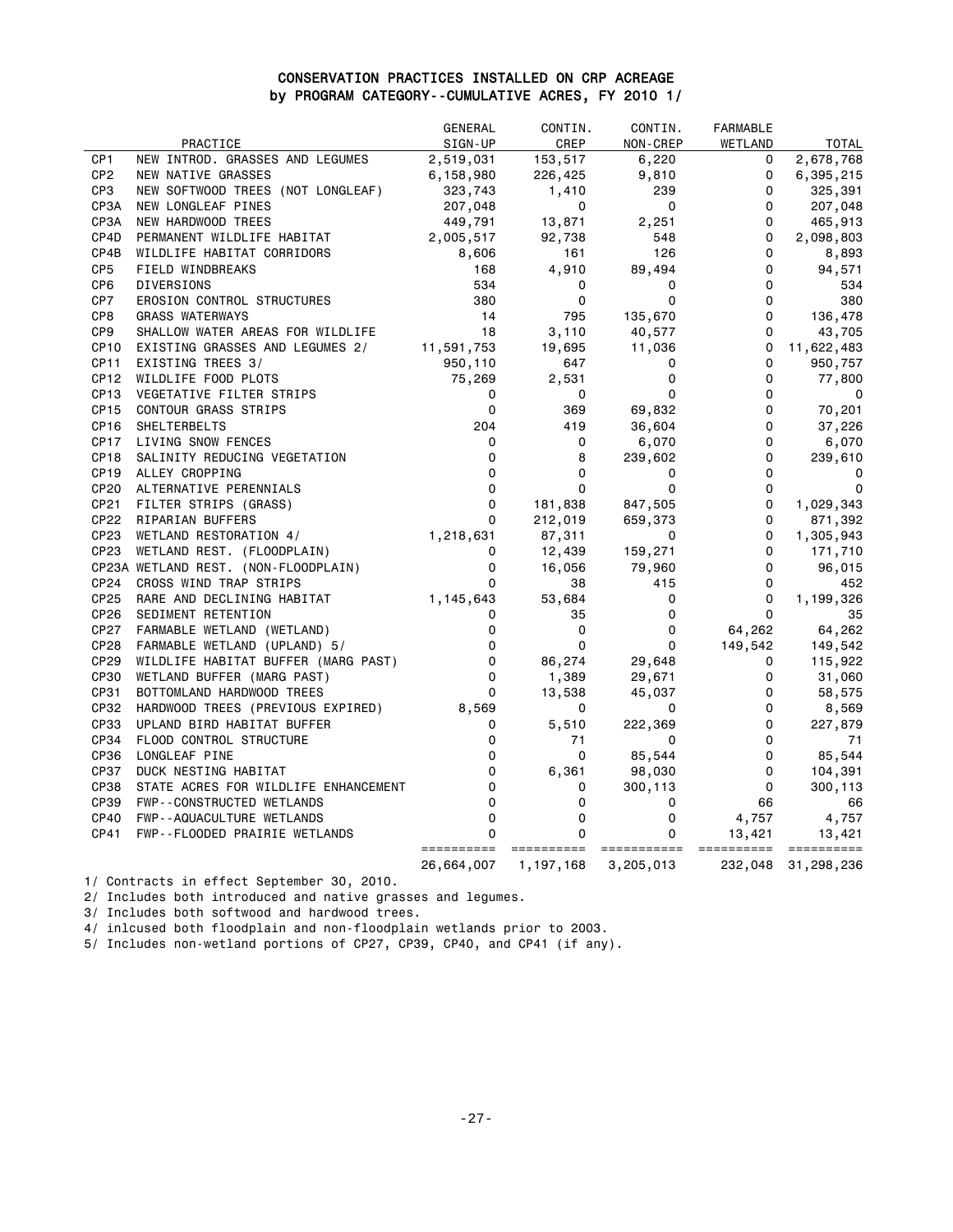| <b>STATE</b>         |                     | NEW GRASS PLANTINGS |                  | NEW TREE PLANTINGS |                  | WILDLIFE                           | WILDLIFE  | FIELD      |
|----------------------|---------------------|---------------------|------------------|--------------------|------------------|------------------------------------|-----------|------------|
|                      | INTROD.             | NATIVE              | <b>SOFTWOODS</b> | LONGLEAF           | <b>HARDWOODS</b> | HABITAT                            | CORRIDORS | WINDBREAKS |
|                      | (CP1)               | (CP2)               | (CP3)            | PINE               | (CP3A)           | $(CP4D)$ 3/                        | (CP4B)    | (CP5)      |
|                      |                     |                     |                  | (CP3A) 2/          |                  |                                    |           |            |
| <b>ALABAMA</b>       | 2,844               | 3,368               | 73,776           | 44,976             | 15,470           | 7,717                              | 523       | 0          |
| ALASKA               | 4,850               | 0                   | 0                | 0                  | 0                | 0                                  | 0         | 0          |
| ARKANSAS             | 2,794               | 4,006               | 7,122            | 0                  | 34,986           | 1,903                              | 702       | 0          |
| CALIFORNIA           | 5,280               | 1,274               | 5                | 0                  | 57               | 726                                | 0         | 0          |
| COLORADO             | 30,844              | 587,604             | 80               | 0                  | 17               | 373,347                            | 162       | 1,468      |
| CONNECTICUT          | 60                  | 34                  | 0                | 0                  | $\mathbf 0$      | 0                                  | 0         | 0          |
| DELAWARE             | 25                  | 23                  | 0                | 0                  | 3,383            | 1,308                              | 0         | 0          |
| FLORIDA              | 80                  | 151                 | 5,189            | 11,352             | 857              | 2,190                              | 0         | 0          |
| GEORGIA              | 59                  | 246                 | 21,462           | 119,032            | 7,288            | 5,041                              | 77        | 0          |
| HAWAII               | 0                   | 0                   | 0                | 0                  | 13               | 0                                  | 0         | 0          |
| <b>IDAHO</b>         | 85,515              | 38,088              | 4,335            | 0                  | 50               | 116,398                            | 21        | 571        |
| ILLINOIS             | 158,838             | 45,685              | 1,016            | 0                  | 50,093           | 122,964                            | 377       | 2,756      |
| INDIANA              | 30,666              | 26,572              | 502              | 0                  | 17,485           | 12,617                             | 419       | 2,356      |
| IOWA                 | 174,865             | 137,173             | 353              | 0                  | 14,591           | 215,555                            | 566       | 6,775      |
| <b>KANSAS</b>        | 11,504              | 797,214             | 90               | 0                  | 469              | 14,210                             | 620       | 1,988      |
| <b>KENTUCKY</b>      | 69,249              | 40,842              | 258              | 0                  | 5,721            | 499                                | 104       | 1.         |
| LOUISIANA            | 179                 | 3,200               | 17,959           | 262                | 117,079          | 33,899                             | 7         | 0          |
| MAINE                | 1,319               | 50                  | 171              | 0                  | $\mathbf{1}$     | 660                                | 0         | 0          |
| MARYLAND             | 10,930              | 3,078               | 551              | 0                  | 624              | 1,755                              | 8         | 0          |
| <b>MASSACHUSETTS</b> | 0                   | 0                   | 0                | 0                  | 0                | 0                                  | 0         | 0          |
| MICHIGAN             | 27,175              | 25,723              | 3,447            | 0                  | 3,476            | 18,483                             | 344       | 2,754      |
| MINNESOTA            | 199,871             | 105,951             | 6,987            | 0                  | 25,313           | 273,489                            | 389       | 9,717      |
| MISSISSIPPI          | 2,998               | 967                 | 118,626          | 340                | 87,450           | 6,537                              | 74        | 0          |
| MISSOURI             | 299,384             | 161,987             | 379              | 0                  | 16,064           | 5,940                              | 119       | 112        |
| MONTANA              | 583,177             | 788,144             | 139              | 0                  | 50               | 29,196                             | 162       | 255        |
| NEBRASKA             | 24,428              | 370,803             | 567              | 0                  | 784              | 42,253                             | 27        | 32,045     |
| NEW HAMPSHIRE        | 0                   | 0                   | 0                | 0                  | 0                | 0                                  | 0         | 0          |
| NEW JERSEY           | 1,061               | 218                 | 51               | 0                  | 49               | 6                                  | 0         | 10         |
| NEW MEXICO           | 1,780               | 161,459             | 0                | 0                  | 0                | 0                                  | 0         | 0          |
| NEW YORK             | 7,378               | 832                 | 415              | 0                  | 721              | 402                                | 37        | 13         |
| NORTH CAROLINA       | 1,349               | 1,195               | 7,286            | 11,557             | 3,222            | 1,809                              | 74        | 23         |
| NORTH DAKOTA         | 297,630             | 65,996              | 59               | 0                  | 318              | 426,580                            | 5         | 5,387      |
| OHIO                 | 20,440              | 64,253              | 1,255            | 0                  | 6,994            | 40,810                             | 204       | 3,485      |
| OKLAHOMA             | 7,676               | 368,353             | 43               | 0                  | 362              | 2,470                              | 17        | 51         |
| OREGON               | 118,431             | 85,892              | 1,801            | 0                  | 61               | 11,026                             | 1,353     | 4          |
| PENNSYLVANIA         | 116,384             | 41,453              | 140              | 0                  | 1,172            | 4,621                              | 48        | 0          |
| PUERTO RICO          | 0                   | 0                   | 0                | 0                  | 39               | 26                                 | 0         | 0          |
| SOUTH CAROLINA       | 139                 | 89                  | 23,840           | 19,530             | 1,690            | 5,479                              | 0         | 43         |
| SOUTH DAKOTA         | 51,745              | 150,954             | 181              | 0                  | 99               | 70,943                             | 73        | 24,269     |
| TENNESSEE            | 21,993              | 42,316              | 13,209           | 0                  | 4,249            | 11,810                             | 359       | 0          |
| <b>TEXAS</b>         | 64,426              | 1,495,818           | 2,516            | 0                  | 80               | 39,461                             | 1,172     | 43         |
| <b>UTAH</b>          | 45,312              | 14,247              | 0                | 0                  | 0                | 763                                | 0         | 4          |
| <b>VERMONT</b>       | 5                   | 0                   | 0                | 0                  | 0                | 0                                  | 0         | 0          |
| VIRGINIA             | 2,661               | 1,831               | 6,171            | 0                  | 249              | 497                                | 204       | 3          |
| WASHINGTON           | 124,764             | 712,281             | 1,042            | 0                  | 15               | 161,469                            | 433       | 6          |
| WEST VIRGINIA        | 98                  | 22                  | 6                | 0                  | 9                | 0                                  | 0         | 0          |
| WISCONSIN            | 29,882              | 40,975              | 4,351            | 0                  | 45,262           | 7,471                              | 214       | 201        |
| WYOMING              | 38,677              | 4,842               | 11               | 0                  | 0                | 26,324                             | 0         | 232        |
|                      | ==========          |                     |                  | ====               |                  | $=$ $=$ $=$ $=$ $=$ $=$<br>$=$ $=$ |           | ========== |
|                      | 2,678,768 6,395,215 |                     | 325,391          | 207,048            |                  | 465,913 2,098,803                  | 8,893     | 94,571     |

1/ Contracts in effect September 30, 2010.

2/ Enrolled under general signup. See also CP36.

3/ Plantings meeting multiple seasonal (e.g., nesting cover, winter cover) requirements for wildlife of local or regional concern.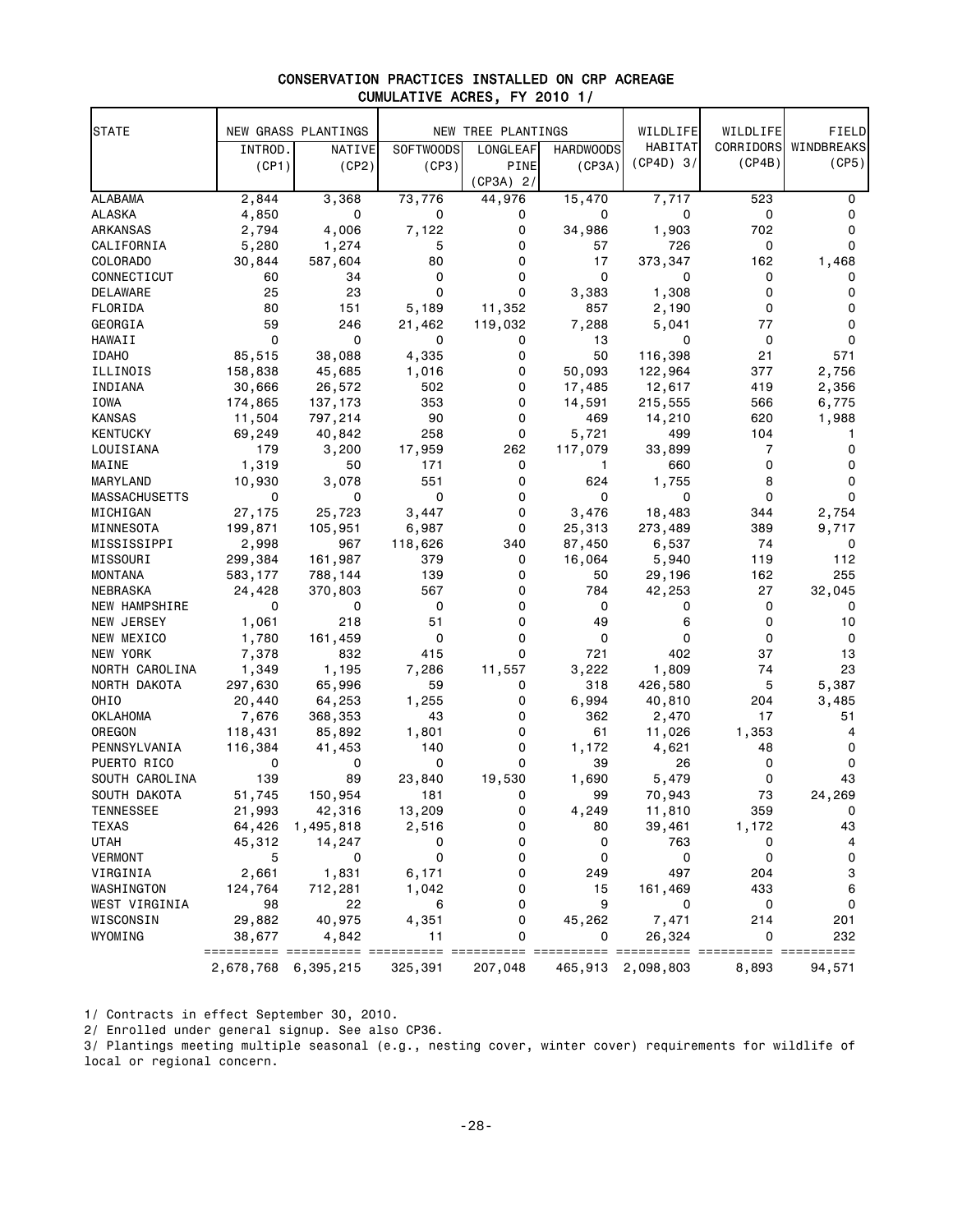|                      | DIVERSIONS              |                  |                  |                     |                 |                |                         |              |
|----------------------|-------------------------|------------------|------------------|---------------------|-----------------|----------------|-------------------------|--------------|
| <b>STATE</b>         | & EROSION               |                  | SHALLOW          |                     |                 |                | <b>CONTOUR</b>          |              |
|                      | CONTROL                 | <b>GRASS</b>     | <b>WATER FOR</b> | EXISTING            | EXISTING        | WILDLIFE       | <b>GRASS</b>            | SHELTER-     |
|                      | STRUCT.                 | <b>WATERWAYS</b> | WILDLIFE         | <b>GRASS</b>        | <b>TREES</b>    | FOOD PLOTS     | <b>STRIPS</b>           | <b>BELTS</b> |
|                      | (CP6&CP7)               | (CP8)            | (CP9)            | (CP10)              | (CP11)          | (CP12)         | (CP15)                  | (CP16)       |
| <b>ALABAMA</b>       | 0                       | 16               | 153              | 81,367              | 138,625         | 1,528          | 41                      | 0            |
| ALASKA               | 0                       | 0                | 5                | 20,328              | 0               | 0              | 0                       | 0            |
| ARKANSAS             | 2                       | 22               | 767              | 17,353              | 52,025          | 604            | 0                       | 0            |
| CALIFORNIA           | 0                       | 0                | 182              | 99,359              | 335             | 96             | 0                       | 0            |
| COLORADO             | 210                     | 728              | 27               | 1,007,826           | 183             | 938            | 0                       | 4,573        |
| CONNECTICUT          | 0                       | 10               | 0                | 11                  | 0               | 0              | 0                       | 0            |
| DELAWARE             | 0                       | $\overline{7}$   | 359              | 25                  | 22              | 14             | 4                       | 0            |
| FLORIDA              | 0                       | 0                | 0                | 1,308               | 40,096          | 161            | 0                       | 0            |
| GEORGIA              | 0                       | 35               | 16               | 3,545               | 86,897          | 1,783          | 9                       | 0            |
| HAWAII               | 0                       | 0                | 0                | 0                   | 0               | 0              | 0                       | 0            |
| <b>IDAHO</b>         | 4                       | 9                | 43               | 447,735             | 2,019           | 957            | 52                      | 211          |
| ILLINOIS             | 23                      | 33,420           | 5,722            | 208,311             | 16,738          | 6,342          | 1,700                   | 161          |
| INDIANA              | 4                       | 19,627           | 1,409            | 59,219              | 9,015           | 1,138          | 135                     | 26           |
| IOWA                 | 18                      | 37,996           | 13,519           | 394,293             | 9,203           | 5,200          | 19,181                  | 2,344        |
| <b>KANSAS</b>        | 10                      | 10,070           | 1,146            | 1,336,866           | 989             | 5,655          | 5,119                   | 847          |
| <b>KENTUCKY</b>      | 4                       | 4,279            | 2,967            | 91,758              | 1,622           | 1,369          | 72                      | 0            |
| LOUISIANA            | 7                       | 13               | 814              | 11,255              | 38,787          | 1,720          | 0                       | 0            |
| MAINE                | 0                       | 51               | 0                | 15,272              | 610             | 2              | 0                       | 0            |
| MARYLAND             | 0                       | 260              | 1,286            | 2,029               | 443             | 83             | 0                       | 0            |
| <b>MASSACHUSETTS</b> | 0                       | 0                | 0                | 0                   | 0               | 0              | 0                       | 0            |
| MICHIGAN             | 3                       | 942              | 2,485            | 66,284              | 5,453           | 1,701          | 12                      | 78           |
| MINNESOTA            | 0                       | 5,195            | 583              | 229,405             | 17,417          | 4,842          | 1,404                   | 4,270        |
| MISSISSIPPI          | 1                       | 64               | 684              | 87,296              | 343,581         | 4,205          | 28                      | 0            |
| MISSOURI             | 389                     | 2,259            | 2,678            | 679,165             | 9,824           | 4,005          | 1,574                   | 59           |
| <b>MONTANA</b>       | 0                       | 105              | 85               | 1,358,142           | 816             | 3,391          | 0                       | 249          |
| NEBRASKA             | 10                      | 1,999            | 259              | 404,039             | 2,373           | 2,698          | 572                     | 2,484        |
| <b>NEW HAMPSHIRE</b> | 0                       | 0                | 0                | 0                   | 0               | 0              | 0                       | 0            |
| NEW JERSEY           | 0                       | 120              | 3                | 196                 | 22              | $\overline{7}$ | 0                       | 0            |
| NEW MEXICO           | 0                       | 0                | 0                | 373,233             | 30              | 24             | 0                       | 0            |
| NEW YORK             | 1                       | 88               | 17               | 25,069              | 943             | 62             | 7                       | 0            |
| NORTH CAROLINA       | 0                       | 320              | 2,118            | 10,447              | 31,328          | 51             | 1                       | 13           |
| NORTH DAKOTA         | 1                       | 116              | $\mathbf{1}$     | 1,052,056           | 1,236           | 4,748          | 0                       | 5,398        |
| OHIO                 | 0                       | 11,134           | 800              | 69,411              | 4,930           | 929            | 15                      | 110          |
| OKLAHOMA             | 77                      | 270              | 89               | 443,763             | 295             | 1,533          | $\overline{\mathbf{c}}$ | 37           |
| OREGON               | 0                       | 32               | 0                | 278,833             | 1,139           | 189            | 0                       | 2            |
| PENNSYLVANIA         | 0                       | 609              | 60               | 25,615              | 377             | 1,754          | 123                     | 0            |
| PUERTO RICO          | 0                       | 0                | 0                | 188                 | 121             | 0              | 0                       | 0            |
| SOUTH CAROLINA       | 0                       | 68               | 1,587            | 5,638               | 72,554          | 490            | 0                       | 0            |
| SOUTH DAKOTA         | 0                       | 1,367            | 190              | 266,883             | 1,199           | 9,129          | 73                      | 16,246       |
| TENNESSEE            |                         | 223              | 141              |                     |                 | 443            | 72                      |              |
| TEXAS                | з<br>0                  | 2,480            | 162              | 78,115<br>1,628,894 | 16,945<br>5,329 | 5,804          | 171                     | U<br>11      |
| <b>UTAH</b>          | 0                       | 14               | 0                | 84,697              | 0               | 39             | 0                       | 0            |
| <b>VERMONT</b>       | 0                       | 16               | 0                | 94                  | 0               | $\mathsf{O}$   | 0                       | 0            |
| VIRGINIA             | 0                       | 56               | 70               | 8,685               | 10,818          | 39             | 4                       | 0            |
| WASHINGTON           | 0                       | 426              | 58               | 325,558             | 1,134           | 1,047          | 38,736                  | 8            |
| WEST VIRGINIA        | 0                       | 0                | 0                | 482                 | 4               | 0              | 0                       | 0            |
| WISCONSIN            | $\overline{\mathbf{c}}$ | 2,024            | 3,219            | 190,818             | 25,221          | 2,955          | 1,092                   | 26           |
| WYOMING              | 146                     | 4                | 0                | 131,612             | 56              | 125            | 0                       | 72           |
|                      | =======                 |                  |                  |                     | $==$            | $==$           |                         |              |
|                      | 914                     | 136,478          |                  | 43,705 11,622,483   | 950,757         | 77,800         | 70,201                  | 37,226       |

1/ Contracts in effect September 30, 2010.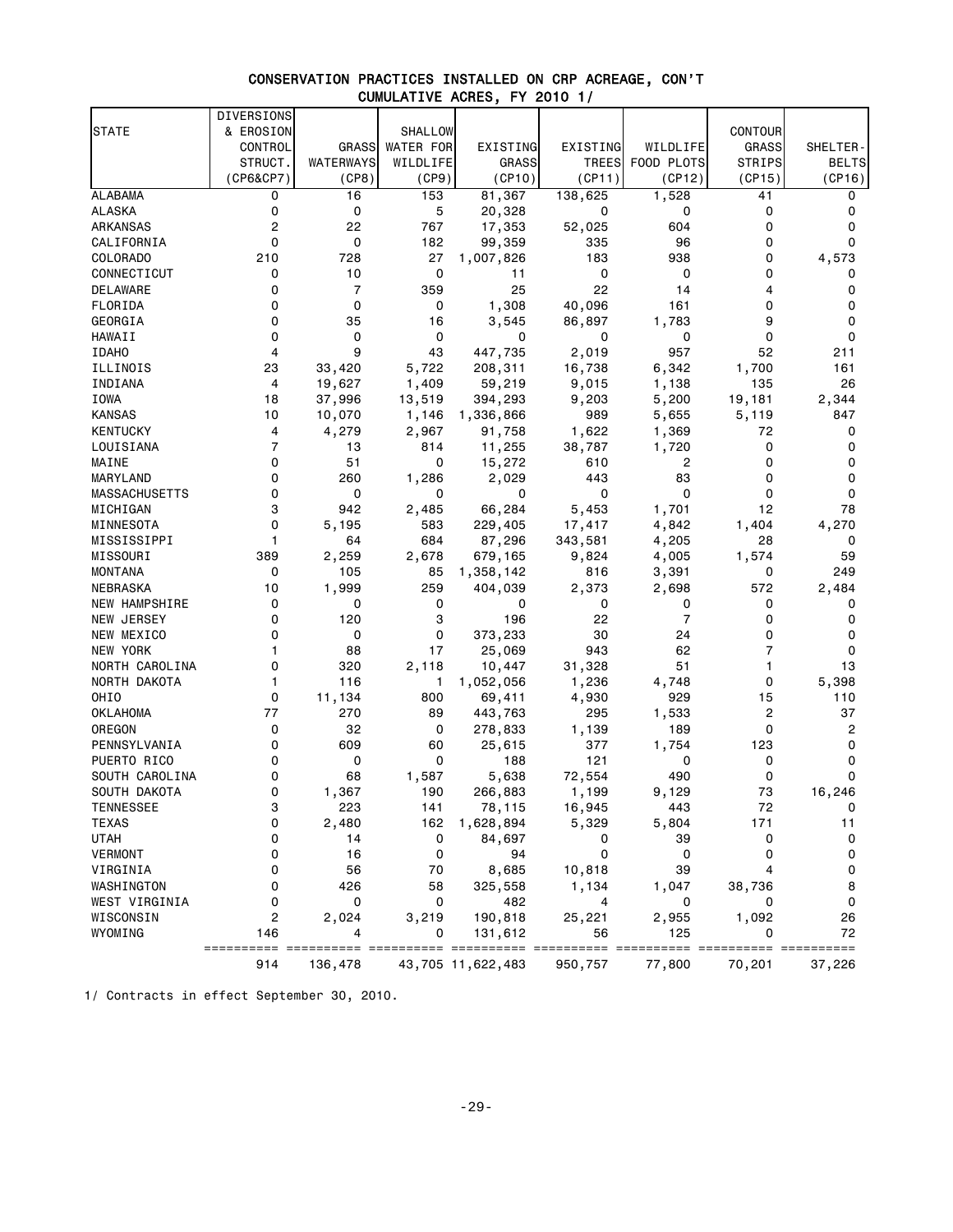|                      |             |              |            |                   |                |           | WETLAND RESTORATION                  |              |               |
|----------------------|-------------|--------------|------------|-------------------|----------------|-----------|--------------------------------------|--------------|---------------|
| <b>STATE</b>         |             |              | SALINITY   |                   | RIPARIAN       | (CP23) 2/ | FLOODPLAIN                           | NON-         | <b>CROSS</b>  |
|                      |             | LIVING       | REDUCING   | FILTER-           | <b>BUFFERS</b> |           | (CP23) 3/                            | FLOODPLAIN   | WIND TRAP     |
|                      | SNOW FENCES |              | VEGETATION | STRIPS            | (CP22)         |           |                                      | $(CP23A)$ 3/ | <b>STRIPS</b> |
|                      |             | (CP17)       | (CP18)     | (CP21)            |                |           |                                      |              | (CP24)        |
| <b>ALABAMA</b>       |             | 0            | 0          | 721               | 33,660         | 65        | 0                                    | 0            | 0             |
| <b>ALASKA</b>        |             | 0            | 0          | 10                | 198            | 0         | 0                                    | 0            | 0             |
| ARKANSAS             |             | 0            | 0          | 5,928             | 61,036         | 13,474    | 15,518                               | 3,580        | 0             |
| CALIFORNIA           |             | 0            | 0          | 0                 | 12,669         | 5,108     | 0                                    | 0            | 0             |
| COLORADO             |             | 27           | 77         | 319               | 817            | 1,081     | 0                                    | 80           | 32            |
| CONNECTICUT          |             | 0            | 0          | 24                | 36             | 0         | 0                                    | 0            | 0             |
| DELAWARE             |             | $\mathbf 0$  | 0          | 1,156             | 114            | 255       | 81                                   | 0            | 0             |
| FLORIDA              |             | 0            | 0          | 0                 | 64             | 0         | 0                                    | 0            | 0             |
| GEORGIA              |             | $\mathbf 0$  | 0          | 438               | 1,449          | 511       | 13                                   | 0            | 0             |
| HAWAII               |             | $\mathbf 0$  | 0          | 0                 | 152            | 0         | 0                                    | 0            | 0             |
| <b>IDAHO</b>         |             | 63           | 0          | 1,227             | 7,168          | 1,259     | 0                                    | 0            | 0             |
| ILLINOIS             |             | 58           | 6          | 142,215           | 110,721        | 42,129    | 6,500                                | 1,581        | 0             |
| INDIANA              |             | $\mathbf{1}$ | 1          | 60,607            | 5,843          | 5,218     | 1,382                                | 1,723        | $\Omega$      |
| IOWA                 |             | 590          | 4          | 236,980           | 65,497         | 13,664    | 58,366                               | 4,875        | 11            |
| <b>KANSAS</b>        |             | 74           | 871        | 31,457            | 3,932          | 3,816     | 2,860                                | 2,400        | 175           |
| KENTUCKY             |             | 0            | 0          | 32,645            | 25,069         | 35        | 96                                   | 0            | 0             |
| LOUISIANA            |             | $\mathbf 0$  | 0          | 628               | 5,401          | 21,850    | 30,039                               | 8,079        | 0             |
| MAINE                |             | 0            | 0          | 107               | 160            | 0         | 0                                    | 0            | 0             |
| MARYLAND             |             | 0            | 0          | 37,708            | 16,635         | 1,905     | 647                                  | 24           | 0             |
| <b>MASSACHUSETTS</b> |             | 0            | 0          | 10                | 5              | 0         | 0                                    | 0            | 0             |
| MICHIGAN             |             | 3            | 0          | 46,745            | 3,468          | 10,607    | 2,062                                | 7,428        | 0             |
| MINNESOTA            |             | 3,930        | 7,066      | 158,268           | 47,575         | 282,434   | 21,069                               | 19,862       | 5             |
| MISSISSIPPI          |             | 0            | 0          | 8,176             | 165,202        | 10,569    | 2,871                                | 615          | 0             |
| MISSOURI             |             | 0            | 0          | 40,862            | 29,302         | 3,609     | 7,445                                | 336          | 0             |
| <b>MONTANA</b>       |             | 52           | 100,431    | 225               | 2,326          | 4,199     | 93                                   | 0            | 0             |
| NEBRASKA             |             | 127          | 1,034      | 21,301            | 3,230          | 11,780    | 1,046                                | 560          | 0             |
| <b>NEW HAMPSHIRE</b> |             | 0            | 0          | 45                | 15             | 0         | 0                                    | 0            | 0             |
| NEW JERSEY           |             | 0            | 0          | 342               | 230            | 1         | 0                                    | 0            | 0             |
| NEW MEXICO           |             | 0            | 0          | 0                 | 5,280          | 0         | 0                                    | 0            | 0             |
| NEW YORK             |             | 0            | 0          | 464               | 13,492         | 46        | 12                                   | 31           | 0             |
| NORTH CAROLINA       |             | $\mathbf 0$  | 0          | 5,906             | 31,514         | 1,201     | 1,008                                | 0            | 0             |
| NORTH DAKOTA         |             | 575          | 113,510    | 9,687             | 557            | 599,785   | 992                                  | 15,920       | 10            |
| OHIO                 |             | 3            | 0          | 75,098            | 7,069          | 3,404     | 2,499                                | 3,339        | 4             |
| OKLAHOMA             |             | 0            | 2,263      | 748               | 1,519          | 835       | 0                                    | 1,479        | 0             |
| OREGON               |             | 0            | 0          | 2,417             | 35,805         | 394       | 3                                    | 0            | 0             |
| PENNSYLVANIA         |             | $\mathbf 0$  | 0          | 1,854             | 24,777         | 317       | 691                                  | 0            | 0             |
| PUERTO RICO          |             | 0            | 0          | 0                 | 717            | 0         | 0                                    | 0            | 0             |
| SOUTH CAROLINA       |             | 0            | 0          | 4,304             | 26,864         | 254       | 0                                    | 0            | 0             |
| SOUTH DAKOTA         |             | 530          | 13,822     | 9,959             | 5,586          | 244,580   | 15,176                               | 23,533       | 11            |
| TENNESSEE            |             | 0            | 0          | 9,476             | 6,399          | 689       | 1                                    | 0            | 0             |
| <b>TEXAS</b>         |             | 0            | 501        | 1,541             | 33,275         | 9,052     | 10                                   | 280          | 167           |
| <b>UTAH</b>          |             | 0            | 0          | 39                | 209            | 0         | 0                                    | 0            | 0             |
| <b>VERMONT</b>       |             | 0            | 0          | 225               | 2,359          | 0         | 0                                    | 0            | 0             |
| VIRGINIA             |             | 0            | 0          | 4,896             | 23,977         | 193       | 43                                   | 0            | 38            |
| WASHINGTON           |             | 0            | 24         | 48,053            | 23,051         | 3,378     | 0                                    | 0            | 0             |
| WEST VIRGINIA        |             | $\mathbf 0$  | 0          | 372               | 4,429          | 0         | $\mathbf 0$                          | 0            | 0             |
| WISCONSIN            |             | 34           | 0          | 26,150            | 16,552         | 8,243     | 1,187                                | 290          | 0             |
| WYOMING              |             | 3            | 0          | 9                 | 5,959          | 0         | 0                                    | 0            | 0             |
|                      | ==========  | 6,070        |            | 239,610 1,029,343 | 871,392        | 1,305,943 | == ======<br>==== =======<br>171,710 | 96,015       | =====<br>452  |

1/ Contracts in effect September 30, 2010.

2/ Acres enrolled under general sign-up and CREP through 2003.

3/ Acres enrolled under continuous/CREP sign-up after 2003.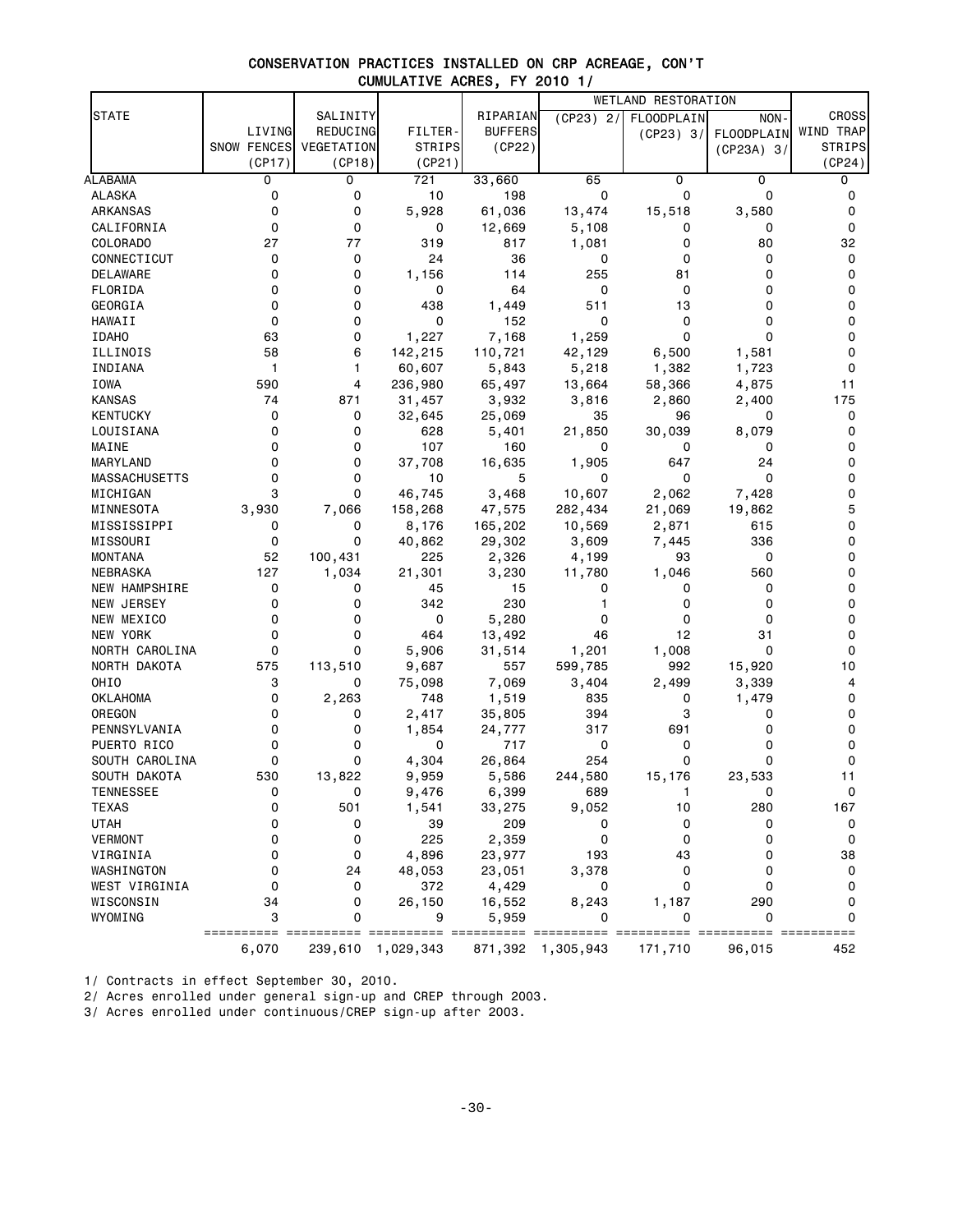|                      | RARE AND       | FARMABLE WETLAND |               | MARGINAL PASTURE |             |                   |                 | <b>UPLAND</b>  |
|----------------------|----------------|------------------|---------------|------------------|-------------|-------------------|-----------------|----------------|
| STATE                | DECLINING      | PROGRAM          |               | <b>BUFFERS</b>   |             | <b>BOTTOMLAND</b> | EXPIRED         | <b>BIRD</b>    |
|                      | <b>HABITAT</b> | WETLAND          | <b>BUFFER</b> | WILDLIFE         | WETLAND     | <b>HARDWOOD</b>   | <b>HARDWOOD</b> | <b>HABITAT</b> |
|                      | (CP25)         | (CP27)           | (CP28)        | (CP29)           | (CP30)      | TREES             | TREES           | <b>BUFFERS</b> |
|                      |                |                  |               |                  |             | (CP31)            | (CP32)          | (CP33)         |
| <b>ALABAMA</b>       | 474            | 0                | 0             | 63               | 0           | 801               | 0               | 1,099          |
| <b>ALASKA</b>        | 0              | 0                | 0             | 0                | 433         | 0                 | 0               | 0              |
| ARKANSAS             | 0              | 0                | 0             | 385              | 1           | 10,185            | 393             | 5,409          |
| CALIFORNIA           | 0              | 0                | 0             | 578              | 0           | 0                 | 0               | 0              |
| COLORADO             | 381            | 33               | 123           | 189              | 19          | 0                 | 0               | 0              |
| CONNECTICUT          | 0              | 0                | 0             | 0                | 0           | 0                 | 0               | 0              |
| DELAWARE             | 0              | 0                | 0             | 0                | 0           | 0                 | 0               | 0              |
| FLORIDA              | 0              | 0                | 0             | $\mathbf 0$      | 0           | 0                 | 0               | 0              |
| GEORGIA              | 0              | 0                | 0             | 3                | 0           | 25                | 0               | 2,197          |
| HAWAII               | 0              | 0                | 0             | 0                | 0           | 0                 | 0               | 0              |
| <b>IDAHO</b>         | 37             | 4                | 2             | 228              | 171         | 0                 | 0               | 0              |
| ILLINOIS             | 2,147          | 138              | 257           | 243              | 24          | 2,764             | 637             | 51,551         |
| INDIANA              | 1,904          | 332              | 626           | 78               | 51          | 3,212             | 575             | 12,649         |
| <b>IOWA</b>          | 79,450         | 22,062           | 54,111        | 9,734            | 2,292       | 2,025             | 1,550           | 24,119         |
| <b>KANSAS</b>        | 500,801        | 551              | 1,094         | 19               | 0           | 171               | 0               | 38,800         |
| <b>KENTUCKY</b>      | 16,888         | 0                | 0             | 73,138           | 5           | 280               | 234             | 7,748          |
| LOUISIANA            | 0              | 0                | 0             | 0                | 0           | 24,173            | 922             | 439            |
| MAINE                | 0              | 0                | 0             | 0                | 12          | 0                 | 0               | 0              |
| MARYLAND             | 265            | 1                | 4             | 687              | 6           | 4                 | 0               | 688            |
| <b>MASSACHUSETTS</b> | 0              | 0                | 0             | $\mathbf 0$      | 0           | 0                 | 0               | 0              |
| MICHIGAN             | 216            | 23               | 48            | $\mathbf 0$      | 235         | 11                | 6               | 787            |
| MINNESOTA            | 135,489        | 12,764           | 29,604        | 873              | 4,072       | 228               | 1,862           | 398            |
| MISSISSIPPI          | 0              | 0                | 0             | 37               | 24          | 9,974             | 775             | 2,231          |
| MISSOURI             | 73,281         | 4                | 5             | 1,148            | 2,006       | 936               | 546             | 31,653         |
| MONTANA              | 188,257        | 50               | 90            | 98               | 0           | 0                 | 0               | 0              |
| NEBRASKA             | 132,385        | 1,548            | 2,488         | 1,145            | 209         | 9                 | 0               | 5,851          |
| NEW HAMPSHIRE        | 0              | 0                | 0             | 0                | 0           | 0                 | 0               | 0              |
| NEW JERSEY           | 0              | 0                | 0             | 0                | 0           | 0                 | 0               | 0              |
| NEW MEXICO           | 0              | 0                | 0             | 0                | 0           | 0                 | 0               | 0              |
| NEW YORK             | 0              | 0                | 0             | 2,276            | 901         | 2                 | 0               | 0              |
| NORTH CAROLINA       | 0              | $\Omega$         | 0             | 54               | 0           | 14                | 0               | 7,460          |
| NORTH DAKOTA         | 6,141          | 7,695            | 19,275        | 0                | 0           | 0                 | 0               | 0              |
| OHIO                 | 6,562          | 75               | 174           | 2,743            | 82          | 61                | 39              | 15,133         |
| OKLAHOMA             | 25,458         | 9                | 22            | 6                | 9           | 416               | 80              | 1,054          |
| OREGON               | 7              | 0                | 0             | 10,427           | 105         | 0                 | 0               | 0              |
| PENNSYLVANIA         | 0              | 0                | 0             | 1,170            | 441         | 2                 | 0               | 0              |
| PUERTO RICO          | 0              | 0                | 0             | 961              | 0           | 0                 | 0               | 0              |
| SOUTH CAROLINA       | 0              | 0                | 0             | 50               | 86          | 0                 | 0               | 5,688          |
| SOUTH DAKOTA         | 13,957         | 18,952           | 41,583        | 4,179            | 19,821      | 0                 | 0               | 1,318          |
| <b>TENNESSEE</b>     | 0              | 0                | 0             | 9                | 0           | 2,902             | 1               | 4,991          |
| <b>TEXAS</b>         | 52             | 0                | 0             | 2,086            | 2           | 381               | 0               | 4,791          |
| <b>UTAH</b>          | 0              | 0                | 0             | 26               | 0           | 0                 | 0               | 0              |
| <b>VERMONT</b>       | 0              | 0                | 0             | 0                | 3           | 0                 | 0               | 0              |
| VIRGINIA             | 0              | 0                | 0             | 526              | 20          | 0                 | 0               | 1,524          |
| WASHINGTON           | 108            | 0                | 0             | 837              | 0           | 0                 | 0               | 0              |
| WEST VIRGINIA        | 0              | 0                | 0             | 0                | $\mathbf 0$ | 0                 | 0               | 0              |
| WISCONSIN            | 15,064         | 22               | 35            | 1,176            | 30          | 0                 | 950             | 304            |
| WYOMING              | 0              | 0                | 0             | 745              | 0           | 0                 | 0               | 0              |
|                      | 1,199,326      | 64,262           | 149,542       | 115,922          | 31,060      | 58,575            | 8,569           | 227,879        |

1/ Contracts in effect September 30, 2010.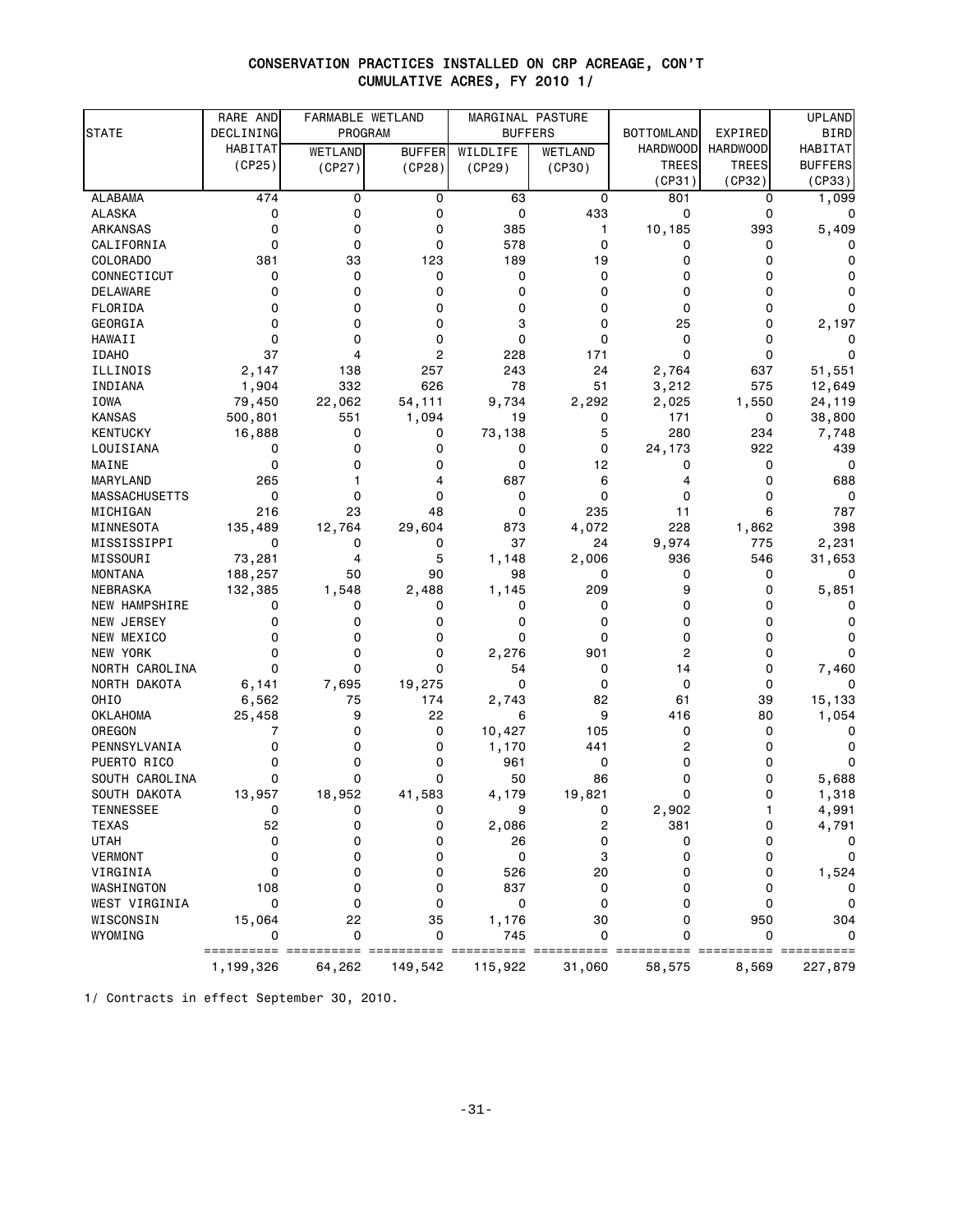|                      | LONGLEAF                  | DUCK NESTING    | STATE ACRES               |                     |                    | <b>FLOODED</b>                  |                      |
|----------------------|---------------------------|-----------------|---------------------------|---------------------|--------------------|---------------------------------|----------------------|
| <b>STATE</b>         | PINE                      | HABITAT         | FOR WILDLIFE              | CONSTRUCTED         | <b>AQUACULTURE</b> | PRAIRIE                         | <b>TOTAL</b>         |
|                      | INITIATIVE                | INITIATIVE      | <b>ENHANCEMENT</b>        | <b>WETLANDS</b>     | <b>WETLANDS</b>    | <b>WETLANDS</b>                 |                      |
|                      | (CP36)                    | (CP37)          | (CP38)                    | (CP39)              | (CP40)             | $(CP41)$ 1/                     |                      |
| <b>ALABAMA</b>       | 8,152                     | 0               | 2,041                     | 0                   | 18                 | 0                               | 417,497              |
| <b>ALASKA</b>        | 0                         | 0               | 0                         | 0                   | 0                  | 0                               | 25,823               |
|                      | 0                         | 0               |                           | 0                   | 0                  |                                 |                      |
| ARKANSAS             | 0                         | 0               | 10,423                    | 0                   |                    | 0<br>0                          | 248,619              |
| CALIFORNIA           |                           |                 | 0                         |                     | 0                  |                                 | 125,668              |
| COLORADO             | 0                         | 0               | 10,915                    | 0                   | 0                  | 0                               | 2,022,103            |
| CONNECTICUT          | 0                         | 0               | 0                         | 0                   | 0                  | 0                               | 176                  |
| <b>DELAWARE</b>      | 0                         | 0               | 0                         | 0                   | 0                  | 0                               | 6,777                |
| FLORIDA              | 677                       | 0               | 0                         | 0                   | 0                  | 0                               | 62,126               |
| GEORGIA              | 67,518                    | 0               | 3,262                     | 0                   | 0                  | 0                               | 320,906              |
| HAWAII               | 0                         | 0               | 0                         | 0                   | 0                  | 0                               | 165                  |
| <b>IDAHO</b>         | 0                         | 0               | 10,247                    | 0                   | 0                  | 0                               | 716,417              |
| ILLINOIS             | 0                         | 0               | 7,368                     | 0                   | 0                  | 0                               | 1,022,486            |
| INDIANA              | 0                         | 0               | 12,229                    | 0                   | 0                  | 0                               | 287,675              |
| IOWA                 | $\mathbf 0$               | 12              | 30,007                    | 0                   | 0                  | 125                             | 1,637,108            |
| <b>KANSAS</b>        | 0                         | 0               | 8,958                     | 0                   | 0                  | 0                               | 2,782,777            |
| <b>KENTUCKY</b>      | $\mathbf 0$               | 0               | 7,692                     | 0                   | 0                  | 0                               | 382,575              |
| LOUISIANA            | 59                        | 0               | 215                       | 0                   | 1,123              | 0                               | 318,112              |
| MAINE                | 0                         | 0               | 2,137                     | 0                   | 0                  | 0                               | 20,552               |
| MARYLAND             | 0                         | 0               | 0                         | 0                   | 0                  | 0                               | 79,620               |
| <b>MASSACHUSETTS</b> | 0                         | 0               | 0                         | 0                   | 0                  | 0                               | 15                   |
| MICHIGAN             | 0                         | 0               | 3,090                     | 0                   | 0                  | 0                               | 233,202              |
| MINNESOTA            | 0                         | 5,395           | 25,947                    | 66                  | 0                  | 185                             | 1,641,996            |
| MISSISSIPPI          | 397                       | 0               | 4,315                     | 0                   | 3,410              | 0                               | 861,448              |
| MISSOURI             | 0                         | 0               | 16,588                    | 0                   | 206                | 0                               | 1,391,865            |
| <b>MONTANA</b>       | 0                         | 28              | 17,387                    | 0                   | 0                  | 0                               | 3,077,149            |
| NEBRASKA             | 0                         | 0               | 24,694                    | 0                   | 0                  | 0                               | 1,092,753            |
| <b>NEW HAMPSHIRE</b> | 0                         | 0               | 0                         | 0                   | 0                  | 0                               | 60                   |
| NEW JERSEY           | 0                         | 0               | 198                       | 0                   | 0                  | 0                               | 2,515                |
| NEW MEXICO           | 0                         | 0               | 0                         | 0                   | 0                  | 0                               | 541,807              |
| NEW YORK             | 0                         | 0               | 423                       | 0                   | 0                  | 0                               | 53,633               |
| NORTH CAROLINA       | 4,308                     | 0               | 598                       | 0                   | 0                  | 0                               | 122,860              |
| NORTH DAKOTA         | 0                         | 48,168          | 27,167                    | 0                   | 0                  | 10,319                          | 2,719,334            |
| OHIO                 | 0                         | 0               | 2,512                     | 0                   | 0                  | 0                               | 343,569              |
| OKLAHOMA             | 0                         | 0               | 1,438                     | 0                   | 0                  | 0                               | 860,372              |
| OREGON               | 0                         | 0               | 0                         | 0                   | 0                  | 0                               | 547,920              |
| PENNSYLVANIA         | 0                         | 0               | 0                         | 0                   | 0                  | 0                               | 221,610              |
| PUERTO RICO          | 0                         | 0               | 0                         | 0                   | 0                  | 0                               | 2,052                |
| SOUTH CAROLINA       | 4,042                     | 0               | 514                       | 0                   | 0                  | 0                               | 172,950              |
| SOUTH DAKOTA         | 0                         | 50,658          | 53,814                    | 0                   | 0                  | 2,792                           | 1,113,623            |
| <b>TENNESSEE</b>     | 0                         | 0               |                           | 0                   | 0                  | 0                               |                      |
| <b>TEXAS</b>         | 0                         | 0               | 3,096<br>6,618            | $\mathsf{O}\xspace$ | 0                  | 0                               | 217,443<br>3,305,123 |
|                      |                           | $\Omega$        |                           | 0                   |                    |                                 |                      |
| <b>UTAH</b>          | 0                         |                 | 0                         |                     | 0                  | 0                               | 145,349              |
| <b>VERMONT</b>       | $\mathbf 0$               | 0               | 0                         | 0                   | 0                  | 0                               | 2,703                |
| VIRGINIA             | 392                       | 0               | 126                       | 0                   | 0                  | 0                               | 63,021               |
| WASHINGTON           | 0                         | 0               | 1,731                     | 0                   | 0                  | 0                               | 1,444,161            |
| WEST VIRGINIA        | $\mathbf 0$               | 0               | 0                         | 0                   | 0                  | 0                               | 5,423                |
| WISCONSIN            | 0                         | 0               | 4,361                     | 0                   | 0                  | 0                               | 428,113              |
| WYOMING              | $\mathbf 0$<br>========== | 0<br>========== | 0<br>==================== | $\Omega$            | 0<br>==========    | 0<br>=========== ============== | 208,819              |
|                      | 85,544                    | 104,391         | 300,113                   | 66                  | 4,757              | 13,421                          | 31,298,245           |

1/ Contracts in effect September 30, 2010.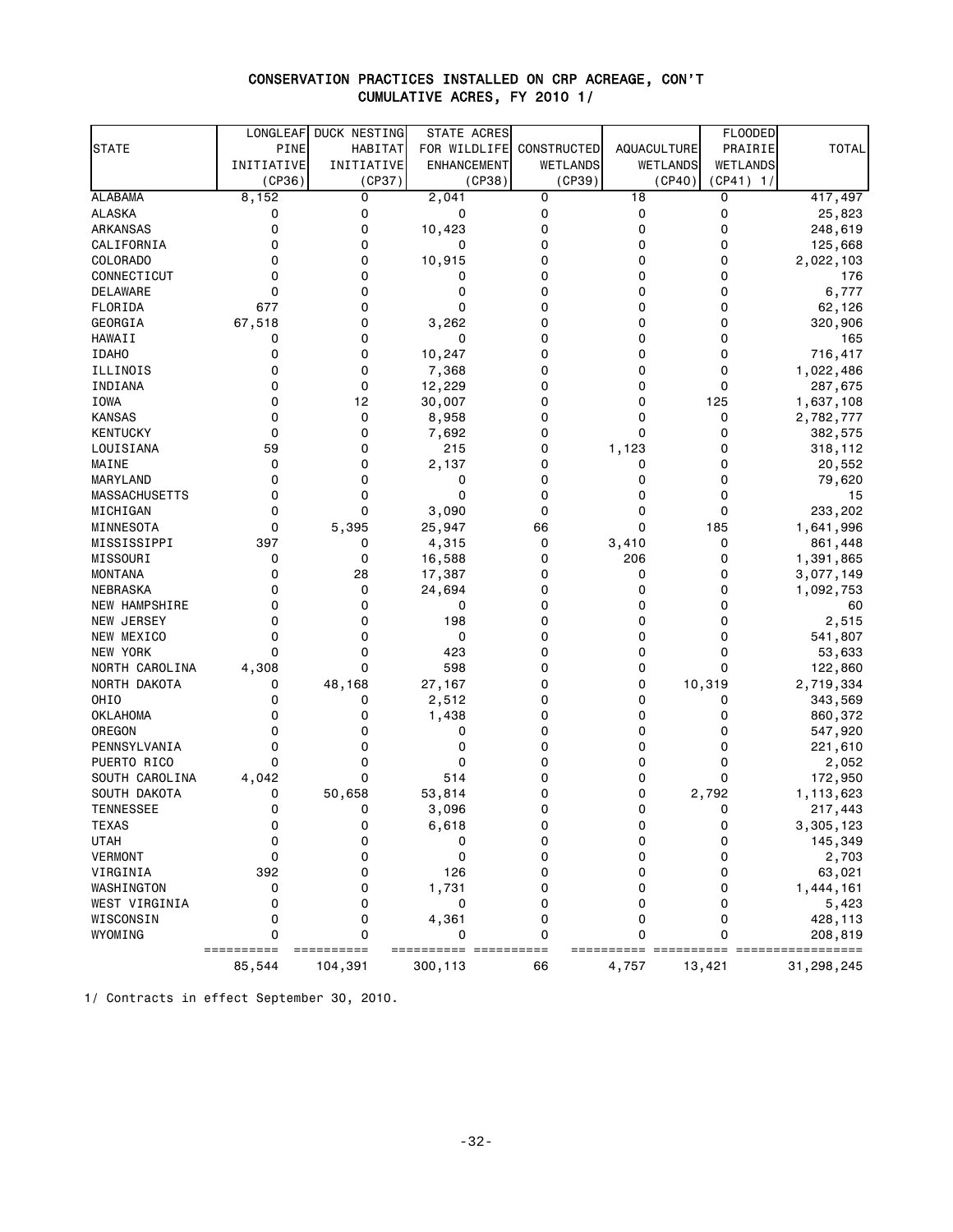#### CRP ENROLLMENT BY ERODIBILITY INDEX (EI) CATEGORY CUMULATIVE ACRES ENROLLED AS OF FY 2010

|                        |                          |                         |                         |                          | General Signup-         |                         |
|------------------------|--------------------------|-------------------------|-------------------------|--------------------------|-------------------------|-------------------------|
|                        |                          |                         |                         | $E I > = 8$              | $E I > = 15$            |                         |
| STATE                  | All                      | Continuous              | $E1 < 8$ 1/             | and $<$ 15               | and $<$ 20              | $E1>=20$                |
|                        |                          |                         |                         |                          |                         |                         |
| ALABAMA                | 417,497                  | 46,765                  | 60,165                  | 146,142                  | 73,755                  | 90,671                  |
| ALASKA                 | 25,823                   | 646                     | 0                       | 1,083                    | 3,029                   | 21,065                  |
| ARIZONA                | 4                        | 4                       | 0                       | 0                        | 0                       | 0                       |
| ARKANSAS               | 248,619                  | 113,565                 | 54,358                  | 41,476                   | 18,873                  | 20,347                  |
| CALIFORNIA             | 125,668                  | 18,443                  | 16,673                  | 32,771                   | 24,578                  | 33,203                  |
| COLORADO               | 2,022,103                | 41,244                  | 55,029                  | 940,930                  | 728,122                 | 256,777                 |
| CONNECTICUT            | 176                      | 71                      | 49                      | 54                       | 3                       | 0                       |
| DELAWARE               | 6,777                    | 5,999                   | 641                     | 83                       | 49                      | 6                       |
| FLORIDA                | 62,126                   | 741                     | 15,565                  | 32,408                   | 11,619                  | 1,793                   |
|                        | 320,906                  |                         |                         |                          |                         |                         |
| GEORGIA                |                          | 75,712                  | 128,921                 | 79,329                   | 23,285                  | 13,659                  |
| HAWAII                 | 165                      | 165                     | 0                       | 0                        | 0                       | 0                       |
| <b>IDAHO</b>           | 716,417                  | 37,231                  | 221,692                 | 334,649                  | 35,438                  | 87,407                  |
| ILLINOIS               | 1,022,486                | 452,679                 | 42,025                  | 119,256                  | 141,935                 | 266,590                 |
| INDIANA                | 287,675                  | 122,626                 | 43,450                  | 41,949                   | 30,129                  | 49,522                  |
| IOWA                   | 1,637,108                | 597,769                 | 68,068                  | 74,064                   | 154,814                 | 742,392                 |
| KANSAS                 | 2,782,777                | 123,542                 | 574,927                 | 1,652,749                | 255,318                 | 176,241                 |
| KENTUCKY               | 382,575                  | 166,686                 | 3,063                   | 11,070                   | 24,969                  | 176,786                 |
| LOUISIANA              | 318,112                  | 109,040                 | 127,320                 | 60,682                   | 7,944                   | 13,127                  |
| MAINE                  | 20,552                   | 2,486                   | 2,191                   | 12,994                   | 1,965                   | 916                     |
| MARYLAND               | 79,620                   | 72,982                  | 3,082                   | 1,519                    | 1,050                   | 986                     |
| MASSACHUSETTS          | 15                       | 15                      | 0                       | 0                        | 0                       | 0                       |
| MICHIGAN               | 233,202                  | 93,709                  | 98,649                  | 31,978                   | 6,150                   | 2,715                   |
| MINNESOTA              | 1,641,996                | 429,684                 | 976,401                 | 185,129                  | 19,269                  | 31,512                  |
| MISSISSIPPI            | 861,448                  | 198,056                 | 158,523                 | 98,743                   | 70,779                  | 335,346                 |
| MISSOURI               | 1,391,865                | 169,733                 | 49,934                  | 125,636                  | 204,296                 | 842,267                 |
| MONTANA                | 3,077,149                | 131,709                 | 135,842                 | 1,955,569                | 576,808                 | 277,221                 |
| NEBRASKA               | 1,092,753                | 172,009                 | 71,999                  | 486,988                  | 223,697                 | 138,062                 |
| NEVADA                 | 146                      | 0                       | 0                       | 146                      | 0                       | 0                       |
| NEW HAMPSHIRE          | 60                       | 60                      | 0                       | 0                        | 0                       | 0                       |
| NEW JERSEY             | 2,515                    | 903                     | 156                     | 646                      | 525                     | 284                     |
| NEW MEXICO             | 541,807                  | 5,280                   | 1,968                   | 160,112                  | 98,070                  | 276,377                 |
| NEW YORK               | 53,633                   | 21,610                  | 5,605                   | 11,644                   | 8,710                   | 6,064                   |
| NORTH CAROLINA         | 122,860                  | 57,188                  | 12,168                  | 13,506                   | 14,157                  | 25,840                  |
| NORTH DAKOTA           | 2,719,334                | 267,952                 | 1,287,426               | 1,040,002                | 102,625                 | 21,329                  |
| OHIO                   | 343,569                  | 165,747                 | 66,454                  | 61,717                   | 22,637                  | 27,015                  |
| OKLAHOMA               | 860,372                  | 9,577                   | 116,075                 | 458,893                  | 156,150                 | 119,678                 |
|                        |                          |                         |                         |                          |                         |                         |
| OREGON<br>PENNSYLVANIA | 547,920                  | 48,960                  | 27,318                  | 298,187                  | 123,997                 | 49,457                  |
|                        | 221,610                  | 206,757                 | 169                     | 1,487                    | 3,183                   | 10,013                  |
| PUERTO RICO            | 2,052                    | 1,687                   | 24                      | 0                        | 0                       | 341                     |
| RHODE ISLAND           | 28                       | 28                      | 0                       | 0                        | 0                       | 0                       |
| SOUTH CAROLINA         | 172,950                  | 43,278                  | 57,718                  | 46,746                   | 13,709                  | 11,498                  |
| SOUTH DAKOTA           | 1,113,619                | 308,023                 | 528,591                 | 247,064                  | 23,338                  | 6,602                   |
| <b>TENNESSEE</b>       | 217,443                  | 27,317                  | 5,374                   | 25,515                   | 35,269                  | 123,968                 |
| TEXAS                  | 3,305,123                | 57,979                  | 740,132                 | 1,296,973                | 570,905                 | 639,133                 |
| <b>UTAH</b>            | 145,349                  | 292                     | 96,761                  | 42,494                   | 2,982                   | 2,819                   |
| <b>VERMONT</b>         | 2,703                    | 2,608                   | 0                       | 49                       | 0                       | 45                      |
| VIRGINIA               | 63,021                   | 31,884                  | 1,402                   | 9,940                    | 9,633                   | 10,162                  |
| WASHINGTON             | 1,444,161                | 112,986                 | 569,222                 | 478,803                  | 135,991                 | 147,160                 |
| WEST VIRGINIA          | 5,423                    | 4,811                   | 180                     | 163                      | 84                      | 185                     |
| WISCONSIN              | 428,113                  | 68,971                  | 73,134                  | 51,763                   | 37,877                  | 196,367                 |
| WYOMING                | 208,819                  | 7,026                   | 182                     | 84,792                   | 69,058                  | 47,761                  |
|                        | ==========<br>31,298,245 | ==========<br>4,634,236 | ==========<br>6,498,629 | ==========<br>10,797,892 | ==========<br>4,066,777 | ==========<br>5,300,711 |

 1/ Land with EI<8 includes other environmentally sensitive lands such as wetland restorations and land in conservation priority areas.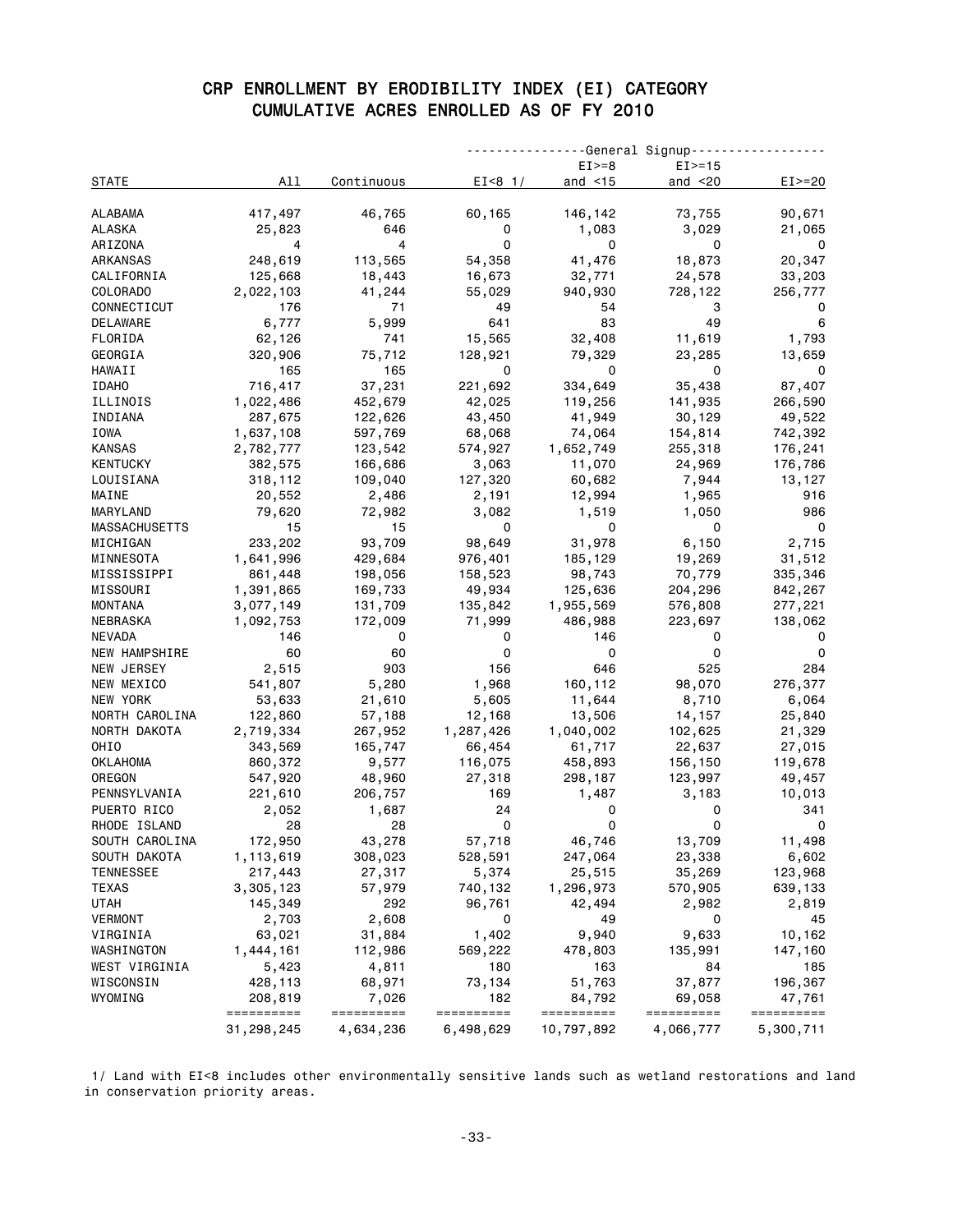#### CRP CONTRACT EXPIRATIONS BY YEAR (ACRES) 1/

| STATE                | 2007                | 2008               | 2009                | 2010                | 2011                | 2012                | 2013               |
|----------------------|---------------------|--------------------|---------------------|---------------------|---------------------|---------------------|--------------------|
| ALABAMA              | 49,800              | 12,985             | 32,392              | 70,048              | 81,289              | 79,081              | 35,464             |
| ALASKA               | 3,811               | 0                  | 871                 | 7,137               | 64                  | 990                 | 50                 |
| ARKANSAS             | 12,881              | 2,405              | 6,678               | 25,638              | 12,676              | 33,464              | 15,431             |
| CALIFORNIA           | 19,493              | 5,104              | 2,322               | 11,323              | 18,071              | 24,403              | 8,190              |
| COLORADO             | 41,460              | 23,390             | 409,399             | 463,909             | 346,038             | 572,318             | 223,653            |
| CONNECTICUT          | 133                 | 0                  | 37                  | 13                  | 13                  | 72                  | 10                 |
| DELAWARE             | 358                 | 445                | 591                 | 435                 | 100                 | 300                 | 289                |
| FLORIDA              | 13,083              | 2,863              | 3,475               | 11,909              | 9,596               | 11,882              | 6,223              |
| GEORGIA              | 21,438              | 5,703              | 24,371              | 33,181              | 23,394              | 33,773              | 15,779             |
| HAWAII               | 0                   | 0                  | 0                   | 0                   | 0                   | 0                   | 0                  |
| <b>IDAHO</b>         | 45,821              | 13,201             | 46,395              | 159,586             | 118,084             | 166,964             | 67,471             |
| ILLINOIS             | 52,820              | 43,046             | 37,439              | 77,297              | 68,744              | 111,212             | 187,285            |
| INDIANA              | 25,723              | 19,752             | 10,864              | 19,094              | 22,229              | 36,694              | 48,485             |
| IOWA                 | 145,804             | 143,779            | 99,843              | 170,521             | 72,255              | 231,819             | 185,382            |
| KANSAS               | 130,079             | 43,010             | 331,165             | 615,469             | 532,085             | 519,641             | 214,324            |
| KENTUCKY             | 41,718              | 16,089             | 13,243              | 46,557              | 37,233              | 46,725              | 35,434             |
| LOUISIANA            | 9,040               | 1,076              | 5,941               | 18,923              | 11,862              | 38,148              | 23,747             |
| MAINE                | 2,780               | 1,302              | 1,106               | 4,065               | 5,605               | 5,302               | 433                |
| MARYLAND             | 3,253               | 5,045              | 5,560               | 3,492               | 3,230               | 8,623               | 10,013             |
| <b>MASSACHUSETTS</b> | 19                  | 14                 | 11                  | 0                   | 5                   | 0                   | $\Omega$           |
| MICHIGAN             | 17,797              | 22,003             | 11,961              | 17,706              | 11,083              | 19,181              | 45,180             |
| MINNESOTA            | 78,676              | 107,119            | 57,216              | 79,799              | 127,861             | 293,147             | 130,474            |
| MISSISSIPPI          | 77,664              | 14,590             | 31,396              | 106,956             | 101,020             | 166,250             | 65,448             |
| MISSOURI             | 146,649             | 48,873             | 32,620              | 151,501             | 196,422             | 377,905             | 184,791            |
| MONTANA              | 257,631             | 81,680             | 138,388             | 409,852             | 496,515             | 696,283             | 366,576            |
| NEBRASKA             | 89,936              | 45,373             | 116,621             | 185,817             | 151,975             | 201,968             | 97,512             |
| NEW HAMPSHIRE        | 90                  | 17                 | 0                   | 6                   | 45                  | 0                   | 0                  |
| NEW JERSEY           | 481                 | 99                 | 30                  | 209                 | 326                 | 171                 | 255                |
| NEW MEXICO           | 28,531              | 2,530              | 29,264              | 103,137             | 164,748             | 120,549             | 9,643              |
| NEW YORK             | 7,965               | 6,296              | 2,083               | 2,880               | 2,526               | 3,729               | 4,352              |
| NORTH CAROLINA       | 9,761               | 4,324              | 7,093               | 17,262              | 12,908              | 10,793              | 7,872              |
| NORTH DAKOTA         | 400,828             | 134,905            | 191,777             | 259,848             | 386,817             |                     | 259,964            |
| OHIO                 |                     |                    |                     |                     |                     | 845,568             |                    |
|                      | 24,678              | 13,755             | 10,574              | 19,362              | 13,396              | 26,734              | 56,572             |
| OKLAHOMA             | 89,081              | 22,490             | 101,359             | 211,511             | 192,188             | 191,613             | 75,910             |
| OREGON               | 10,643              | 5,421              | 14,696              | 77,235              | 104,633             | 90,002              | 56,402             |
| PENNSYLVANIA         | 21,804              | 9,189              | 4,588<br>0          | 1,911<br>20         | 21,421<br>0         | 27,340              | 13,821             |
| PUERTO RICO          | 157                 | 264                |                     |                     |                     | 167                 | 0                  |
| SOUTH CAROLINA       | 17,438              | 5,035              | 17,481              | 31,830              | 20,591              | 35,567              | 14,756             |
| SOUTH DAKOTA         | 301,794             | 118,663            | 183,719             | 152,054             | 126,607             | 227,009             | 106,982            |
| <b>TENNESSEE</b>     | 41,452              | 9,752              | 8,920               | 39,928              | 34,112              | 29,078              | 51,436             |
| <b>TEXAS</b>         | 151,718             | 109,082            | 561,493             | 696,787             | 684,506             | 827,344             | 362,743            |
| UTAH                 | 12,872              | 10,186             | 49,923              | 85,310              | 17,368              | 27,344              | 5,072              |
| VERMONT              | 66                  | 8                  | 30                  | 0                   | 58                  | 27                  | 0                  |
| VIRGINIA             | 6,060               | 2,406              | 2,597               | 3,559               | 5,086               | 5,737               | 4,773              |
| WASHINGTON           | 30,168              | 36,652             | 85,442              | 207,054             | 88,727              | 275,549             | 254,270            |
| WEST VIRGINIA        | 131                 | 49                 | 129                 | 0                   | 188                 | 103                 | 212                |
| WISCONSIN            | 72,832              | 64,816             | 31,550              | 57,295              | 44,310              | 70,058              | 74,317             |
| WYOMING              | 11,493<br>========= | 3,544<br>========= | 62,618<br>========= | 75,217<br>========= | 49,378<br>========= | 61,233<br>========= | 5,366<br>========= |
|                      | 2,527,910           | 1,218,330          | 2,785,271           | 4,732,787           | 4,417,389           | 6,551,862           | 3,332,362          |

1/ Includes general and continuous sign-up acreage. Contracts expire at the end of the fiscal year, September 30.

Note: Data for fiscal years 2007-2009, are acres that were not re-enrolled under new contracts. For fiscal year 2010 and later, data includes acres that will likely be re-enrolled and starting new contracts in fiscal year 2011.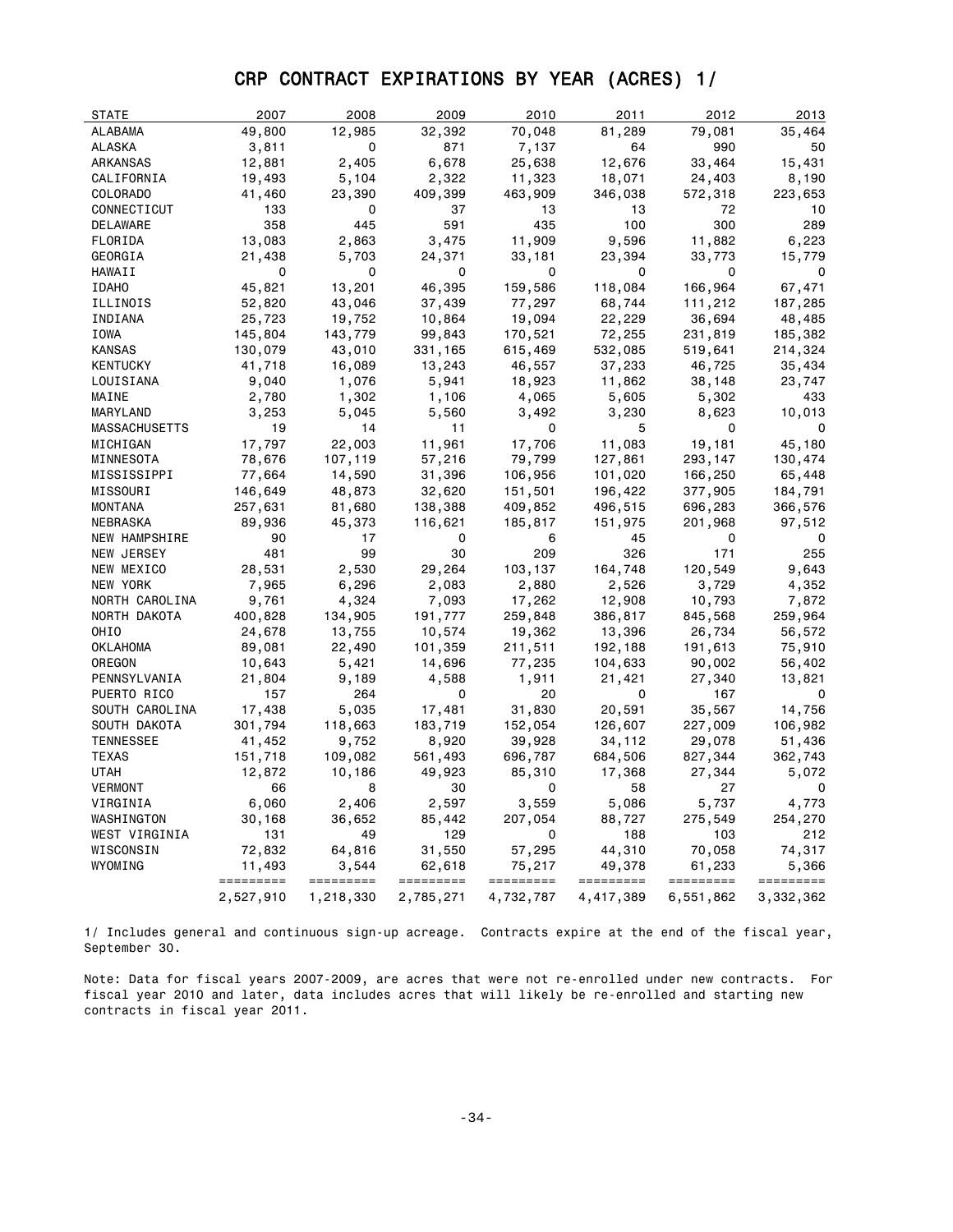#### CRP CONTRACT EXPIRATIONS BY YEAR (ACRES) 1/

| STATE                | 2014               | 2015               | 2016             | 2017               | 2018               | 2019               | 2020+              |
|----------------------|--------------------|--------------------|------------------|--------------------|--------------------|--------------------|--------------------|
| ALABAMA              | 34,872             | 28,160             | 14,085           | 33,484             | 15,786             | 5,197              | 20,032             |
| ALASKA               | 459                | 103                | 0                | 14,732             | 0                  | 2,146              | 143                |
| ARKANSAS             | 11,167             | 17,838             | 12,169           | 16,545             | 25,738             | 14,594             | 63,359             |
| CALIFORNIA           | 1,784              | 5,018              | 4,337            | 41,479             | 1,966              | 1,924              | 7,173              |
| COLORADO             | 93,975             | 95,100             | 87,847           | 29,954             | 47,487             | 27,713             | 34,108             |
| CONNECTICUT          | 10                 | 0                  | 0                | 20                 | 34                 | З                  | 0                  |
| DELAWARE             | 234                | 1,777              | 1,684            | 534                | 414                | 270                | 739                |
| FLORIDA              | 6,998              | 5,077              | 694              | 5,883              | 2,516              | 407                | 942                |
| GEORGIA              | 63,737             | 42,786             | 3,599            | 14,876             | 23,135             | 3,645              | 63,001             |
| HAWAII               | 0                  | 0                  | 19               | 0                  | 0                  | 0                  | 147                |
| <b>IDAHO</b>         | 43,338             | 23,625             | 14,280           | 74,352             | 10,097             | 10,540             | 28,081             |
| ILLINOIS             | 98,150             | 118,313            | 84,564           | 100,768            | 69,967             | 46,241             | 59,944             |
| INDIANA              | 19,585             | 27,256             | 19,394           | 32,668             | 16,340             | 13,229             | 32,702             |
| IOWA                 | 92,988             | 114,160            | 98,645           | 226,728            | 166,363            | 135,976            | 142,271            |
| KANSAS               | 120,763            | 113,542            | 99,021           | 143,156            | 108,248            | 51,006             | 265,523            |
| KENTUCKY             | 20,634             | 26,255             | 14,964           | 26,273             | 37,936             | 13,200             | 77,364             |
| LOUISIANA            | 50,231             | 28,461             | 3,414            | 8,918              | 32,579             | 8,251              | 93,579             |
| MAINE                | 74                 | 451                | 61               | 2,281              | 123                | 3                  | 2,156              |
| MARYLAND             | 6,198              | 8,995              | 10,013           | 13,459             | 6,425              | 3,826              | 5,344              |
| <b>MASSACHUSETTS</b> | 0                  | 0                  | 0                | 0                  | 0                  | 10                 | 0                  |
| MICHIGAN             | 7,547              | 24,348             | 39,243           | 20,788             | 12,257             | 7,483              | 28,386             |
| MINNESOTA            | 208,017            | 101,910            | 91,075           | 105,147            | 215,609            | 105,424            | 183,532            |
| MISSISSIPPI          | 45,514             | 64,881             | 41,145           | 127,609            | 57,350             | 29,888             | 55,387             |
| MISSOURI             | 57,467             | 79,248             | 67,990           | 136,901            | 48,813             | 20,051             | 70,777             |
| MONTANA              | 251,236            | 114,106            | 36,108           | 416,454            | 123,551            | 109,230            | 57,240             |
| NEBRASKA             | 72,287             | 65,617             | 50,098           | 72,199             | 51,462             | 25,235             | 118,584            |
| NEW HAMPSHIRE        | 0                  | 0                  | 8                | 0                  | 1                  | 0                  | 0                  |
|                      | 95                 | 72                 | 81               | 434                | 169                | 73                 | 631                |
| NEW JERSEY           |                    |                    |                  |                    |                    |                    |                    |
| NEW MEXICO           | 5,998              | 1,909              | 2,363            | 122,956            | 8,367              | 1,734              | 401                |
| NEW YORK             | 969                | 6,245              | 5,639            | 11,715             | 5,077              | 3,930              | 6,570              |
| NORTH CAROLINA       | 12,526             | 15,613             | 9,721            | 9,047              | 9,275              | 4,647              | 13,195             |
| NORTH DAKOTA         | 149,452            | 54,338             | 39,501           | 365,547            | 22,836             | 46,355             | 289,109            |
| OHIO                 | 13,440             | 28,031             | 20,900           | 43,326             | 17,377             | 16,868             | 87,564             |
| OKLAHOMA             | 20,106             | 25,077             | 27,082           | 70,832             | 19,067             | 9,098              | 17,887             |
| OREGON               | 32,982             | 35,041             | 29,981           | 80,675             | 13,023             | 10,052             | 17,891             |
| PENNSYLVANIA         | 13,999             | 16,394             | 9,944            | 19,666             | 24,351             | 27,701             | 45,061             |
| PUERTO RICO          | 436                | 0                  | 0                | 0                  | 1,409              | 20                 | 0                  |
| SOUTH CAROLINA       | 19,733             | 18,806             | 3,174            | 17,076             | 2,784              | 2,172              | 6,460              |
| SOUTH DAKOTA         | 71,725             | 46,517             | 58,052           | 50,281             | 33,014             | 47,418             | 193,964            |
| <b>TENNESSEE</b>     | 9,533              | 13,855             | 9,261            | 13,576             | 5,742              | 3,484              | 7,437              |
| TEXAS                | 170,371            | 140,347            | 61,295           | 140,617            | 103,810            | 87,845             | 29,457             |
| <b>UTAH</b>          | 396                | 3,327              | 3,133            | 3,361              | 34                 | 0                  | 5                  |
| <b>VERMONT</b>       | 54                 | 133                | 596              | 207                | 199                | 177                | 1,251              |
| VIRGINIA             | 2,411              | 8,311              | 8,722            | 10,278             | 5,913              | 2,374              | 5,856              |
| WASHINGTON           | 141,093            | 131,436            | 103,688          | 10,709             | 166,363            | 48,221             | 17,050             |
| WEST VIRGINIA        | 42                 | 95                 | 357              | 765                | 678                | 383                | 2,600              |
| WISCONSIN            | 26,851             | 32,449             | 17,332           | 46,510             | 30,250             | 8,435              | 20,306             |
| WYOMING              | 4,853<br>========= | 3,881<br>========= | 932<br>========= | 1,579<br>========= | 2,590<br>========= | 2,315<br>========= | 1,473<br>========= |
|                      | 2,004,357          | 1,688,904          | 1,206,212        | 2,684,367          | 1,546,528          | 958,797            | 2,174,680          |

1/ Includes general and continuous sign-up acreage. Contracts expire at the end of the fiscal year, September 30.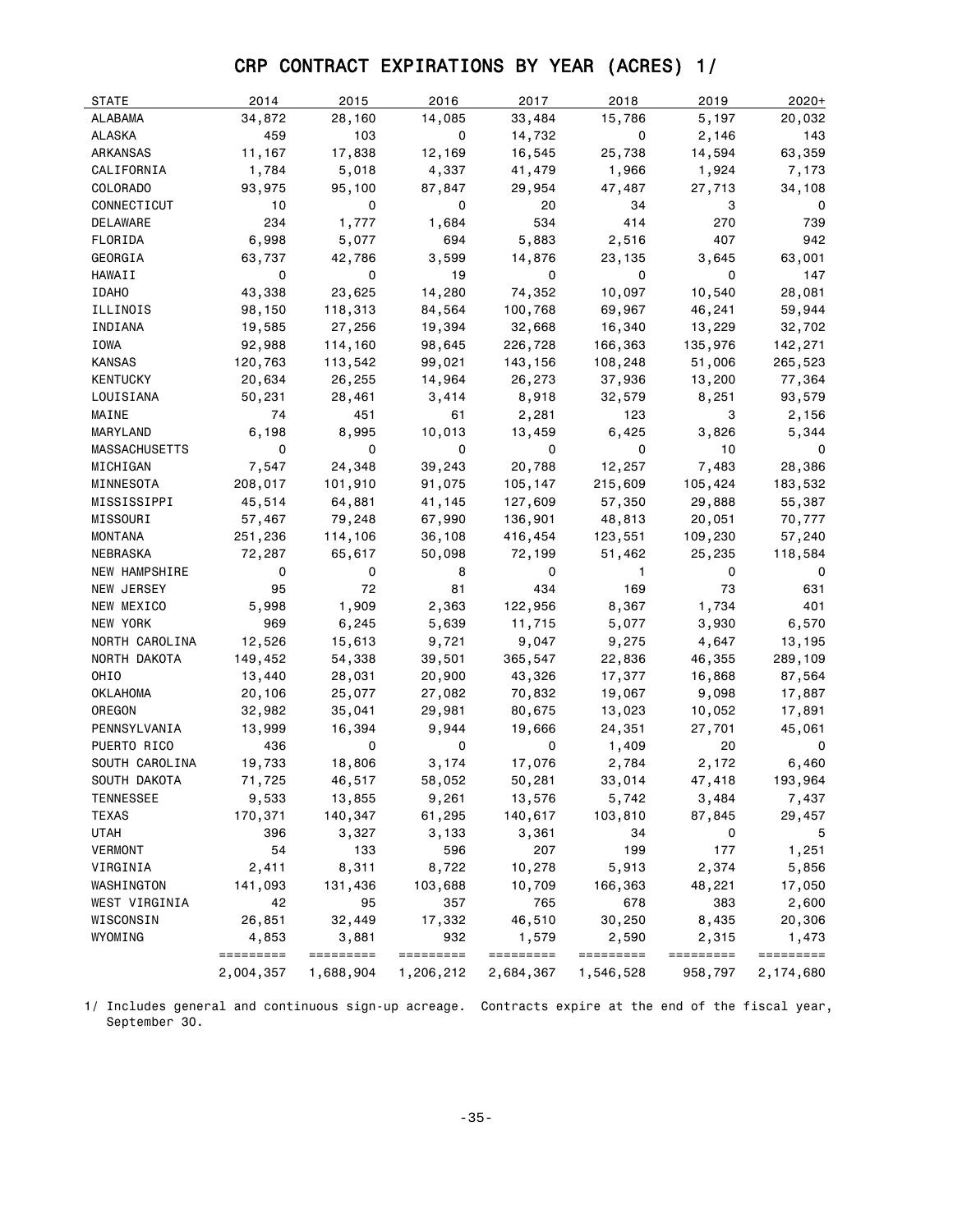### EXTENSIONS OF FY 2009-EXPIRING CRP CONTRACTS (ACRES)1/

| ORIGINALLY<br>2-YEAR<br>5 - YEAR<br><b>TOTAL</b>                                      | NET               |
|---------------------------------------------------------------------------------------|-------------------|
|                                                                                       |                   |
| EXPIRING<br>EXTENSIONS<br>EXTENSIONS<br>STATE<br>EXTENSIONS                           | EXPRIATIONS       |
|                                                                                       |                   |
| 43,178<br>ALABAMA<br>9,019<br>1,443<br>10,462<br>1,544<br>673<br>673<br><b>ALASKA</b> | 32,716<br>871     |
| ARKANSAS<br>10,039<br>2,881<br>479<br>3,361                                           | 6,678             |
| CALIFORNIA<br>4,068<br>1,476<br>1,746<br>270                                          | 2,322             |
| COLORADO<br>719,687<br>307,229<br>310,417<br>3,188                                    | 409,270           |
| CONNECTICUT<br>37                                                                     | 37                |
| 591<br>DELAWARE                                                                       | 591               |
| FLORIDA<br>4,428<br>954<br>448<br>506                                                 | 3,475             |
| 30,670<br>5,404<br>GEORGIA<br>736<br>6,139                                            | 24,531            |
| <b>IDAHO</b><br>62,393<br>12,667<br>3,332<br>16,000                                   | 46,393            |
| ILLINOIS<br>43,773<br>6,309<br>6,326<br>17                                            | 37,446            |
| INDIANA<br>12,597<br>27<br>1,714<br>1,741                                             | 10,856            |
| IOWA<br>107,630<br>59<br>8,384<br>8,443                                               | 99,187            |
| <b>KANSAS</b><br>426,543<br>92,935<br>95,495<br>2,560                                 | 331,047           |
| 14,410<br>76<br>1,082<br>KENTUCKY<br>1,158                                            | 13,252            |
| 8,016<br>1,379<br>428<br>1,807<br>LOUISIANA                                           |                   |
| MAINE<br>1,106                                                                        | 6,209             |
| MARYLAND<br>5,662<br>102<br>102                                                       | 1,106<br>5,560    |
| <b>MASSACHUSETTS</b><br>11                                                            | 11                |
| MICHIGAN<br>12,835<br>857<br>874<br>17                                                | 11,961            |
| 62,199<br>168<br>4,930<br>5,099<br>MINNESOTA                                          | 57,100            |
| MISSISSIPPI<br>46,219<br>11,978<br>15,415                                             | 30,804            |
| 3,437<br>MISSOURI<br>42,130<br>1,199<br>8,409<br>9,608                                | 32,521            |
| 197,124<br><b>MONTANA</b><br>46,020<br>12,770                                         | 138,334           |
| 58,790<br>NEBRASKA<br>153,818<br>34,002                                               | 117,515           |
| 2,301<br>36,302<br><b>NEW HAMPSHIRE</b>                                               |                   |
| NEW JERSEY<br>30                                                                      | 30                |
| NEW MEXICO<br>41,895<br>11,615<br>1,016<br>12,631                                     | 29,264            |
| NEW YORK<br>164<br>164<br>2,247                                                       | 2,083             |
| NORTH CAROLINA<br>9,763<br>1,733<br>937                                               |                   |
| 2,670<br>224,700<br>30,384<br>2,892<br>NORTH DAKOTA<br>33,276                         | 7,093<br>191,424  |
| OHIO<br>11,951<br>1,377<br>1,377                                                      | 10,574            |
| <b>OKLAHOMA</b><br>161,490<br>57,433<br>59,590<br>2,157                               | 101,900           |
| OREGON<br>5,737<br>20,852<br>419<br>6,156                                             | 14,696            |
| PENNSYLVANIA<br>4,949<br>20<br>341<br>361                                             | 4,588             |
| PUERTO RICO                                                                           |                   |
| SOUTH CAROLINA                                                                        |                   |
| 26,863<br>8,986<br>396<br>9,381<br>41,619<br>SOUTH DAKOTA<br>226,184<br>41,998<br>379 | 17,481<br>184,186 |
| 12,665<br>2,367<br>3,914<br><b>TENNESSEE</b><br>1,547                                 | 8,751             |
| <b>TEXAS</b><br>778,801<br>204,876<br>217,686<br>12,810                               | 561,115           |
| <b>UTAH</b><br>14,689<br>64,612<br>14,546<br>143                                      | 49,923            |
| 30<br><b>VERMONT</b>                                                                  | 30                |
| 499<br>499<br>VIRGINIA                                                                |                   |
| 3,096                                                                                 | 2,597             |
| WASHINGTON<br>106,624<br>17,176<br>4,005<br>21,180<br>129<br>WEST VIRGINIA            | 85,444<br>129     |
| 38,020<br>WISCONSIN<br>1,368<br>6,469                                                 |                   |
| 5,101<br>234<br>WYOMING<br>97,276<br>34,424<br>34,658                                 | 31,550<br>62,618  |
| U.S.<br>3,842,885<br>959,957<br>97,656<br>1,057,614                                   | 2,785,271         |

1/ General signup only.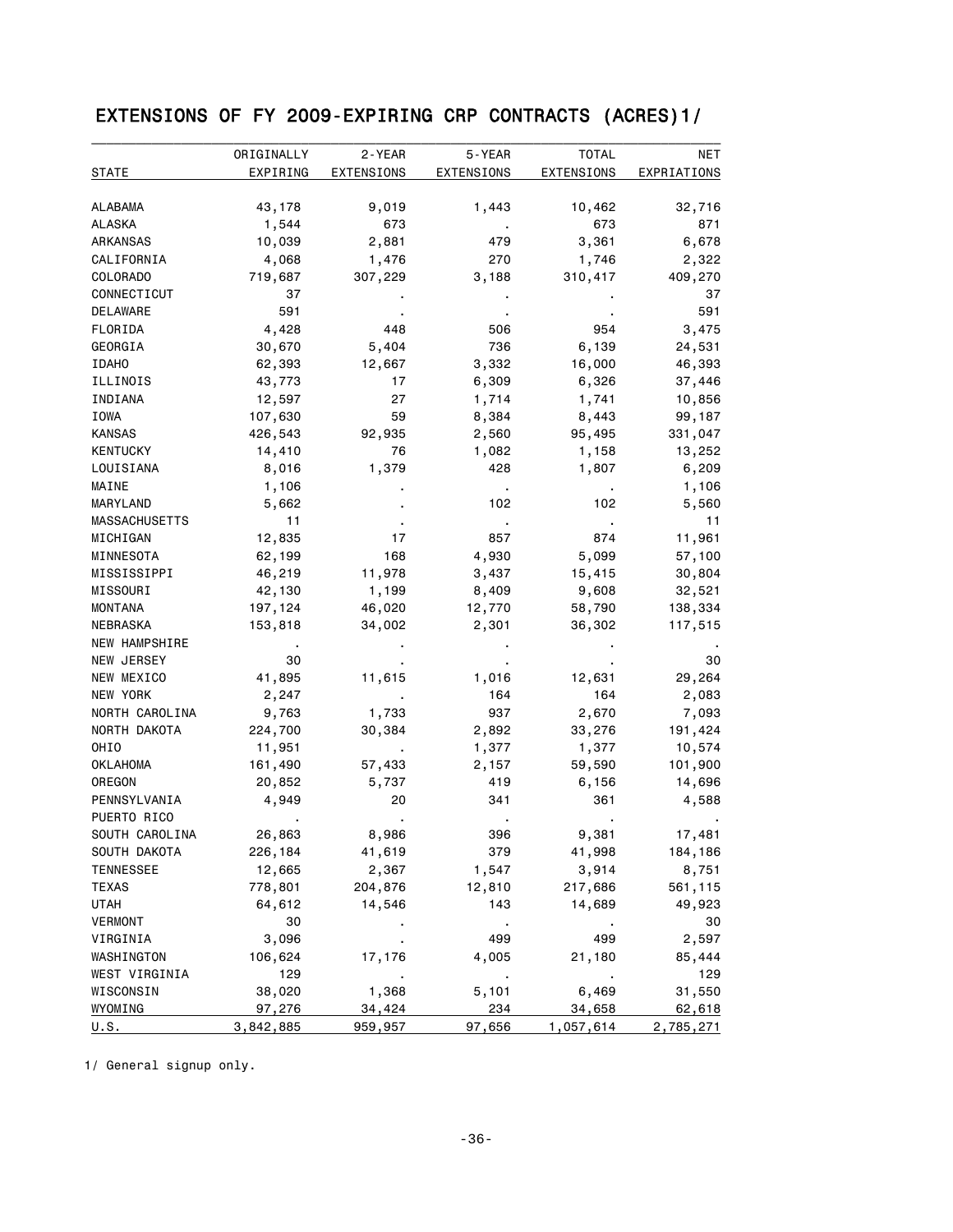#### 2006 REX RESULTS \* CONTRACTS ORIGINALLY SET TO EXPIRE IN 2007 DATA AS OF FEBRUARY 2008

|                   |            | RE-       | EX-        | <b>TOTAL</b> | PERCENT | DECLINED  |
|-------------------|------------|-----------|------------|--------------|---------|-----------|
| STATE             | ELIGIBLE   | ENROLLED  | TENDED     | REX          | REX     | REX       |
|                   |            |           |            |              |         |           |
| U.S.              | 15,685,540 | 2,531,449 | 10,866,548 | 13,397,997   | 85      | 2,287,543 |
| ALABAMA           | 230,396    | 30,060    | 150,601    | 180,660      | 78      | 49,736    |
| ALASKA            | 24,034     | 14,475    | 6,156      | 20,632       | 86      | 3,402     |
| ARKANSAS          | 46,378     | 5,283     | 29,500     | 34,783       | 75      | 11,595    |
| CALIFORNIA        | 93,779     | 41,885    | 32,334     | 74,219       | 79      | 19,560    |
| COLORADO          | 1,350,741  | 28,562    | 1,263,621  | 1,292,183    | 96      | 58,558    |
| CONNECTICUT       | 167        | 20        | 17         | 37           | 22      | 130       |
| DELAWARE          | 399        | 108       | 95         | 203          | 51      | 196       |
| FLORIDA           | 42,769     | 6,506     | 22,218     | 28,725       | 67      | 14,045    |
| GEORGIA           | 96,214     | 9,736     | 64,347     | 74,083       | 77      | 22,131    |
| <b>IDAHO</b>      | 528,598    | 76,494    | 401,881    | 478,375      | 90      | 50,223    |
| ILLINOIS          | 167,422    | 67,844    | 63,599     | 131,443      | 79      | 35,978    |
| INDIANA           | 67,492     | 27,003    | 18,560     | 45,563       | 68      | 21,928    |
| <b>IOWA</b>       | 497,091    | 204,143   | 152,960    | 357,103      | 72      | 139,988   |
| <b>KANSAS</b>     | 1,610,000  | 135,038   | 1,333,279  | 1,468,317    | 91      | 141,684   |
| <b>KENTUCKY</b>   | 132,719    | 14,693    | 76,179     | 90,872       | 68      | 41,847    |
| LOUISIANA         | 41,083     | 7,597     | 25,943     | 33,540       | 82      | 7,543     |
| MAINE             | 15,155     | 2,411     | 10,024     | 12,435       | 82      | 2,720     |
| MARYLAND          | 4,217      | 2,117     | 409        | 2,527        | 60      | 1,690     |
| MASSACHUSETTS     | 15         | 0         | 0          | 0            | 0       | 15        |
| MICHIGAN          | 45,248     | 11,505    | 17,390     | 28,895       | 64      | 16,353    |
| MINNESOTA         | 381,729    | 59,856    | 255,098    | 314,954      | 83      | 66,775    |
| MISSISSIPPI       | 417,689    | 100,825   | 243,655    | 344,480      | 82      | 73,209    |
| MISSOURI          | 781,389    | 129,151   | 502,418    | 631,569      | 81      | 149,820   |
| MONTANA           | 1,545,823  | 354,033   | 1,070,037  | 1,424,070    | 92      | 121,753   |
| NEBRASKA          | 558,043    | 65,877    | 397,972    | 463,849      | 83      | 94,194    |
| NEW JERSEY        | 992        | 380       | 155        | 535          | 54      | 458       |
| NEW MEXICO        | 533,768    | 124,614   | 383,164    | 507,778      | 95      | 25,990    |
| NEW YORK          | 24,645     | 11,313    | 4,753      | 16,066       | 65      | 8,579     |
| NORTH CAROLINA    | 40,162     | 3,486     | 25,637     | 29,124       | 73      | 11,038    |
| NORTH DAKOTA      | 1,652,787  | 553,567   | 740,231    | 1,293,798    | 78      | 358,989   |
| OH <sub>I</sub> O | 75,769     | 35,283    | 18,726     | 54,009       | 71      | 21,761    |
| OKLAHOMA          | 620,777    | 70,777    | 462,405    | 533,182      | 86      | 87,594    |
| OREGON            | 295,609    | 75,612    | 208,989    | 284,601      | 96      | 11,007    |
| PENNSYLVANIA      | 30,810     | 7,827     | 1,196      | 9,023        | 29      | 21,787    |
| PUERTO RICO       | 157        | 0         | 17         | 17           | 11      | 140       |
| SOUTH CAROLINA    | 94,532     | 14,940    | 59,934     | 74,874       | 79      | 19,658    |
| SOUTH DAKOTA      | 683,628    | 52,684    | 370,650    | 423,335      | 62      | 260,294   |
| <b>TENNESSEE</b>  | 122,600    | 11,014    | 68,063     | 79,077       | 64      | 43,523    |
| TEXAS             | 2,055,713  | 126,645   | 1,779,363  | 1,906,008    | 93      | 149,705   |
| <b>UTAH</b>       | 143,549    | 3,334     | 131,160    | 134,494      | 94      | 9,055     |
| <b>VERMONT</b>    | 116        | 45        | 49         | 94           | 81      | 22        |
| VIRGINIA          | 22,613     | 6,766     | 8,019      | 14,786       | 65      | 7,827     |
| WASHINGTON        | 220,680    | 2,593     | 203,226    | 205,818      | 93      | 14,862    |
| WEST VIRGINIA     | 497        | 133       | 187        | 320          | 64      | 177       |
| WISCONSIN         | 190,222    | 34,900    | 76,538     | 111,439      | 59      | 78,783    |
| WYOMING           | 197,320    | 310       | 185,791    | 186,102      | 94      | 11,218    |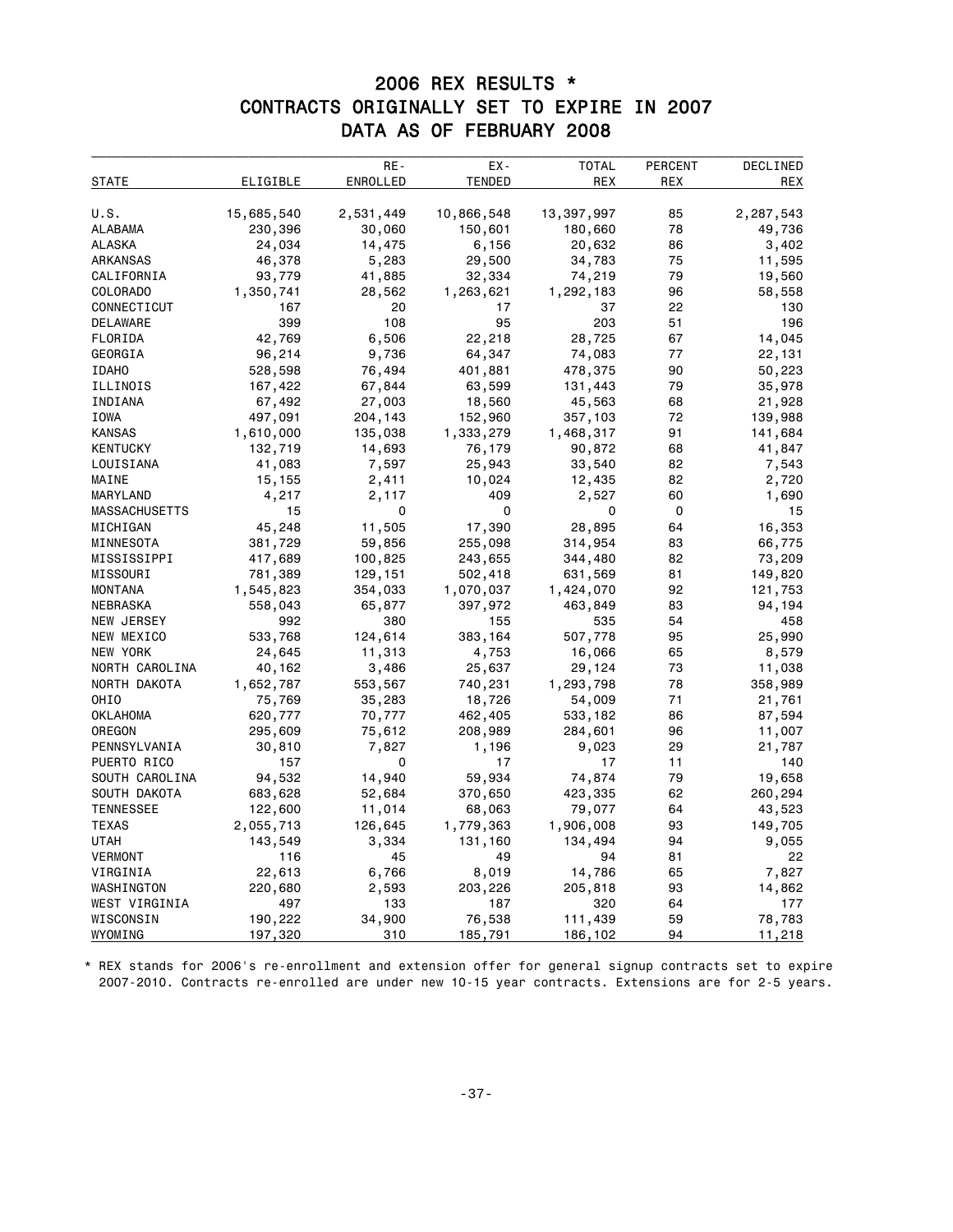#### 2006 REX RESULTS \* CONTRACTS ORIGINALLY SET TO EXPIRE IN 2008 DATA AS OF FEBRUARY 2008

|                   |           | RE-      | EX-           | <b>TOTAL</b> | <b>PERCENT</b> | DECLINED   |
|-------------------|-----------|----------|---------------|--------------|----------------|------------|
| STATE             | ELIGIBLE  | ENROLLED | <b>TENDED</b> | <b>REX</b>   | REX            | <b>REX</b> |
|                   |           |          |               |              |                |            |
| U.S.              | 5,893,381 | 934,629  | 3,859,389     | 4,794,018    | 81             | 1,099,364  |
| <b>ALABAMA</b>    | 58,839    | 4,052    | 39,732        | 43,784       | 74             | 15,055     |
| ARKANSAS          | 7,716     | 130      | 4,891         | 5,022        | 65             | 2,694      |
| CALIFORNIA        | 15,777    | 0        | 10,735        | 10,735       | 68             | 5,041      |
| COLORADO          | 393,400   | 45,974   | 319,984       | 365,957      | 93             | 27,443     |
| CONNECTICUT       | 34        | 24       | 10            | 34           | 100            |            |
| DELAWARE          | 272       | 20       | 115           | 135          | 50             | 137        |
| FLORIDA           | 5,184     | 813      | 1,580         | 2,393        | 46             | 2,790      |
| GEORGIA           | 16,313    | 600      | 10,217        | 10,817       | 66             | 5,496      |
| <b>IDAHO</b>      | 69,046    | 11,574   | 43,974        | 55,548       | 80             | 13,498     |
| ILLINOIS          | 119,639   | 31,606   | 55,748        | 87,354       | 73             | 32,285     |
| INDIANA           | 40,992    | 6,416    | 19,019        | 25,436       | 62             | 15,556     |
| IOWA              | 329,418   | 123,254  | 96,418        | 219,671      | 67             | 109,746    |
| <b>KANSAS</b>     | 386,640   | 16,821   | 322,481       | 339,302      | 88             | 47,338     |
| <b>KENTUCKY</b>   | 44,661    | 8,728    | 21,234        | 29,962       | 67             | 14,699     |
| LOUISIANA         | 9,833     | 301      | 7,099         | 7,400        | 75             | 2,433      |
| MAINE             | 5,146     | 112      | 3,687         | 3,799        | 74             | 1,347      |
| MARYLAND          | 1,875     | 488      | 274           | 761          | 41             | 1,113      |
| MASSACHUSETTS     | 1         | 0        | 0             | 0            | 0              | -1         |
| MICHIGAN          | 45,636    | 9,510    | 15,436        | 24,946       | 55             | 20,689     |
| MINNESOTA         | 390,160   | 174,574  | 124,386       | 298,960      | 77             | 91,200     |
| MISSISSIPPI       | 70,189    | 8,421    | 45,817        | 54,239       | 77             | 15,950     |
| MISSOURI          | 181,611   | 14,533   | 121,217       | 135,750      | 75             | 45,861     |
| <b>MONTANA</b>    | 757,306   | 114,115  | 581,722       | 695,837      | 92             | 61,468     |
| NEBRASKA          | 177,055   | 16,176   | 115,933       | 132,109      | 75             | 44,946     |
| NEVADA            | 151       | 0        | 146           | 146          | 97             | 5          |
| <b>NEW JERSEY</b> | 572       | 86       | 421           | 507          | 89             | 65         |
| NEW MEXICO        | 36,882    | 8,043    | 26,310        | 34,354       | 93             | 2,528      |
| NEW YORK          | 10,648    | 2,776    | 1,675         | 4,450        | 42             | 6,198      |
| NORTH CAROLINA    | 10,980    | 581      | 5,545         | 6,127        | 56             | 4,854      |
| NORTH DAKOTA      | 473,519   | 23,818   | 318,642       | 342,460      | 72             | 131,059    |
| OH <sub>I</sub> O | 30,700    | 8,172    | 12,120        | 20,292       | 66             | 10,408     |
| OKLAHOMA          | 173,588   | 15,248   | 132,669       | 147,917      | 85             | 25,671     |
| OREGON            | 63,189    | 4,480    | 54,755        | 59,235       | 94             | 3,954      |
| PENNSYLVANIA      | 12,424    | 2,079    | 863           | 2,943        | 24             | 9,481      |
| PUERTO RICO       | 322       | 0        | 0             | $\Omega$     | 0              | 322        |
| SOUTH CAROLINA    | 19,355    | 724      | 13,540        | 14,265       | 74             | 5,090      |
| SOUTH DAKOTA      | 148,335   | 6,528    | 68,973        | 75,501       | 51             | 72,834     |
| <b>TENNESSEE</b>  | 27,165    | 2,201    | 13,595        | 15,796       | 58             | 11,369     |
| <b>TEXAS</b>      | 1,007,831 | 107,838  | 792,611       | 900,449      | 89             | 107,382    |
| <b>UTAH</b>       | 41,202    | 0        | 30,841        | 30,841       | 75             | 10,361     |
| VIRGINIA          | 6,356     | 1,403    | 2,578         | 3,981        | 63             | 2,375      |
| WASHINGTON        | 534,092   | 141,001  | 343,136       | 484,138      | 91             | 49,955     |
| WEST VIRGINIA     | 37        | 0        | 0             | 0            | 0              | 37         |
| WISCONSIN         | 121,821   | 19,576   | 37,115        | 56,691       | 47             | 65,130     |
| WYOMING           | 47,469    | 1,830    | 42,142        | 43,972       | 93             | 3,497      |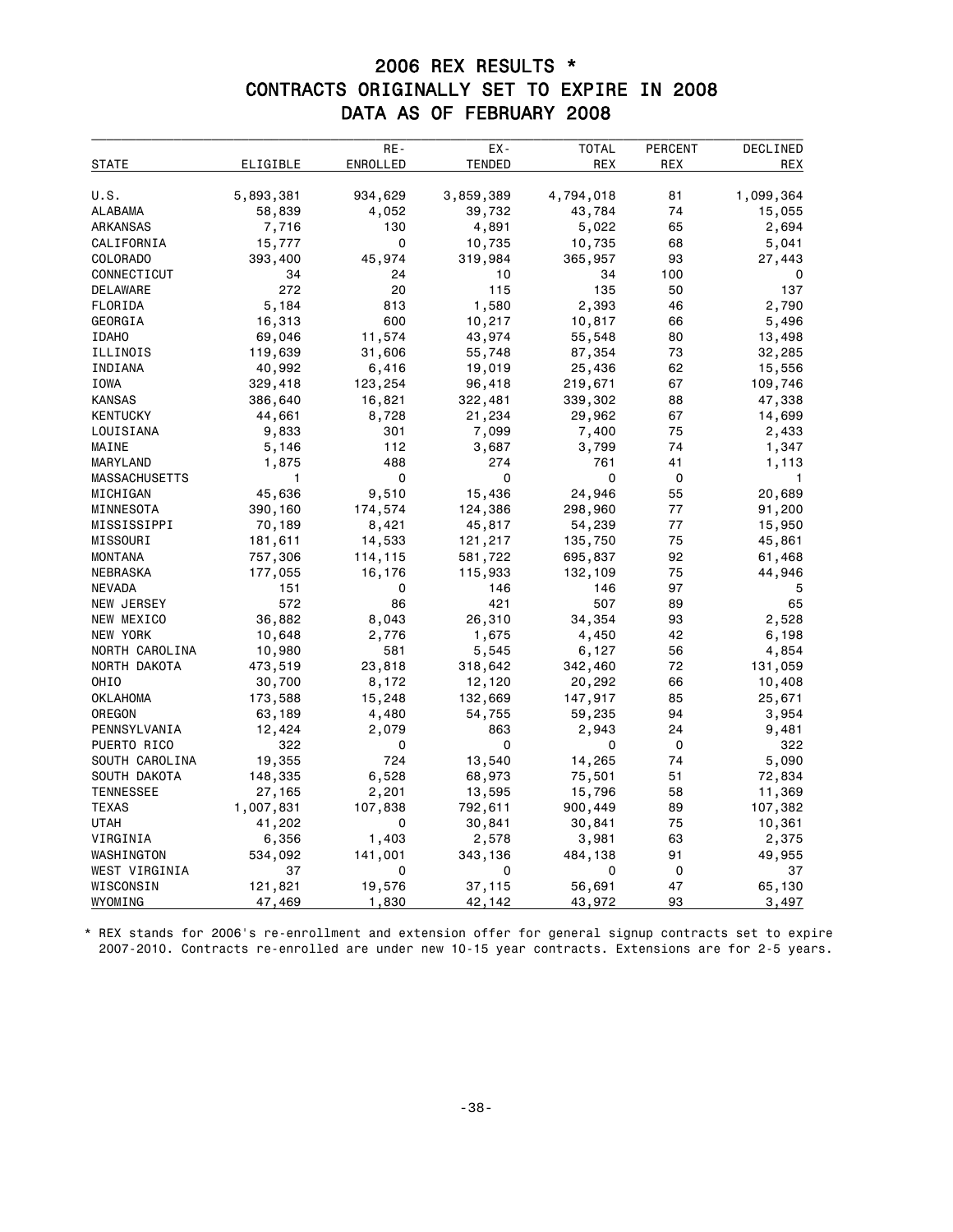#### 2006 REX RESULTS \* CONTRACTS ORIGINALLY SET TO EXPIRE IN 2009 DATA AS OF FEBRUARY 2008

|                  |           | RE-      | EX-           | <b>TOTAL</b> | <b>PERCENT</b> | DECLINED |
|------------------|-----------|----------|---------------|--------------|----------------|----------|
| <b>STATE</b>     | ELIGIBLE  | ENROLLED | <b>TENDED</b> | <b>REX</b>   | REX            | REX      |
|                  |           |          |               |              |                |          |
| U.S.             | 4,140,502 | 633,620  | 2,600,998     | 3,234,619    | 78             | 905,883  |
| ALABAMA          | 29,441    | 2,071    | 20,412        | 22,482       | 76             | 6,959    |
| <b>ALASKA</b>    | 4,999     | 2,158    | 476           | 2,634        | 53             | 2,365    |
| ARKANSAS         | 7,259     | 57       | 4,979         | 5,037        | 69             | 2,222    |
| CALIFORNIA       | 9,276     | 1,484    | 6,942         | 8,426        | 91             | 850      |
| COLORADO         | 302,961   | 27,082   | 261,897       | 288,979      | 95             | 13,983   |
| CONNECTICUT      | 34        | 3        | 30            | 34           | 100            | 0        |
| DELAWARE         | 558       | 3        | 0             | 3            | $\mathbf{1}$   | 555      |
| FLORIDA          | 6,071     | 387      | 2,793         | 3,180        | 52             | 2,892    |
| GEORGIA          | 13,020    | 601      | 7,226         | 7,828        | 60             | 5,192    |
| <b>IDAHO</b>     | 85,405    | 12,413   | 55,180        | 67,593       | 79             | 17,812   |
| ILLINOIS         | 93,668    | 23,097   | 40,533        | 63,631       | 68             | 30,037   |
| INDIANA          | 25,347    | 4,278    | 11,298        | 15,576       | 61             | 9,770    |
| IOWA             | 223,422   | 88,063   | 50,263        | 138,325      | 62             | 85,096   |
| <b>KANSAS</b>    | 352,040   | 9,269    | 295,578       | 304,847      | 87             | 47,192   |
| <b>KENTUCKY</b>  | 25,947    | 5,308    | 10,271        | 15,579       | 60             | 10,368   |
| LOUISIANA        | 11,712    | 249      | 7,166         | 7,415        | 63             | 4,297    |
| MAINE            | 1,785     | 0        | 1,085         | 1,085        | 61             | 700      |
| MARYLAND         | 2,702     | 777      | 487           | 1,264        | 47             | 1,438    |
| MICHIGAN         | 21,600    | 4,260    | 6,619         | 10,879       | 50             | 10,722   |
| MINNESOTA        | 260,886   | 110,532  | 93,166        | 203,698      | 78             | 57,188   |
| MISSISSIPPI      | 67,542    | 13,189   | 38,613        | 51,802       | 77             | 15,740   |
| MISSOURI         | 125,284   | 13,308   | 74,435        | 87,744       | 70             | 37,540   |
| <b>MONTANA</b>   | 510,299   | 123,364  | 335,509       | 458,873      | 90             | 51,425   |
| NEBRASKA         | 153,572   | 16,753   | 105,073       | 121,827      | 79             | 31,746   |
| NEW JERSEY       | 101       | 52       | 22            | 74           | 73             | 27       |
| NEW MEXICO       | 11,563    | 405      | 8,453         | 8,858        | 77             | 2,705    |
| NEW YORK         | 4,135     | 784      | 1,024         | 1,808        | 44             | 2,327    |
| NORTH CAROLINA   | 8,160     | 489      | 4,113         | 4,602        | 56             | 3,558    |
| NORTH DAKOTA     | 504,279   | 13,360   | 339,565       | 352,925      | 70             | 151,353  |
| OHIO             | 25,600    | 5,676    | 9,848         | 15,524       | 61             | 10,076   |
| <b>OKLAHOMA</b>  | 134,605   | 8,747    | 106,460       | 115,207      | 86             | 19,398   |
| OREGON           | 38,574    | 4,280    | 31,832        | 36,113       | 94             | 2,462    |
| PENNSYLVANIA     | 6,122     | 198      | 783           | 980          | 16             | 5,142    |
| SOUTH CAROLINA   | 11,270    | 592      | 7,225         | 7,817        | 69             | 3,452    |
| SOUTH DAKOTA     | 224,941   | 9,652    | 101,188       | 110,840      | 49             | 114,101  |
| <b>TENNESSEE</b> | 21,897    | 1,612    | 11,910        | 13,521       | 62             | 8,375    |
| <b>TEXAS</b>     | 527,490   | 85,774   | 377,498       | 463,273      | 88             | 64,217   |
| <b>UTAH</b>      | 6,111     | 0        | 3,958         | 3,958        | 65             | 2,153    |
| VIRGINIA         | 4,653     | 719      | 1,954         | 2,672        | 57             | 1,981    |
| WASHINGTON       | 187,366   | 35,654   | 122,561       | 158,215      | 84             | 29,151   |
| WEST VIRGINIA    | 283       | 0        | 171           | 171          | 60             | 113      |
| WISCONSIN        | 58,749    | 5,083    | 19,009        | 24,092       | 41             | 34,657   |
| WYOMING          | 29,772    | 1,836    | 23,392        | 25,227       | 85             | 4,544    |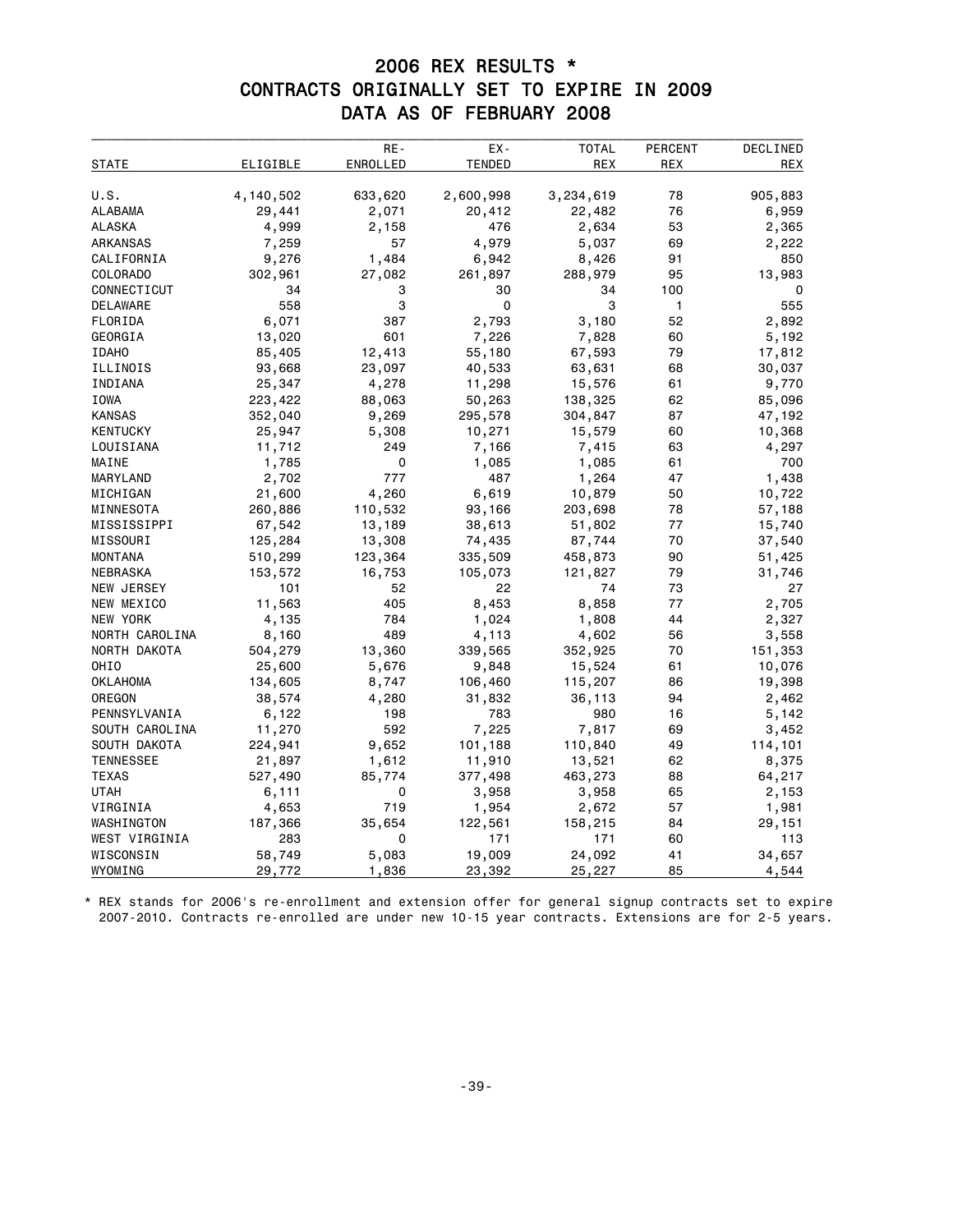#### 2006 REX RESULTS \* CONTRACTS ORIGINALLY SET TO EXPIRE IN 2010 DATA AS OF FEBRUARY 2008

|                   |           | RE-      | EX-           | <b>TOTAL</b> | <b>PERCENT</b> | DECLINED |
|-------------------|-----------|----------|---------------|--------------|----------------|----------|
| <b>STATE</b>      | ELIGIBLE  | ENROLLED | <b>TENDED</b> | <b>REX</b>   | REX            | REX      |
|                   |           |          |               |              |                |          |
| U.S.              | 2,054,699 | 292,216  | 1,195,567     | 1,487,783    | 72             | 566,916  |
| ALABAMA           | 35,506    | 2,781    | 21,298        | 24,078       | 68             | 11,427   |
| <b>ALASKA</b>     | 200       | 0        | 0             | 0            | 0              | 200      |
| <b>ARKANSAS</b>   | 26,433    | 1,234    | 12,970        | 14,204       | 54             | 12,229   |
| CALIFORNIA        | 6,712     | 0        | 2,819         | 2,819        | 42             | 3,893    |
| COLORADO          | 113,463   | 12,592   | 91,062        | 103,654      | 91             | 9,809    |
| DELAWARE          | 296       | 81       | 0             | 81           | 27             | 215      |
| FLORIDA           | 9,133     | 916      | 3,281         | 4,197        | 46             | 4,935    |
| GEORGIA           | 26,598    | 2,744    | 14,376        | 17,120       | 64             | 9,478    |
| <b>IDAHO</b>      | 31,162    | 5,060    | 18,767        | 23,827       | 76             | 7,335    |
| ILLINOIS          | 76,590    | 20,288   | 27,866        | 48,154       | 63             | 28,436   |
| INDIANA           | 15,417    | 2,072    | 6,577         | 8,649        | 56             | 6,768    |
| IOWA              | 161,260   | 57,822   | 36,767        | 94,589       | 59             | 66,671   |
| <b>KANSAS</b>     | 118,728   | 2,483    | 97,899        | 100,382      | 85             | 18,345   |
| <b>KENTUCKY</b>   | 33,165    | 5,533    | 13,924        | 19,457       | 59             | 13,708   |
| LOUISIANA         | 15,702    | 2,398    | 7,276         | 9,674        | 62             | 6,028    |
| MAINE             | 506       | 0        | 365           | 365          | 72             | 141      |
| MARYLAND          | 1,370     | 211      | 203           | 414          | 30             | 956      |
| MASSACHUSETTS     | 30        | 0        | 0             | 0            | 0              | 30       |
| MICHIGAN          | 19,526    | 3,681    | 5,782         | 9,463        | 48             | 10,063   |
| MINNESOTA         | 75,587    | 10,583   | 33,755        | 44,338       | 59             | 31,249   |
| MISSISSIPPI       | 56,179    | 10,182   | 32,790        | 42,972       | 76             | 13,207   |
| MISSOURI          | 127,697   | 22,271   | 61,933        | 84,204       | 66             | 43,493   |
| <b>MONTANA</b>    | 206,021   | 26,898   | 155,644       | 182,541      | 89             | 23,480   |
| NEBRASKA          | 79,982    | 8,478    | 45,748        | 54,226       | 68             | 25,755   |
| <b>NEW JERSEY</b> | 198       | 0        | 111           | 111          | 56             | 87       |
| NEW MEXICO        | 526       | 130      | 115           | 244          | 46             | 281      |
| NEW YORK          | 3,025     | 589      | 762           | 1,351        | 45             | 1,674    |
| NORTH CAROLINA    | 6,468     | 575      | 3,609         | 4,184        | 65             | 2,284    |
| NORTH DAKOTA      | 141,940   | 3,540    | 94,834        | 98,374       | 69             | 43,565   |
| OHIO              | 22,516    | 5,582    | 7,770         | 13,351       | 59             | 9,165    |
| OKLAHOMA          | 36,668    | 989      | 26,987        | 27,976       | 76             | 8,692    |
| OREGON            | 34,441    | 3,083    | 29,217        | 32,300       | 94             | 2,141    |
| PENNSYLVANIA      | 1,707     | 143      | 223           | 365          | 21             | 1,342    |
| PUERTO RICO       | 20        | 0        | 0             | 0            | 0              | 20       |
| SOUTH CAROLINA    | 21,122    | 2,970    | 10,084        | 13,055       | 62             | 8,067    |
| SOUTH DAKOTA      | 85,532    | 3,921    | 36,355        | 40,276       | 47             | 45,256   |
| <b>TENNESSEE</b>  | 25,178    | 2,567    | 10,414        | 12,981       | 52             | 12,197   |
| <b>TEXAS</b>      | 190,222   | 29,794   | 135,610       | 165,403      | 87             | 24,818   |
| <b>UTAH</b>       | 8,540     | 0        | 7,062         | 7,062        | 83             | 1,478    |
| VIRGINIA          | 1,700     | 411      | 718           | 1,129        | 66             | 572      |
| WASHINGTON        | 181,045   | 32,810   | 124,744       | 157,553      | 87             | 23,491   |
| WISCONSIN         | 56,211    | 6,806    | 15,755        | 22,561       | 40             | 33,649   |
| WYOMING           | 376       | 0        | 95            | 95           | 25             | 281      |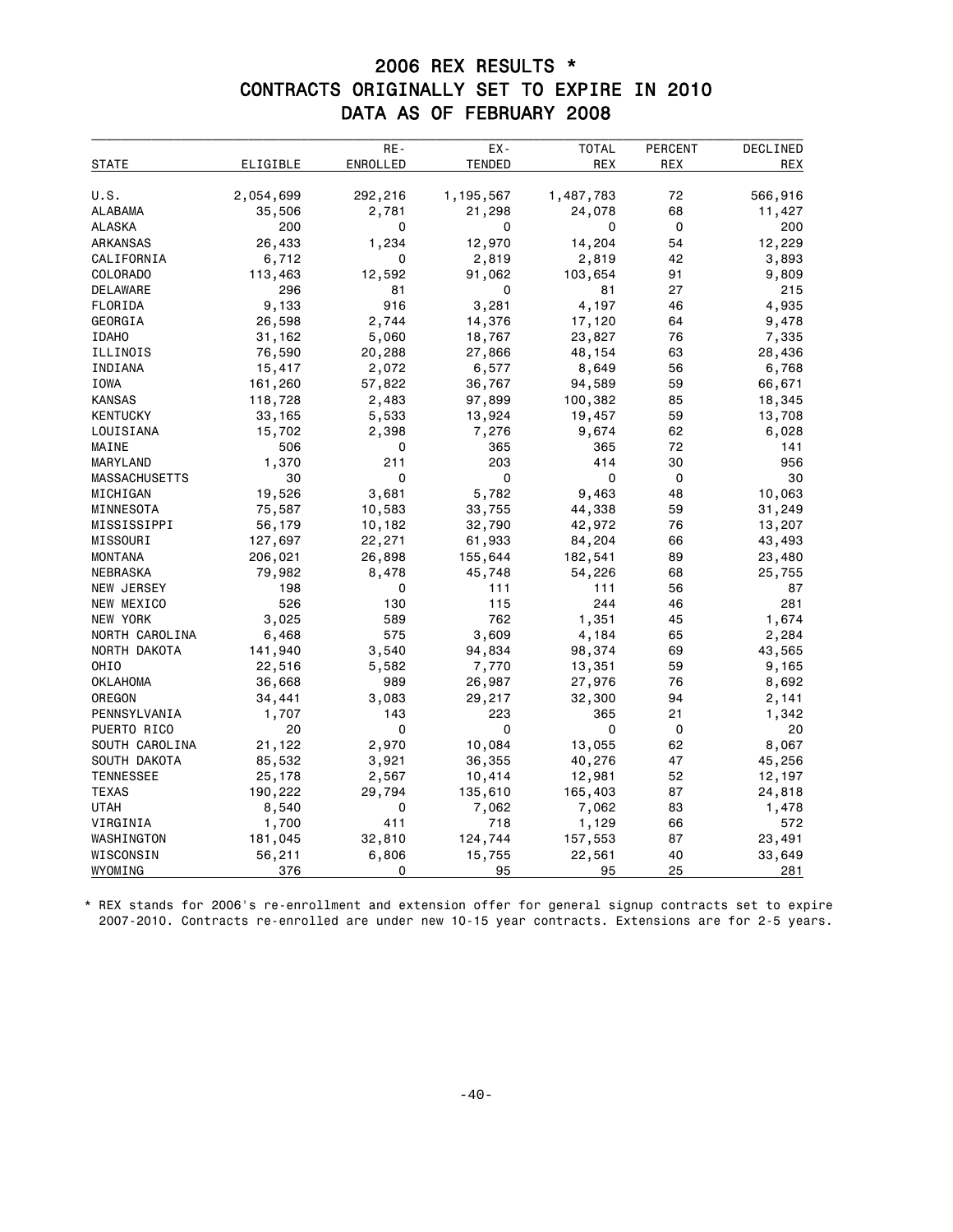| <b>SIGN-UP</b> | <b>Type</b>   | <b>DATES</b>                           | <b>CRITERIA 1/</b>        |
|----------------|---------------|----------------------------------------|---------------------------|
| 1              | General       | March 3-14, 1986                       | A-B                       |
| $\overline{2}$ | General       | May 5-16, 1986                         | A-B                       |
| 3              | General       | August 4-15, 1986                      | A-C                       |
| 4              | General       | February 9-27, 1987                    | A-D                       |
| 5              | General       | July 20-31, 1987                       | A-D                       |
| 6              | General       | February 1-19, 1988                    | A-F                       |
| 7              | General       | July 18-31, 1988                       | A-F                       |
| 8              | General       | February 6-24, 1989                    | A-H                       |
| 9              | General       | July 17-August 4, 1989                 | A-H                       |
| 10             | General       | March 4-15, 1991                       | A-C, E, G, I-K            |
| 11             | General       | July 8-19, 1991                        | A-C, E, G, I-K            |
| 12             | General       | June 15-26, 1992                       | A-C, E, G, I-K            |
| 13             | General       | September 11-22, 1995                  | E, G, I-K                 |
| 14             | Continuous    | September 3, 1996 - September 30, 1997 | L                         |
| 15             | General       | March 3-28, 1997                       | G, K, M-O                 |
| 16             | General       | October 14 - November 14, 1997         | G, K, M-O                 |
| 17             | Continuous    | October 1, 1997 - September 30, 1998   | L, P                      |
| 18             | General       | October 26, - December 11, 1998        | G, K, M-O, Q              |
| 19             | Continuous    | October 1, 1998 - September 30, 1999   | L, P                      |
| 20             | General       | January 18 - February 11, 2000         | G, K, M-O, Q              |
| 21             | Continuous    | October 1, 1999 - April 6, 2000        | L, P                      |
| 22             | Continuous    | April 7 - September 30, 2000           | L, P                      |
| 23             | Continuous    | October 1, 2000 - September 30, 2001   | L, P                      |
| 24             | Continuous    | October 1, 2001 - September 30, 2002   | L, P, R                   |
| 25             | Continuous    | October 1, 2002 - May 5, 2003          | L, P, R                   |
| 26             | General       | May 5, 2003 - June 13, 2003            | K, N, Q, W                |
| 27             | Continuous    | May 6, 2003 - September 30, 2003       | L, P, R                   |
| 28             | Continuous    | October 1, 2003 - September 30, 2004   | L, P, R, S                |
| 29             | General       | August 30, 2004 - September 24, 2004   | K, N, Q, W                |
| 30             | Continuous    | October 1, 2004 - September 30, 2005   | L, P, R, S, T, U          |
| 31             | Continuous    | October 1, 2005- September 30, 2006    | L, P, R, S, T, U          |
| 32             | <b>REX 2/</b> | April 2006, June 2006                  | <b>Expiring Contracts</b> |
| 33             | General       | March 22, 2006 - April 28, 2006        | K, N, Q, W                |
| 35             | Continuous    | October 1, 2006- September 30, 2007    | L, P, R, S, T, U          |
| 36             | Continuous    | October 1, 2007- September 30, 2008    | L, P, R, S, T, U          |
| 37             | Continuous    | October 1, 2008 - September 30, 2009   | L, P, R, S, T, U, V       |
| 38             | Continuous    | October 1, 2009 - September 30, 2010   | L, P, R, S, T, U, V       |
| 39             | General       | August 2, 2010 - August 27, 2010       | K, N, Q, W                |

#### **Conservation Reserve Program Sign-up Periods and Eligibility Criteria**

1/ See attached eligibility criteria description.

2/ Re-enrollments under new contracts only.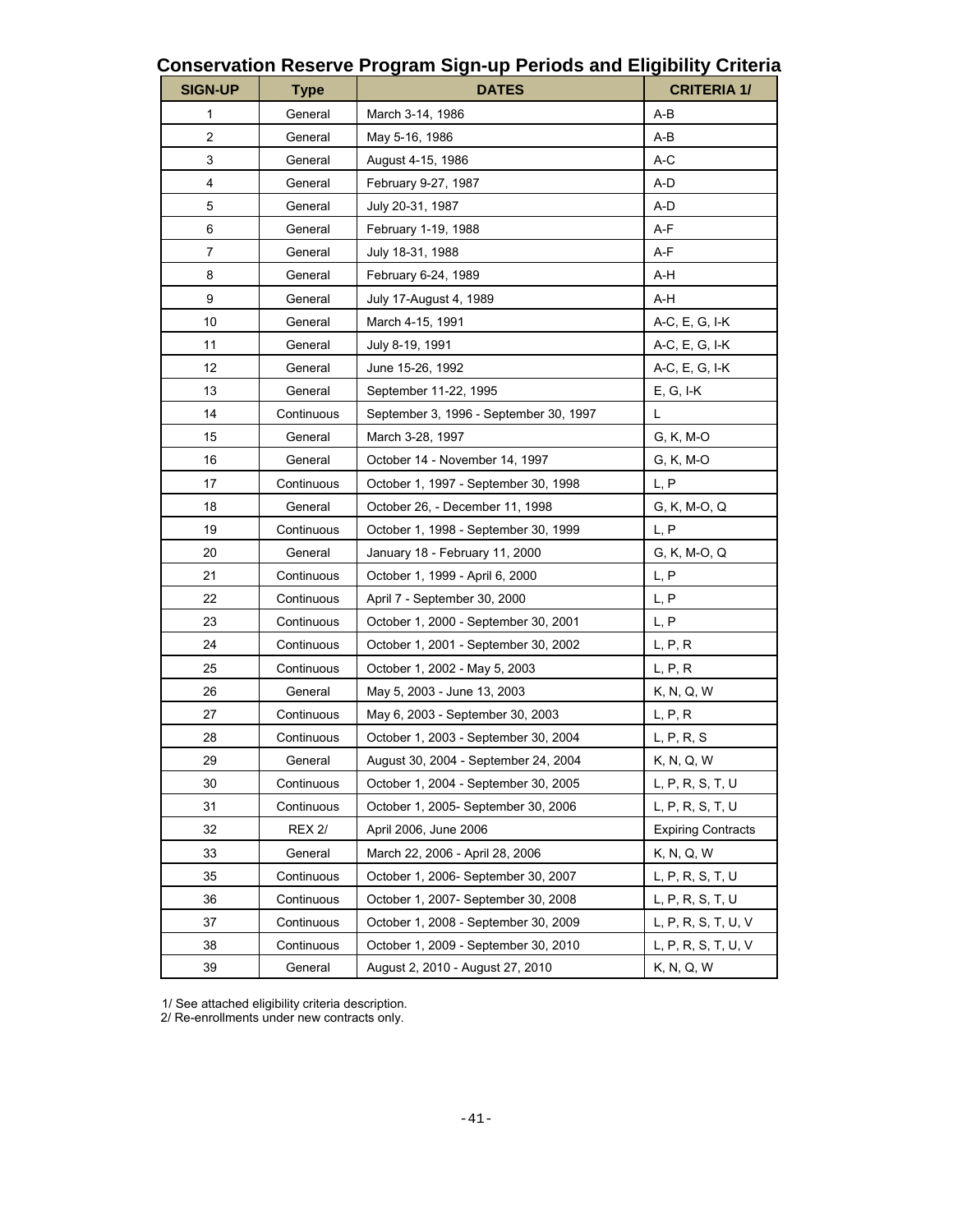Eligibility Criteria:

- A Land capability classes 6 8<br>B Land capability classes 2 5
- B Land capability classes 2 5 with predicted average annual erosion rate greater than 3T<br>C Land capability classes 2 5 with predicted average annual erosion rate greater than 2T
- C Land capability classes 2 5 with predicted average annual erosion rate greater than 2T and with gully erosion<br>D Land with EI > 8 and predicted average annual erosion rate greater than T
- D Land with  $E1 \geq 8$  and predicted average annual erosion rate greater than  $\overline{T}$  Land for filter strips alongside wetlands, streams, or other water bodies
- Land for filter strips alongside wetlands, streams, or other water bodies
- F Land for tree planting-eligible when 1/3 of field meets criteria A or Class 2-5 soil with predicted average annual erosion rate greater than 2T
- G Land having evidence of scour erosion caused by out-of-bank water flows
- H Wetland as follows:
	- cropped wetland of at least 6 acres
		- a field of which 1/3 or more is cropped wetland
	- a field of 6 to 9 acres on which wetlands are present
- I Land in designated national conservation priority areas
	- Chesapeake Bay Region
	- Great Lakes Region
	- Long Island Sound Region
	- Land in designated State water quality priority areas
		- Public wellhead protection area established by EPA
			- Hydrologic Unit Areas approved by the Secretary
			- Land located in areas designated as Clean Water Act "319" priority areas
- J Lands to be established in specified eligible practices, including filter strips, riparian buffers,
- windbreaks, grass waterways, and salt tolerant grasses
- Wetland eligibity suspended
- K Land with an EI > 8, regardless of the predicted annual erosion rate relative to T
- L Eligible for continuous sign-up beginning with sign-up 14:
	- Land identified as suitable for field windbreaks, grass waterways, shallow water areas for wildlife, contour grass strips, shelterbelts, living snow fences, salt tolerant vegetation, filter strips, or riparian buffers Marginal pasture land suitable for riparian buffers devoted to trees.
	- Land within a wellhead protection area established by EPA
- M Land classified as highly erodible land (HEL) according to conservation compliance provisions.
- N Land in designated national conservation priority areas:
	- Chesapeake Bay Region Great Lakes Region
	- Long Island Sound Region
	- Prairie Pothole Region
	- Land in designated State water, air, or wildlife quality priority areas
- O Wetlands, including associated acreage, expiring Water Bank lands, and land serving as buffers for non-cropped wetlands
- P Land suitable for cross wind trap strips
- Q Land in the Longleaf Pine national conservation priority area
- R Wetland and buffer acreage according to Farmable Wetland Program provisions
- S Restoration of flood plain wetland, including bottomland hardwood tree plantings
- T Establishment of upland bird habitat buffers
- U Restoration of non-flood plain wetland and playa lakes
- V Constructed wetlands, aquaculture ponds, and flooded prairie wetlands
- W Land under CRP contracts that expire during the year of the signup.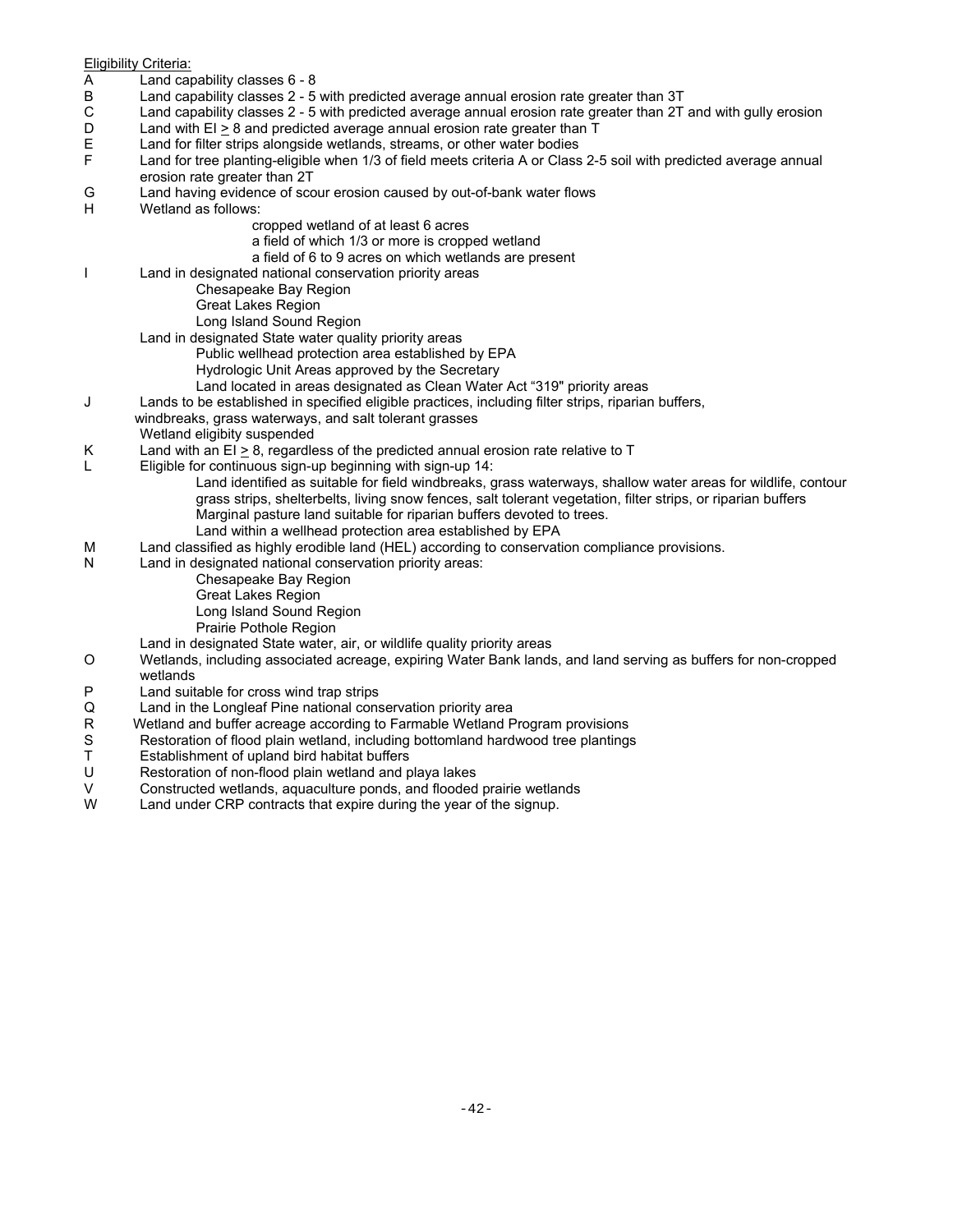|             | <b>Practice</b>                                  | Sign-up<br>Type 2/ | <b>Annual</b><br>Rental<br>Pmt. 3/ | <b>Signing</b><br><b>Incentive</b><br><b>Pmt. 4/</b> | <b>Practice</b><br><b>Incentive</b><br><b>Pmt. 4/</b> |
|-------------|--------------------------------------------------|--------------------|------------------------------------|------------------------------------------------------|-------------------------------------------------------|
| CP1         | Introduced grasses and legumes - new seedings    | General            | <b>SRR</b>                         | No                                                   | No                                                    |
| CP2         | Native grasses - new seedings                    | General            | <b>SRR</b>                         | No                                                   | No                                                    |
| CP3         | New softwood trees (not longleaf pine)           | General            | <b>SRR</b>                         | No                                                   | No                                                    |
| CP3A        | New hardwood trees                               | General            | <b>SRR</b>                         | No                                                   | No                                                    |
| CP3A        | New longleaf pines (see also CP36)               | General            | <b>SRR</b>                         | No                                                   | No                                                    |
| CP4         | Permanent wildlife habitat                       | General            | <b>SRR</b>                         | No                                                   | No                                                    |
| CP5         | Field windbreaks                                 | Continuous         | <b>SRR+20%</b>                     | Yes                                                  | Yes                                                   |
| CP6         | Diversions                                       | General            | <b>SRR</b>                         | No                                                   | No.                                                   |
| CP7         | Erosion control structures                       | General            | <b>SRR</b>                         | No                                                   | No                                                    |
| CP8         | Grass waterways                                  | Continuous         | <b>SRR+20%</b>                     | Yes                                                  | Yes                                                   |
| CP9         | Shallow water areas for wildlife                 | Continuous         | <b>SRR</b>                         | No                                                   | Yes                                                   |
| CP10        | Existing grasses and legumes                     | General            | <b>SRR</b>                         | No                                                   | No                                                    |
| CP11        | <b>Existing trees</b>                            | General            | <b>SRR</b>                         | No                                                   | No.                                                   |
| CP12        | Wildlife food plots                              | General            | <b>SRR</b>                         | No                                                   | No.                                                   |
| CP15        | Contour grass strips                             | Continuous         | <b>SRR</b>                         | No                                                   | Yes                                                   |
| CP16        | Shelterbelts                                     | Continuous         | <b>SRR</b>                         | Yes                                                  | Yes                                                   |
| <b>CP17</b> | Living snow fences                               | Continuous         | <b>SRR</b>                         | Yes                                                  | Yes                                                   |
| CP18        | Salinity reducing vegetation                     | Continuous         | <b>SRR</b>                         | No                                                   | Yes                                                   |
| CP21        | Filter strips (grass)                            | Continuous         | <b>SRR+20%</b>                     | Yes                                                  | Yes                                                   |
| CP22        | Riparian buffers (trees)                         | Continuous         | SRR+20% 6/                         | Yes                                                  | Yes                                                   |
| CP23        | Wetland restoration                              | General            | <b>SRR</b>                         | No                                                   | No.                                                   |
| CP23        | Wetland restoration - flood plain                | Continuous         | SRR+20% 7/                         | Yes 7/                                               | Yes 7/                                                |
| CP23A       | Wetland Restoration - Non-flood plain and playas | Continuous         | SRR+20% 7/                         | <b>Yrs 7/</b>                                        | <b>Yes 7/</b>                                         |
| CP24        | Cross wind trap strips                           | Continuous         | <b>SRR</b>                         | No                                                   | Yes                                                   |
| CP25        | Rare and declining habitats                      | General            | <b>SRR</b>                         | No                                                   | No                                                    |
| CP27        | Farmable wetland (wetland)                       | Continuous         | <b>SRR+20%</b>                     | Yes                                                  | Yes                                                   |
| CP28        | Farmable wetland (upland)                        | Continuous         | SRR+20%                            | Yes                                                  | Yes                                                   |
| CP29        | Wildlife habitat buffer on marginal pasture      | Continuous         | SRR+20% 6/                         | Yes                                                  | Yes                                                   |
| CP30        | Wetland buffer on marginal pasture               |                    | Continuous SRR+20% 6/              | Yes                                                  | Yes                                                   |
| CP31        | Bottomland hardwood trees                        | Continuous         | SRR+20% 7/                         | <b>Yes 7/</b>                                        | <b>Yes 7/</b>                                         |
| CP32        | Hardwood trees (previously expired contracts)    | General            | <b>SRR</b>                         | No                                                   | No                                                    |
| CP33        | Upland bird habitat (quail) buffers              | Continuous         | <b>SRR</b>                         | Yes                                                  | Yes                                                   |
| CP36        | Longleaf pine                                    | Continuous         | <b>SRR</b>                         | Yes                                                  | Yes                                                   |
| CP37        | Duck Habitat (Paririe Pothole area)              | Continuous         | SRR+20% 7/                         | <b>Yes 7/</b>                                        | <b>Yes 7/</b>                                         |
| CP38        | State acres for wildlife enhancement             | Continuous         | <b>SRR</b>                         | Yes                                                  | Yes                                                   |
| CP39        | <b>Constructed Wetlands</b>                      | Continuous         | SRR+10%                            | Yes                                                  | Yes                                                   |
| CP40        | <b>Aquaculture Wetlands</b>                      | Continuous         | <b>SRR+10%</b>                     | Yes                                                  | Yes                                                   |
| CP41        | <b>Flooded Prairie Wetlands</b>                  | Continuous         | SRR+10%                            | Yes                                                  | Yes                                                   |
| --          | Wellhead protection areas                        | Continuous         | SRR+10%                            | Yes                                                  | Yes                                                   |

#### **CRP Practices and Payment Provisions 1/**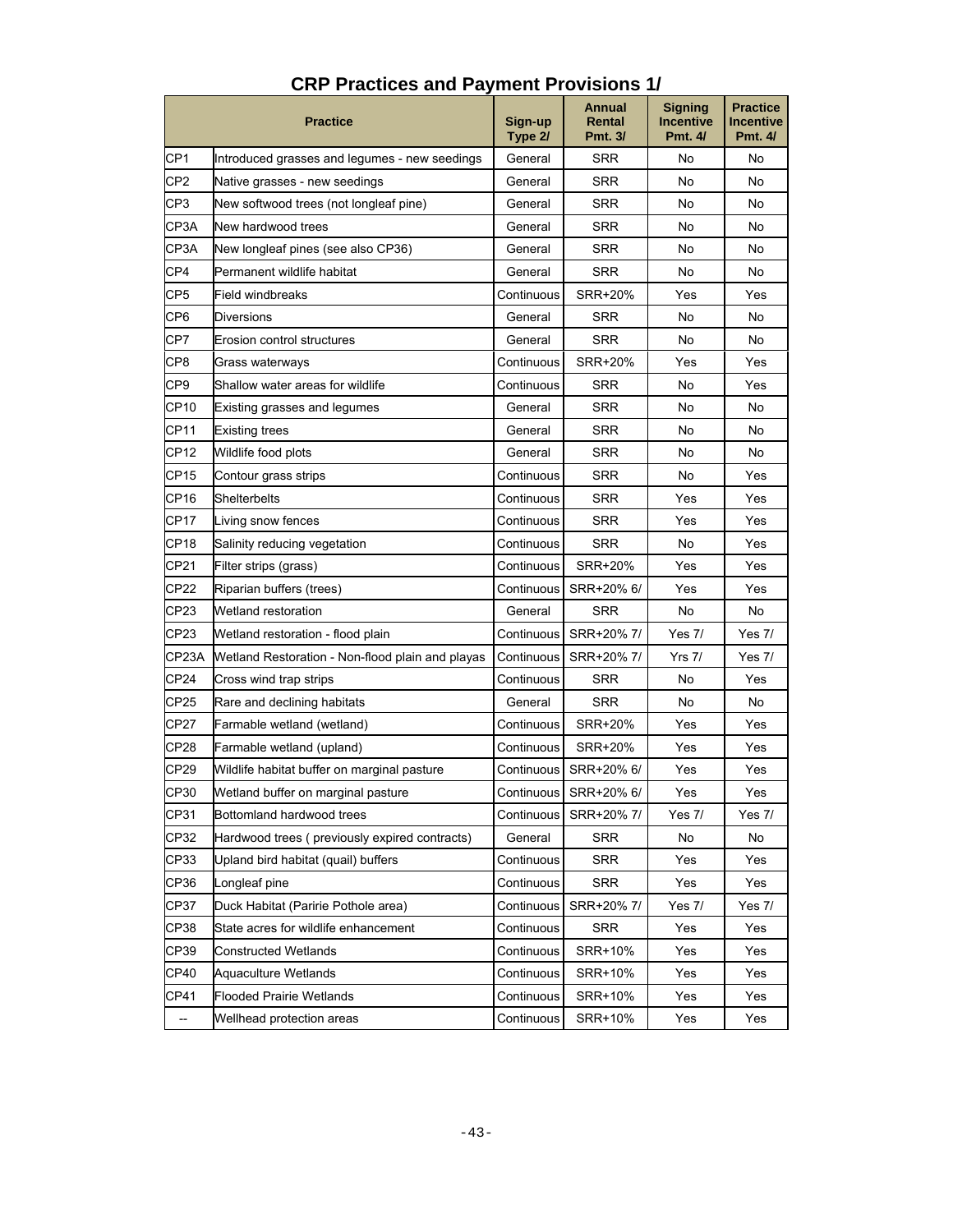1/ Practices enrolled under CREP may be eligible for additional incentives.

2/ General sign-up practices may be enrolled under certain CREP agreements and may be eligible for additional financial incentives.

3/ Soil rental rates (SRR) are soil-specific maximum rental payment rates for predominant soils (up to 3) for the land offered. Beginning with general sign-up 16, producers offering land for general sign-up enrollment requesting rental payments below the maximum receive higher EBI scores. Participants in continuous sign-up receive the maximum allowable rate. Annual incentives of 20% and 10% of annual rental rate are provided as indicated. Practices enrolled under CREP may be eligible for additional incentives.

4/ Signing incentive payments (SIP) implemented in June 2000 are one-time up-front bonus payments of \$100 per acre.

5/ Practice incentive payments (PIP) implemented in June 2000 equal 40-percent of practice installation cost.

6/ For marginal pasture, a county-specific flat rate is used instead of the SRR.

7/ Incentives approved March 2008.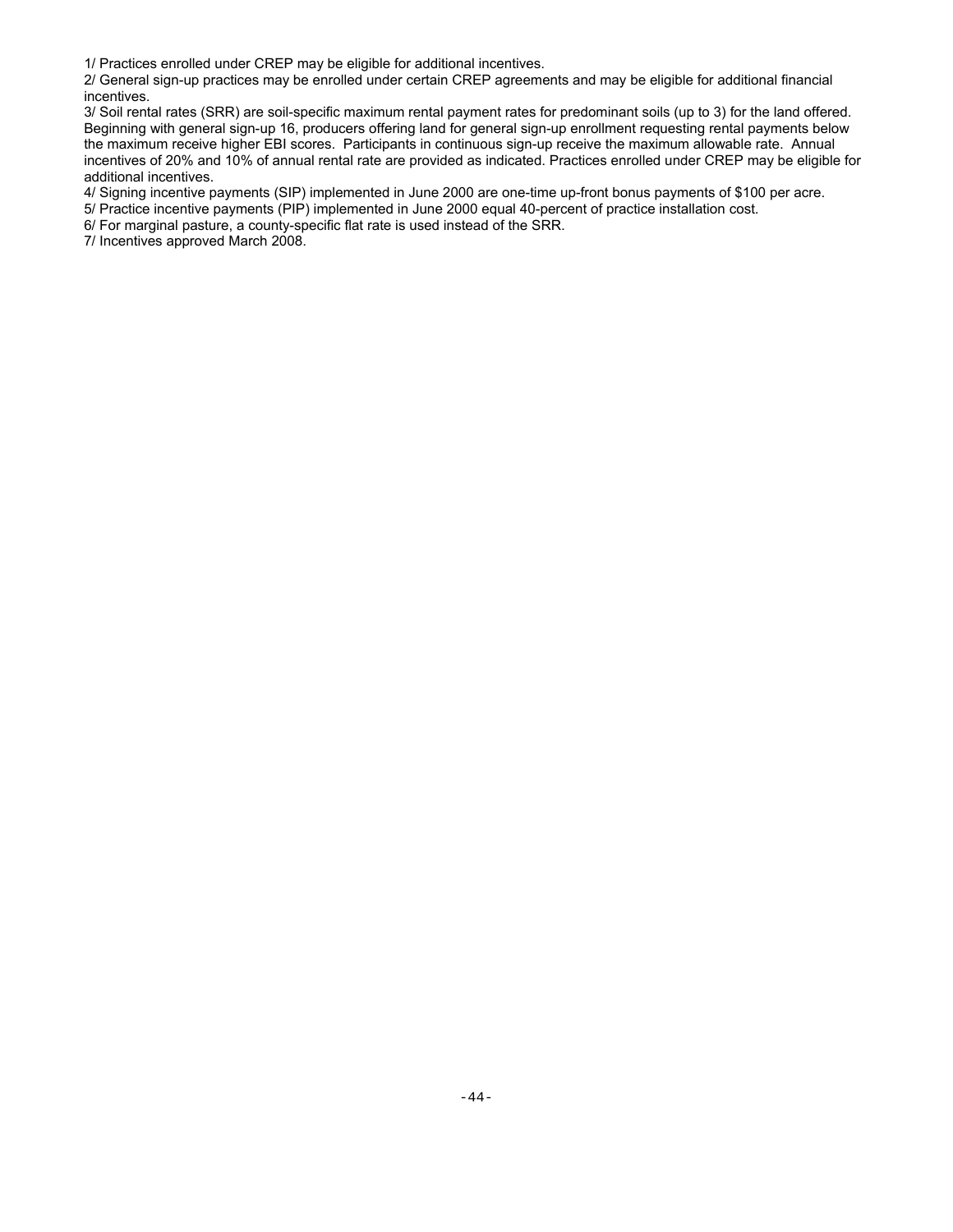#### **CRP Environmental Benefits Index (EBI)--Maximum Possible Points per Component**

|                                              | Sign-up                         |                |                                                       |                          |                              |                              |                              |                |
|----------------------------------------------|---------------------------------|----------------|-------------------------------------------------------|--------------------------|------------------------------|------------------------------|------------------------------|----------------|
| <b>EBI Factor or Subfactor</b>               | 15<br>(1997)                    | 16<br>(1997)   | 18<br>(1998)                                          | 20<br>(1999)             | 26<br>(2003)                 | 29<br>(2004)                 | 33<br>(2006)                 | 39<br>(2010)   |
| N1-Wildlife Benefits                         |                                 |                |                                                       |                          |                              |                              |                              |                |
| Cover (N1A)                                  | 50                              | 50             | 50                                                    | 50                       | 50                           | 50                           | 50                           | 50             |
| T&E species benefit                          | 15                              | 15             | 15                                                    | 15                       | $\qquad \qquad \blacksquare$ | $\qquad \qquad \blacksquare$ | $\qquad \qquad \blacksquare$ |                |
| Proximity to water or wetland                | 10                              | 10             | 10                                                    | 10                       | $\blacksquare$               | $\overline{\phantom{a}}$     | $\blacksquare$               | $\blacksquare$ |
| Wildlife priority zone                       | $\blacksquare$                  | $\blacksquare$ | $\blacksquare$                                        | $\blacksquare$           | 30                           | 30                           | 30                           | 30             |
| Proximity to protected area                  | 10                              | 10             | 10                                                    | 10                       | $\overline{\phantom{0}}$     |                              |                              |                |
| Contract size                                | 5                               | 5              |                                                       |                          |                              |                              |                              |                |
| Wildlife enhancements                        |                                 |                | $\overline{5}$                                        | $\overline{5}$           | 20                           | 20                           | 20                           | 20             |
| Upland to wetland ratio                      | 10                              | 10             | 10                                                    | 10                       |                              |                              |                              |                |
| Formula                                      | (N1A/50)*(sum of other factors) |                |                                                       |                          | (sum of factors)             |                              |                              |                |
| Total                                        | 100                             | 100            | 100                                                   | 100                      | 100                          | 100                          | 100                          | 100            |
| N2-Water Quality Benefits                    |                                 |                |                                                       |                          |                              |                              |                              |                |
| Water quality area/zone                      | 30                              | 30             | 30                                                    | 30                       | 30                           | 30                           | 30                           | 30             |
| Ground water quality                         | 20                              | 20             | 20                                                    | 20                       | 25                           | 25                           | 25                           | 25             |
| Surface water quality                        | 40                              | 40             | 40                                                    | 40                       | 45                           | 45                           | 45                           | 45             |
| Associated wetlands                          | 10                              | 10             | 10                                                    | 10                       |                              |                              |                              |                |
| Total                                        | 100                             | 100            | 100                                                   | 100                      | 100                          | 100                          | 100                          | 100            |
| N3-Soil Erosion Benefits (Erodibility index) |                                 |                |                                                       |                          |                              |                              |                              |                |
| Total                                        | 100                             | 100            | 100                                                   | 100                      | 100                          | 100                          | 100                          | 100            |
| N4-Enduring (post-contract) Benefits         |                                 |                |                                                       |                          |                              |                              |                              |                |
| Total                                        | 50                              | 50             | 50                                                    | 50                       | 50                           | 50                           | 50                           | 50             |
| N5-Air Quality Benefits                      |                                 |                |                                                       |                          |                              |                              |                              |                |
| Wind erodibility                             | 25                              | 25             | 25                                                    | 25                       | 25                           | 25                           | 25                           | 25             |
| Wind erosion soils                           | $\blacksquare$                  | 5              | 5                                                     | 5                        | 5                            | 5                            | 5                            | 5              |
| Air quality zone                             | $\blacksquare$                  | 5              | 5                                                     | $\overline{5}$           | 5                            | 5                            | 5                            | 5              |
| Carbon sequestration                         | $\blacksquare$                  | $\overline{a}$ | $\overline{a}$                                        | $\overline{\phantom{a}}$ | 10                           | 10                           | 10                           | 10             |
| Total                                        | 25                              | 35             | 35                                                    | 35                       | 45                           | 45                           | 45                           | 45             |
| N6-Conservation Priority Area Benefits       |                                 |                |                                                       |                          |                              |                              |                              |                |
| Total                                        | 25                              | 25             | 25                                                    | 25                       | $\blacksquare$               | $\qquad \qquad \blacksquare$ | $\blacksquare$               |                |
| N7-Cost (N6 after signup 20)                 |                                 |                |                                                       |                          |                              |                              |                              |                |
| Rental payment amount 1/                     | $a = 190$                       |                | a=125   a=125   a=125   a=125   a=125   a=125   a=125 |                          |                              |                              |                              |                |
| $= a*(1-(Bid amount/b))$                     | $b = 165$                       | $b = 165$      | $b = 165$                                             | $b = 165$                |                              | $b=185$ $b=185$              | $b = 204$                    | $b = 220$      |
| Cost-share                                   | 10                              | 10             | 10                                                    | 10                       | 10                           | 10                           | 10                           |                |
| Amount below maximum rent                    | n.a.                            | 15             | 15                                                    | 15                       | 15                           | 15                           | 15                           | 25             |
| Total                                        | 200                             | 150            | 150                                                   | 150                      | 150                          | 150                          | 150                          | 150            |
| <b>Total EBI Points</b>                      |                                 |                |                                                       |                          |                              |                              |                              |                |
| Environmental components                     | 400                             | 410            | 410                                                   | 410                      | 395                          | 395                          | 395                          | 395            |
| Environmental+cost components                | 600                             | 560            | 560                                                   | 560                      | 545                          | 545                          | 545                          | 545            |
| EBI cut-off for acceptance                   | 259                             | 247            | 245                                                   | 246                      | 269                          | 248                          | 242                          | 200            |

 $1/ a =$  points for cost (decided by Secretary after signup)

 $b = cutoff for 0 points.$